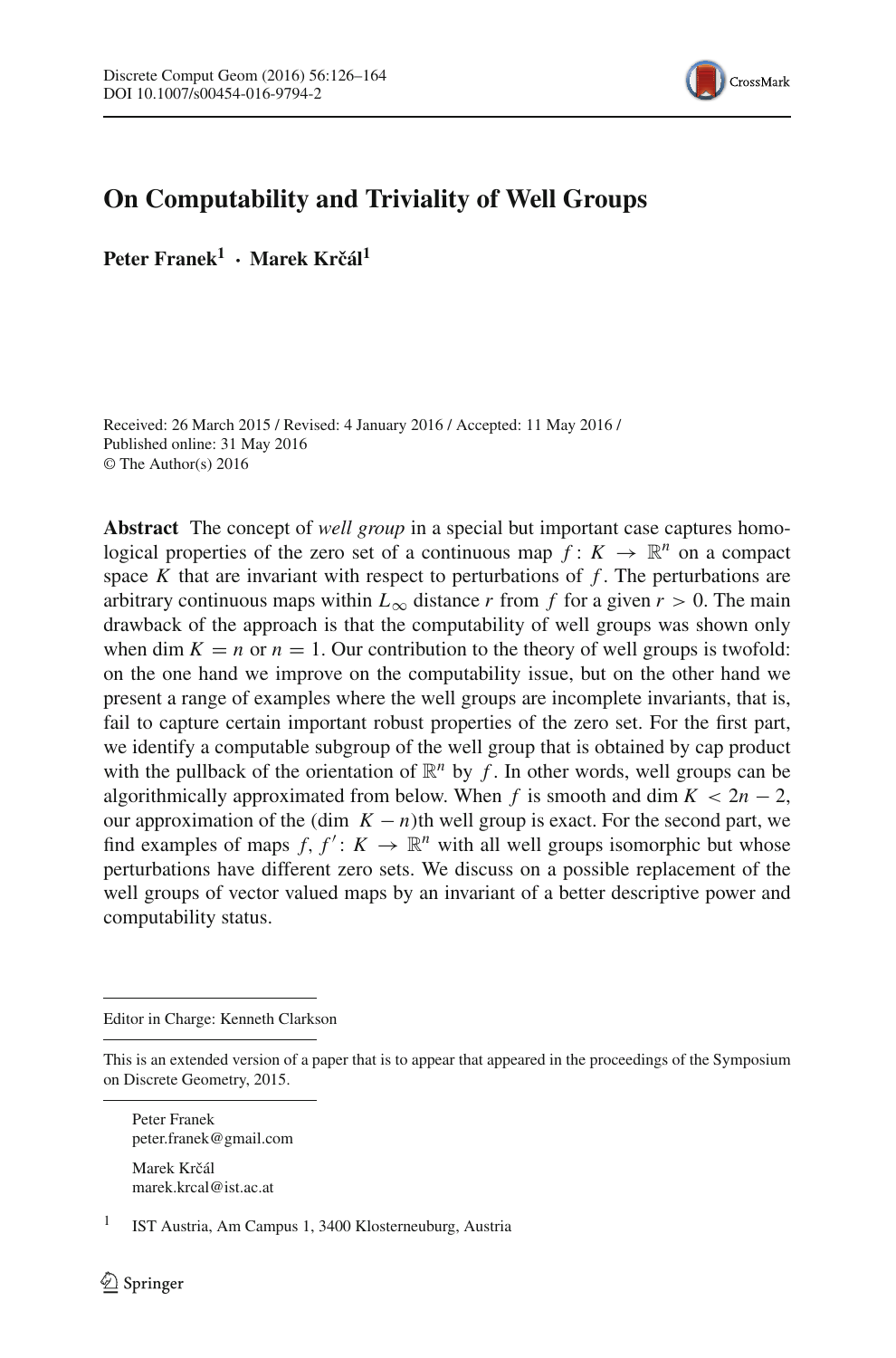**Keywords** Nonlinear equations · Robustness · Well groups · Computational topology · Obstruction theory · Homotopy theory

**Mathematics Subject Classification** 65H10 · 68U05 · 55S35 · 55Q55

## **1 Introduction**

In many engineering and scientific solutions, a highly desired property is the resistance against noise or perturbations. We can only name a fraction of the instances: stability in data analysis [\[7](#page-37-0)], robust optimization [\[3](#page-37-1)], image processing [\[17\]](#page-37-2), or stability of numerical methods [\[19](#page-37-3)]. Some very important tools for robust design come from topology, which can capture stable properties of spaces and maps.

In this paper, we take the robustness perspective on the study of the solution set of systems of nonlinear equations, a fundamental problem in mathematics and computer science. Equations arising in mathematical modeling of real problems are usually inferred from observations, measurements or previous computations. We want to extract maximal information about the solution set, if an estimate of the error in the input data is given.

More formally, for a continuous map  $f: K \to \mathbb{R}^n$  on a compact Hausdorff space *K* and  $r > 0$  we want to study properties of the family of zero sets

$$
Z_r(f) := \{g^{-1}(0) : ||f - g|| \le r\},\
$$

where  $\| \cdot \|$  is the max-norm with respect to some fixed norm  $| \cdot |$  in  $\mathbb{R}^n$ . The functions *g* with  $||f - g|| \le r$  (or  $||f - g|| < r$ ) will be referred to as *r*-*perturbations of* f (or *strict r*-*perturbations of f* , respectively). Quite notably, we are not restricted to *parameterized* perturbations but allow arbitrary continuous functions at most (or less than) *r* far from *f* in the max-norm.

*Well Groups.* Recently, the concept of well groups was designed to quantify transversality of a map  $K \to Y$  with respect to a subspace Y' of Y. Following [\[11\]](#page-37-4), we assume<sup>1</sup> a subspace  $P$  of  $C(K, Y)$  with a metric *d*. Any  $h \in P$  for which  $d(h, f) \le r$  is called an *r*-*perturbation* of *f* and we define  $X_r \subseteq K$  to be the union of  $g^{-1}(Y')$  over all *r*-perturbations *h* of *f*. The inclusion  $h^{-1}(Y') \hookrightarrow X_r$  induces a map in homology  $j_h$ :  $H(h^{-1}(Y')) \to H(X_r)$ , where *H* is a suitable homology theory. For  $r > 0$ , the well group *U*(*r*) is defined to be the intersection ∩Im( $j_h$ ) over all *r*-perturbations *h* of *f*. Informally, well group capture the robustness of intersection of  $f(K)$  with  $Y'$  via means of homology, namely "homological properties" that are common to all *h*−1(*Y* ) for all *r*-perturbations *h* of *f* .

We will deal with the special but important case when  $Y = \mathbb{R}^n$ ,  $Y' = \{0\}$ , and  $\mathcal P$  is the space of all continuous functions  $C(K, \mathbb{R}^n)$  with the max-norm with respect to a fixed norm on  $\mathbb{R}^n$ . Then well group is a property of  $Z_r(f)$  that captures homological

<span id="page-1-0"></span><sup>&</sup>lt;sup>1</sup> Our spaces *K*, *Y'* are denoted by "*X*, *A*" in the original references, but we changed this notation as we will use the symbols *X* and *A* for different purposes.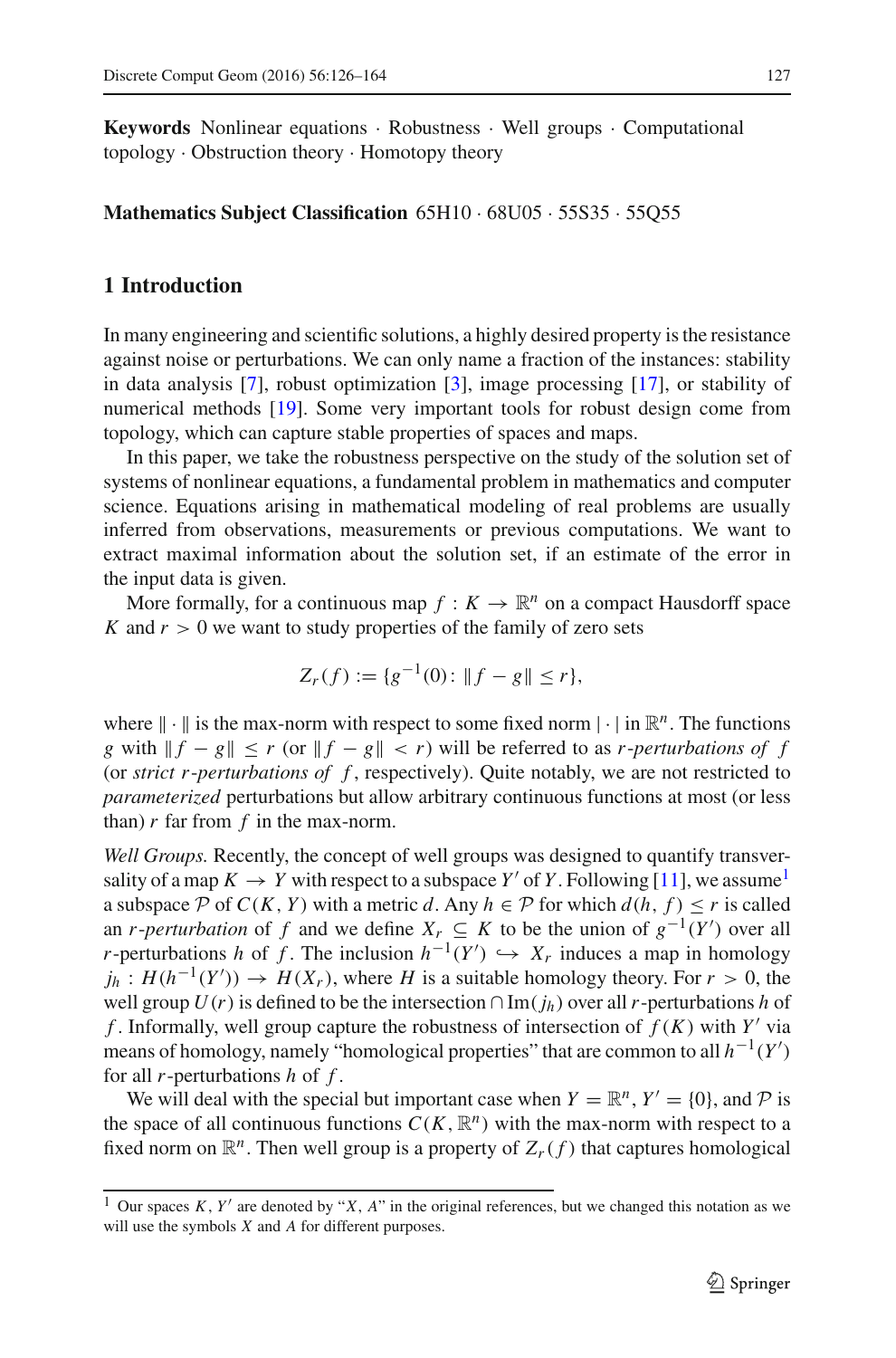properties common to all*zero sets*in *Zr*( *f* ).We enhance the theory to include a *relative*  $case<sup>2</sup>$  $case<sup>2</sup>$  $case<sup>2</sup>$  that is especially convenient in the case when *K* is a manifold with boundary. Let *B*  $\subseteq$  *K* be a pair of compact Hausdorff spaces and  $f : K \to \mathbb{R}^n$  continuous. Let  $X := |f|^{-1}[0, r]$  where  $|f|$  denotes the function  $x \mapsto |f(x)|$ ; this is the smallest space containing zero sets of all *r*-perturbations *h* of *f* and coincides with  $X_r$  from the notation of  $[11]$ .

In the rest of the paper, for any space  $Z \subseteq K$  we will abbreviate the pair  $(Z, Z \cap B)$ by  $(Z, B)$  and, similarly for homology,  $H_*(Z, Z \cap B)$ ) by  $H_*(Z, B)$ . Everywhere in the paper we use homology and cohomology groups with coefficients in  $Z$  unless explicitly stated otherwise. For brevity we omit the coefficients from the notation.

We define the *j*th well group  $U_i(f, r)$  of f at radius r as the subgroup of  $H_i(X, B)$ 

$$
U_j(f,r) := \bigcap_{Z \in Z_r(f)} \operatorname{Im} \big(H_j(Z,B) \xrightarrow{i_*} H_j(X,B)\big),
$$

where  $i_*$  is induced by the inclusion  $i: Z \hookrightarrow X$  and H refers to a convenient homology theory of compact metrizable spaces that we describe below.<sup>3</sup> This reduces to the original definition whenever  $B = \emptyset$ . For a simple example of a map f with nontrivial first well group see Fig. [1](#page-3-0) on page 5.

*Significance of Well Groups.* We only mention a few of many interesting things mostly related to our setting. The well group in dimension zero characterizes robustness of solutions of a system of equations  $f(x) = 0$ . Namely,  $\emptyset \in Z_r(f)$  if and only if  $U_0(f, r) \cong 0$ . Higher well groups capture additional robust topological properties of the zero set such as in Fig. [1.](#page-3-0) Perhaps the most important is their ability to form *well diagrams* [\[11](#page-37-4)]—a kind of measure for robustness of the zero set (or more generally, robustness of the intersection of *f* with other subspace  $Y' \subseteq Y$ ). The well diagrams are stable with respect to taking perturbations of *f* . [4](#page-2-2)

*Homology Theory.* For the foundation of well groups we need a homology theory on compact Hausdorff spaces that satisfies some additional properties that we specify later in Sect. [3.](#page-10-0) Roughly speaking, we want that the homology theory behaves well with respect to infinite intersections. Without these properties we would have to consider only "well behaved" perturbations of a given *f* in order to be able to obtain some nontrivial well groups in dimension greater than zero. We explain this in more detail also in Sect. [3.](#page-10-0) For the moment it is enough to say that the  $\check{C}ech$  homology can be used and that for any computational purposes it behaves like simplicial homology.

<span id="page-2-0"></span><sup>&</sup>lt;sup>2</sup> Authors of [\[4\]](#page-37-5) develop a different notion of relativity that is based on considering a pair of spaces (*Y'*,  $Y'_0$ ) instead of the single space *Y* . This direction is rather orthogonal to the matters of this paper.

<span id="page-2-1"></span><sup>&</sup>lt;sup>3</sup> In [\[4](#page-37-5)[,11\]](#page-37-4), well groups were defined by means of singular homology. But then, once we allow arbitrary continuous perturbations, to the best of our knowledge, no  $f: K \to \mathbb{R}^n$  with nontrivial  $U_i(f, r)$  for  $j > 0$ would be known. In particular, the main result of [\[4](#page-37-5)] would not hold. The correction via means of Steenrod homology was independently identified by the authors of [\[4](#page-37-5)].

<span id="page-2-2"></span><sup>&</sup>lt;sup>4</sup> Namely, so called *bottleneck distance* between a well diagrams of *f* and  $f'$  is bounded by  $||f - f'||$ . The stability does not say how well the well diagrams describe the zero set. This question is also addressed in this paper.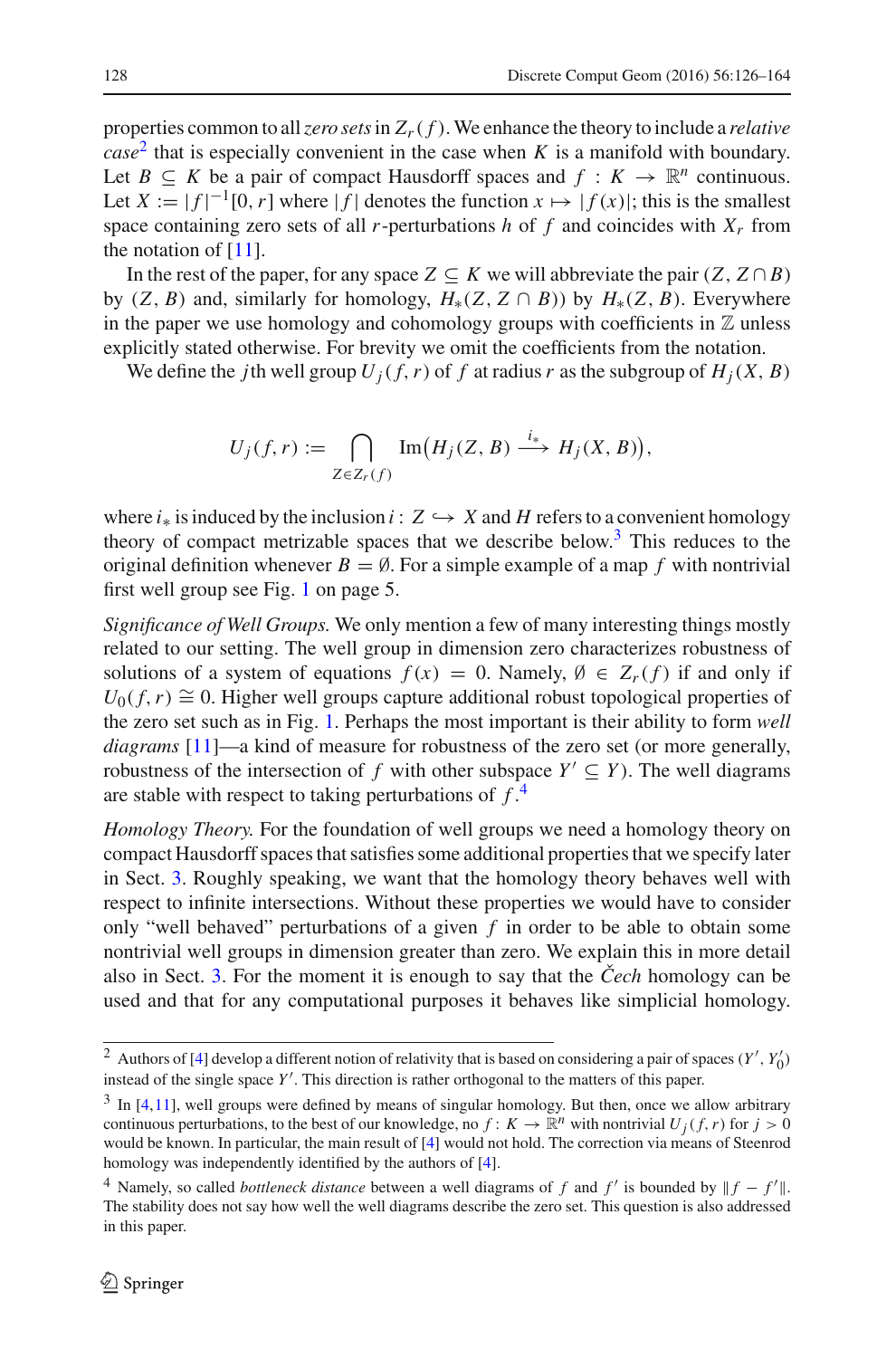

<span id="page-3-0"></span>**Fig. 1** For the projection  $f(x, y) = y$  to the vertical axis defined on a box *K*, the zero set of every *r*perturbation is contained in  $X = |f|^{-1}[0, r]$  and ∂ *X* consists of *A* (upper and lower side) where  $|f| = r$ , and  $X \cap B \subseteq \partial K$ . The zero set always separates the two components of *A*. On the homological level, the zero set "connects" the two components of *X* ∩ *B* and the image of  $H_1(g^{-1}(0), B)$  in  $H_1(X, B)$  is always surjective and thus  $U_1(f, r) \cong H_1(X, B)$ . Note that the well group would be trivial with  $B = \emptyset$ 

In Sect. [3](#page-10-0) we explain why using singular homology would make the notion of well groups trivial.

A basic ingredient of our methods is the notion of *cap product*

$$
\frown: H^n(X, A) \otimes H_k(X, A \cup B) \to H_{k-n}(X, B)
$$

between cohomology and homology. We refer the reader to [\[28,](#page-38-0) Sect. 2.2] and [\[18,](#page-37-6) p. 239] for its properties and to Appendix 4 for its construction in Čech (co)homology. Again, it behaves like the simplicial cap product when applied to simplicial complexes. For an algorithmic implementation, one can use its simplicial definition from [\[28](#page-38-0)].

#### **1.1 Computability Results**

The main result introduced in this section is the computability of certain subgroup of the well group that in many cases coincides with the full well group. A core ingredient is certain cohomology class that we will call *primary obstruction*. Intuitively, it assigns to each *n*-cell in a triangulation of *X* the intersection number with arbitrary zero set in  $Z_r(f)$ . In the example illustrated in Fig. [1,](#page-3-0) it would be an element assigning  $\pm 1$ to each vertical edge of a triangulation of the rectangle *X* that connects the "lower face" with the "upper face", indicating that such edge intersects the zero set at least once. If *X* is a compact oriented connected manifold, there is a well-defined *Poincaré dual* of the primary obstruction: this is a homology class of a cycle that intersects the cells of *X* as prescribed by the primary obstruction. We will show that not only the Poincaré dual but, even more generally, any  $cap$  product<sup>[5](#page-3-1)</sup> of the primary obstruction is contained in the well group of *f* .

<span id="page-3-1"></span><sup>&</sup>lt;sup>5</sup> The Poincaré dual of a cohomology class  $\varphi$  can be in fact defined as the cap product  $[X] \sim \varphi$ , where [X] is so called fundamental homology class of the manifold *X*. One advantage of the cap product is that it is defined for any simplicial complex *X*.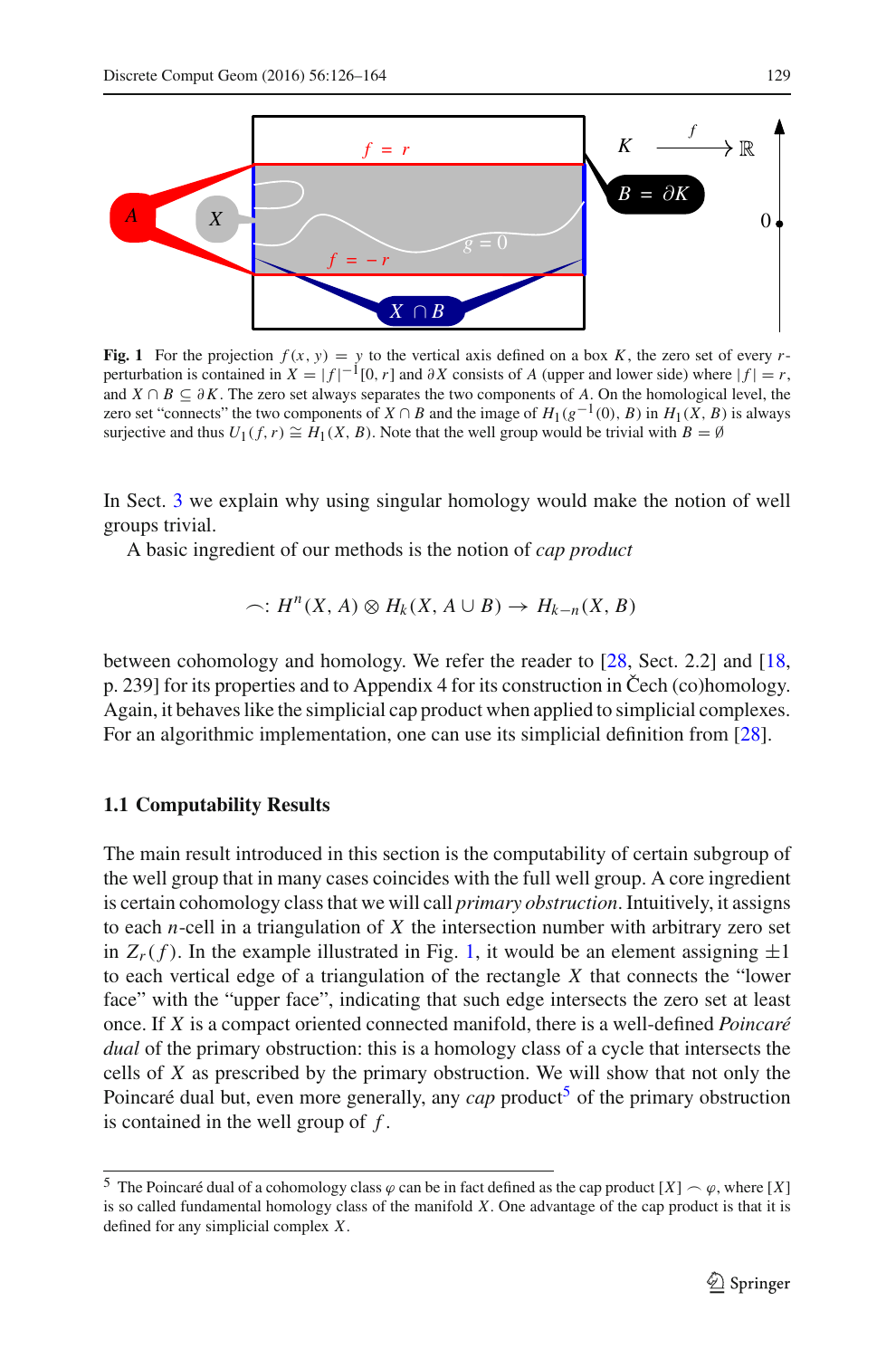*Computer Representation.*To speak about computability, we need to fix some computer representation of the input. Here we assume the simple but general setting of [\[14](#page-37-7)], namely, *K* is a finite simplicial complex,  $B \subseteq K$  a subcomplex, *f* is simplexwise linear with rational values on vertices<sup>6</sup> and the norm  $|\cdot|$  in  $\mathbb{R}^n$  can be (but is not restricted to)  $\ell_1$ ,  $\ell_2$  or  $\ell_\infty$  norm.

*Previous Results.* The algorithm for the computation of well groups was developed only in the particular cases of  $n = 1$  [\[4\]](#page-37-5) or dim  $K = n$  [\[8](#page-37-8)]. In [\[14](#page-37-7)] we settled the computational complexity of the well group  $U_0(f, r)$ . The complexity is essentially identical to deciding whether the restriction  $f|_A: A \rightarrow S^{n-1}$  can be extended to  $X \to S^{n-1}$  for  $A = |f|^{-1}(r)$ , or equivalently,  $A = f^{-1}(S^{n-1})$ . The extendability problem can be decided as long as dim  $K \leq 2n - 3$  or  $n = 1, 2$  or *n* is even. On the contrary, the extendability of maps into a sphere—as well as triviality of  $U_0(f, r)$  cannot be decided for dim  $K \ge 2n - 2$  and *n* odd, see [\[14\]](#page-37-7).<sup>[7](#page-4-1)</sup> In this paper we shift our attention to higher well groups.

*Higher Well Groups—Extendability Revisited.* The main idea of our study of well groups is based on the following. We try to find *r*-perturbations of *f* with as small zero set as possible, that is, avoiding zero on *X'* for  $X' \subseteq X$  as large as possible. It is shown in [\[13](#page-37-9), Lem. 3.1] that for each strict *r*-perturbation *g* of *f* we can find an extension *e* :  $X \to \mathbb{R}^n$  of  $f|_A$  with  $g^{-1}(0) = e^{-1}(0)$  and vice versa. Thus equivalently, we try to extend  $f|_A$  to a map  $X' \to S^{n-1}$  for  $X'$  as large as possible. The higher skeleton<sup>8</sup> of  $X$  we cover, the more well groups we kill.

<span id="page-4-3"></span>**Observation 1** Let  $f: K \to \mathbb{R}^n$  be a map on a compact space. Assume that the pair *of spaces A* ⊆ *X* defined as  $|f|^{-1}(r)$  ⊆  $|f|^{-1}[0, r]$ *, respectively, can be triangulated and* dim *X* = *m. If the map*  $f|_A$  *can be extended to a map*  $A \cup X^{(i-1)} \rightarrow S^{n-1}$  *then*  $U_i(f, r)$  *is trivial for*  $j > m - i$ .

Assume, in addition, that there is no extension  $A\cup X^{(i)} \to S^{n-1}$ . By the connectivity of the sphere  $S^{n-1}$ , we have  $i \geq n$ . Does the lack of extendability to  $X^{(i)}$  relate to higher well groups, especially  $U_{m-i}(f, r)$ ? The answer is *yes* when  $i = n$  as we show in our computability results below. On the other hand, when  $i > n$ , the lack of extendability *is not* necessarily reflected by  $U_{m-i}(f, r)$ . This leads to the incompleteness results we show in the second part of the paper.

*The Primary Obstruction.* The lack of extendability of  $f|_A$  to the *n*-skeleton is measured by the so called *primary obstruction* that is defined in terms of cohomology theory as follows. We can view *f* as a map of pairs  $(X, A) \rightarrow (B^n, S^{n-1})$  where  $B^n$ is the ball bounded by the sphere  $S^{n-1} := \{x : |x| = r\}$ . Then the primary obstruction

<span id="page-4-0"></span><sup>6</sup> We emphasize that the considered *r*-perturbations of *f* need not be neither simplexwise linear nor have rational values on the vertices.

<span id="page-4-1"></span><sup>7</sup> We cannot even approximate the "robustness of roots": it is undecidable, given a simplicial complex *K* and a simplexwise linear map  $f: K \to \mathbb{R}^n$ , whether there exists  $\varepsilon > 0$  such that  $U_0(f, \varepsilon)$  is nontrivial or whether  $U_0(f, 1)$  is trivial. The extendability can always be decided for *n* even, however, the problem is less likely tractable for dim  $K > 2n - 2$ .

<span id="page-4-2"></span><sup>&</sup>lt;sup>8</sup> The *i*-skeleton  $X^{(i)}$  of a simplicial (cell) complex *X* is the subspace of *X* containing all simplices (cells) of dimension at most *i*.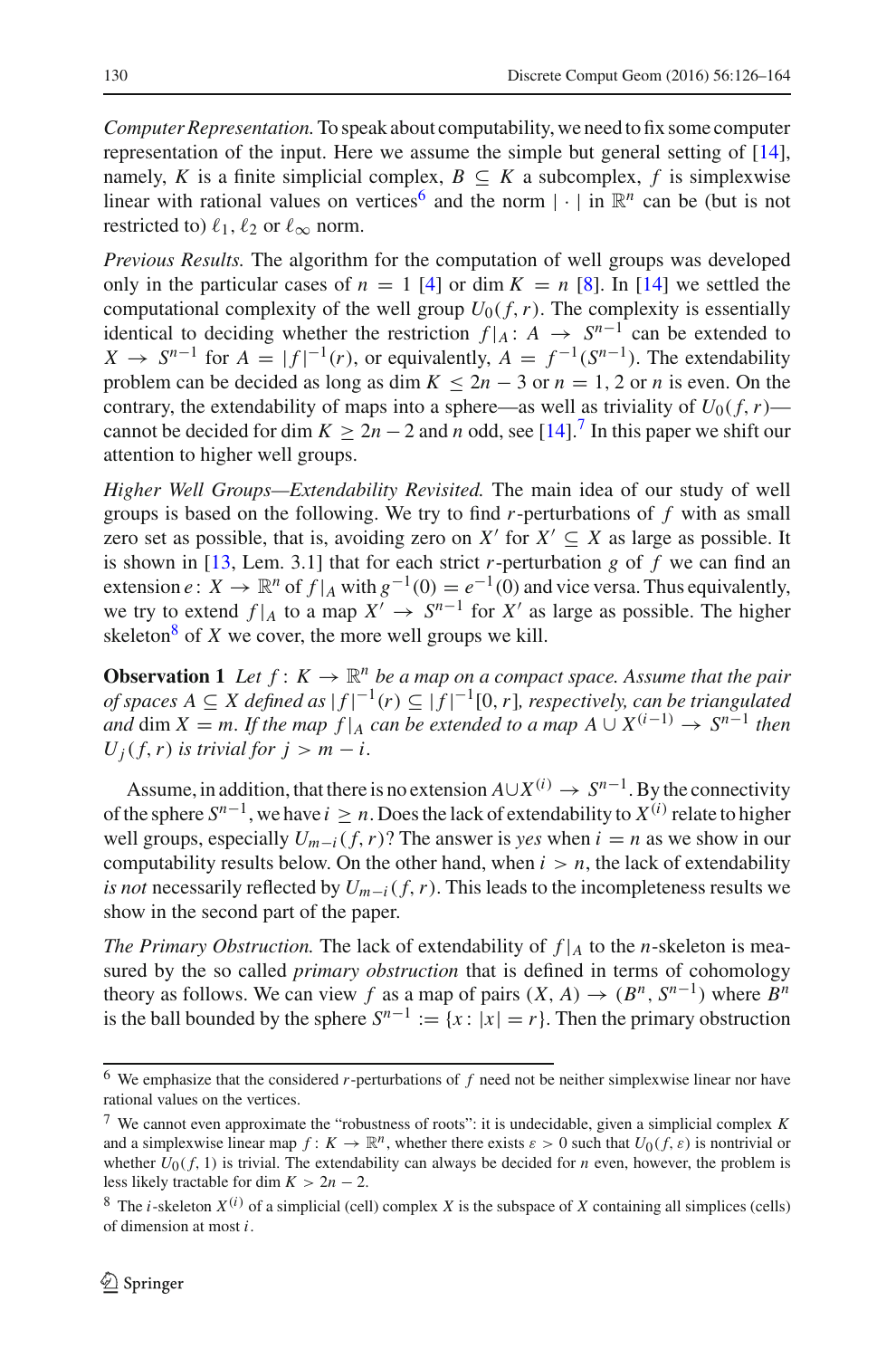<span id="page-5-2"></span> $\phi_f$  is equal to the pullback  $f^*(\xi) \in H^n(X, A)$  of the fundamental cohomology class  $\xi^{n} \in H^{n}(B^{n}, S^{n-1}).$ <sup>[9](#page-5-0)</sup>

**Theorem 1** *Let*  $B \subseteq K$  *be compact spaces,*  $f : K \to \mathbb{R}^n$  *be continuous,*  $r > 0$ , *and assume the choice of* Čech (co)homology theory. Let  $|f|^{-1}[0, r]$  *and*  $|f|^{-1}(r)$ *be denoted by X and A, respectively, and*  $\phi_f$  *be the primary obstruction. Then*  $\phi_f \sim H_k(X, A \cup B)$  *is a subgroup*<sup>[10](#page-5-1)</sup> *of*  $U_{k-n}(f, r)$  *for each*  $k \geq n$ .

After the proof of Theorem [1](#page-5-2) we will show that the groups  $\phi_f \sim H_k(X, A \cup B)$ are not only subgroups of well groups but they also fit into a natural sequence of homomorphisms for varying *r*. The resulting persistence module is then a submodule of so called well module.

Our assumptions on computer representation allow for simplicial approximation of *X*, *A* and *f*. The pullback of  $\xi^n \in H^n(B^n, S^{n-1})$  and the cap product can be computed by standard formulas. This together with more details worked out in the proof in Sect. [3](#page-10-0) gives the following.

<span id="page-5-5"></span>**Theorem 2** *Under the assumption on computer representation of K*, *B and f as above, the subgroup*  $\phi_f \sim H_k(X, A \cup B)$  *of*  $U_{k-n}(f, r)$  *(as in Theorem [1\)](#page-5-2) can be computed. The running time is polynomial when the dimension of K is fixed.*

*The Gap Between*  $U_{k-n}$  *and*  $\phi_f \sim H_k(X, A \cup B)$ . There are maps  $f$  with  $\phi_f$  trivial but nontrivial  $U_0(f, r)$ .<sup>[11](#page-5-3)</sup> But this can be detected by the above mentioned extendability criterion. We do not present an example where  $U_{k-n}(f, r) \neq \phi_f \sim H_k(X, A \cup B)$ for  $k - n > 0$ , although the inequality is possible in general. In the rest of the paper we work in the other direction to show that there is no gap in various cases and various dimensions.

An important instance of Theorem [1](#page-5-2) is the case when *X* can be equipped with the structure of a smooth orientable manifold.

**Theorem 3** Let  $f: K \to \mathbb{R}^n$  and X, A be as above. Assume that X can be equipped *with a smooth orientable manifold structure,*  $A = \partial X$ ,  $B = \emptyset$  *and n*+1  $\leq m \leq 2n-3$  $for m = \dim X$ . *Then* 

<span id="page-5-4"></span>
$$
U_{m-n}(f,r)=\phi_f \frown H_m(X,\partial X).
$$

When  $m = n$ , the well group  $U_0(f, r)$  can be strictly larger than  $\phi_f \sim H_n(X, \partial X)$ but it can be computed.

We believe that the same claim holds when *X* is an orientable PL manifold. It remains open whether the last equation holds also for  $m > 2n - 3$ . Throughout the

<span id="page-5-0"></span><sup>9</sup> This is the global description of the primary obstruction as presented in [\[32\]](#page-38-1). It can be shown that  $\phi_f$  depends on the homotopy class of  $f|_A$  only. Another way of defining the primary obstruction is the following. It is represented by the so-called *obstruction cocycle*  $z_f \in \mathbb{Z}^n(X, A)$  that assigns to each *n*simplex  $\sigma \in X$  the element  $[f|_{\partial \sigma}] \in \pi_{n-1}(S^{n-1}) \cong \mathbb{Z}$  [\[28](#page-38-0), Chap. 3]. Through this definition it is not difficult to derive that the map  $f|_A$  can be extended to  $X^{(n)} \to S^{n-1}$  if and only if  $\phi_f = 0$ , see also [\[28](#page-38-0), Chap. 3].

<sup>&</sup>lt;sup>10</sup> We give a precise definition of cap product between Čech homology and cohomology in Appendix 4.

<span id="page-5-3"></span><span id="page-5-1"></span><sup>&</sup>lt;sup>11</sup> This is the case for  $f: \mathbb{R}^4 \to \mathbb{R}^3$  given by  $f(x) := |x|\eta(x/|x|)$  where  $\eta: S^3 \to S^2$  is the Hopf map.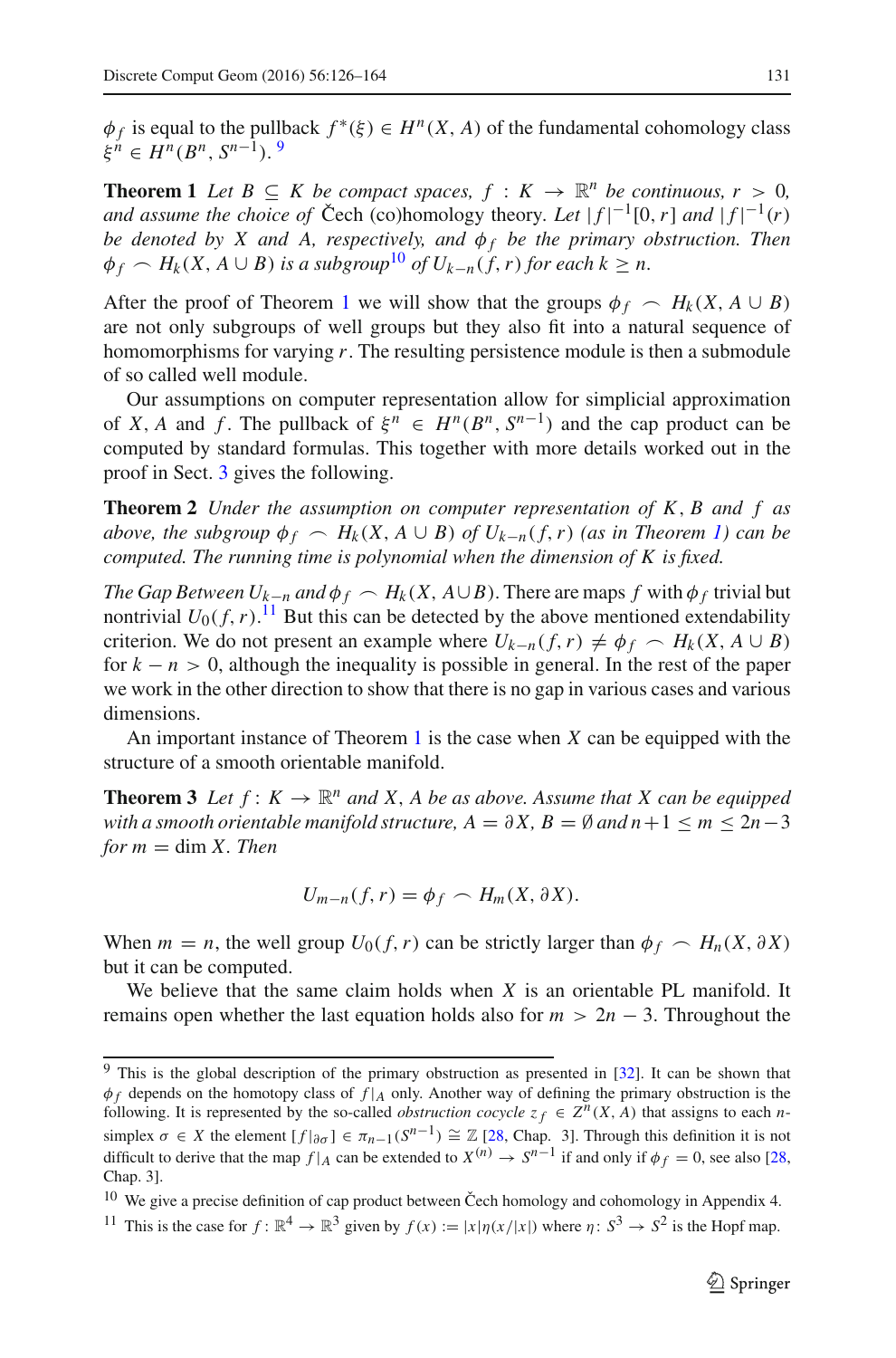proof of Theorem [3,](#page-5-4) we will show that if  $g: K \to \mathbb{R}^n$  is a smooth *r*-perturbation of f transverse to 0, then the fundamental class of  $g^{-1}(0)$  is mapped to the Poincaré dual of the primary obstruction. This also holds if  $B \neq \emptyset$  and in all dimensions.

## **1.2** Well Groups  $U_*(f, r)$  are Incomplete as an Invariant of  $Z_r(f)$

<span id="page-6-0"></span>A simple example illustrating Theorem [3](#page-5-4) is the map  $f: S^2 \times B^3 \to \mathbb{R}^3$  defined by  $f(x, y) := y$  with  $B^3$  considered as the unit ball in  $\mathbb{R}^3$ . It is easy to show that

for every 1-perturbation *g* of *f* and every 
$$
x \in S^2
$$
  
there is a root of *g* in  $\{x\} \times B^3$ . (1)

This robust property is nicely captured by (and can be also derived from) the fact  $U_2(f, 1) \cong \mathbb{Z}$ .

The main question of Sect. [4](#page-17-0) is what happens, when the primary obstruction  $\phi_f$  is trivial—and thus  $f|_A$  can be extended to  $X^{(n)}$ —but the map  $f|_A$  cannot be extended to whole of *X*. The zero set of  $f$  can still have various robust properties such as [\(1\)](#page-6-0). It is the case of  $f: S^2 \times B^4 \to \mathbb{R}^3$  defined by  $f(x, y) := |y|\eta(y/|y|)$  where  $\eta: S^3 \to S^2$  is a homotopically nontrivial map such as the Hopf map. The zero set of each *r*-perturbation *g* of *f* intersects each section  $\{x\} \times B_4$ , but unlike in the example before, well groups do not capture this property. All well groups  $U_i(f, r)$  are trivial for  $j > 0$  and,<sup>[12](#page-6-1)</sup> consequently, they cannot distinguish f from another f' having only a single robust root in *X*. We will describe the construction of such  $f'$  for a wider range examples.

In the following,  $B_q^i$  will denote the *i*-dimensional ball of radius *q*, that is,  $B_q^i$  =  $\{y \in \mathbb{R}^i : |y| \le q\}$ . We also emphasize that this and the following theorem hold for arbitrary coefficient group of the homology theory *H*∗.

<span id="page-6-2"></span>**Theorem 4** *Let*  $i, m, n \in \mathbb{N}$  *be such that*  $m - i < n < i < (m + n + 1)/2$  *and both*  $\pi_{i-1}(S^{n-1})$  *and*  $\pi_{m-1}(S^{n-1})$  *are nontrivial. Then on*  $K = S^{m-i} \times B_1^i$  *we can define two maps*  $f, f' : K \to \mathbb{R}^n$  *such that for all r*  $\in (0, 1]$ 

*,*  $*f'*$  *<i>induce the same*  $X = S^{m-i} \times B_r^i$  *and*  $A = ∂X$  *and have the same well groups for any coefficient group of the homology theory H*<sup>∗</sup> *defining the well groups,*  $-$  *but*  $Z_r(f) \neq Z_r(f').$ 

*In particular, the property*

*for each*  $Z \in Z_r$  *(.) and*  $x \in S^{m-i}$  *there exists*  $y \in B_r^i$  *such that*  $(x, y) \in Z$ 

*is satisfied for f but not for f'. Namely,*  $Z_{\varepsilon}(f')$  *contains a singleton for each*  $\varepsilon > 0$ *.* 

<span id="page-6-1"></span><sup>&</sup>lt;sup>12</sup> Namely  $U_2(f, r) \cong 0$  as is shown by the *r*-perturbation  $g(x, y) = f(x, y) - rx$  with the zero set homeomorphic to the 3-sphere.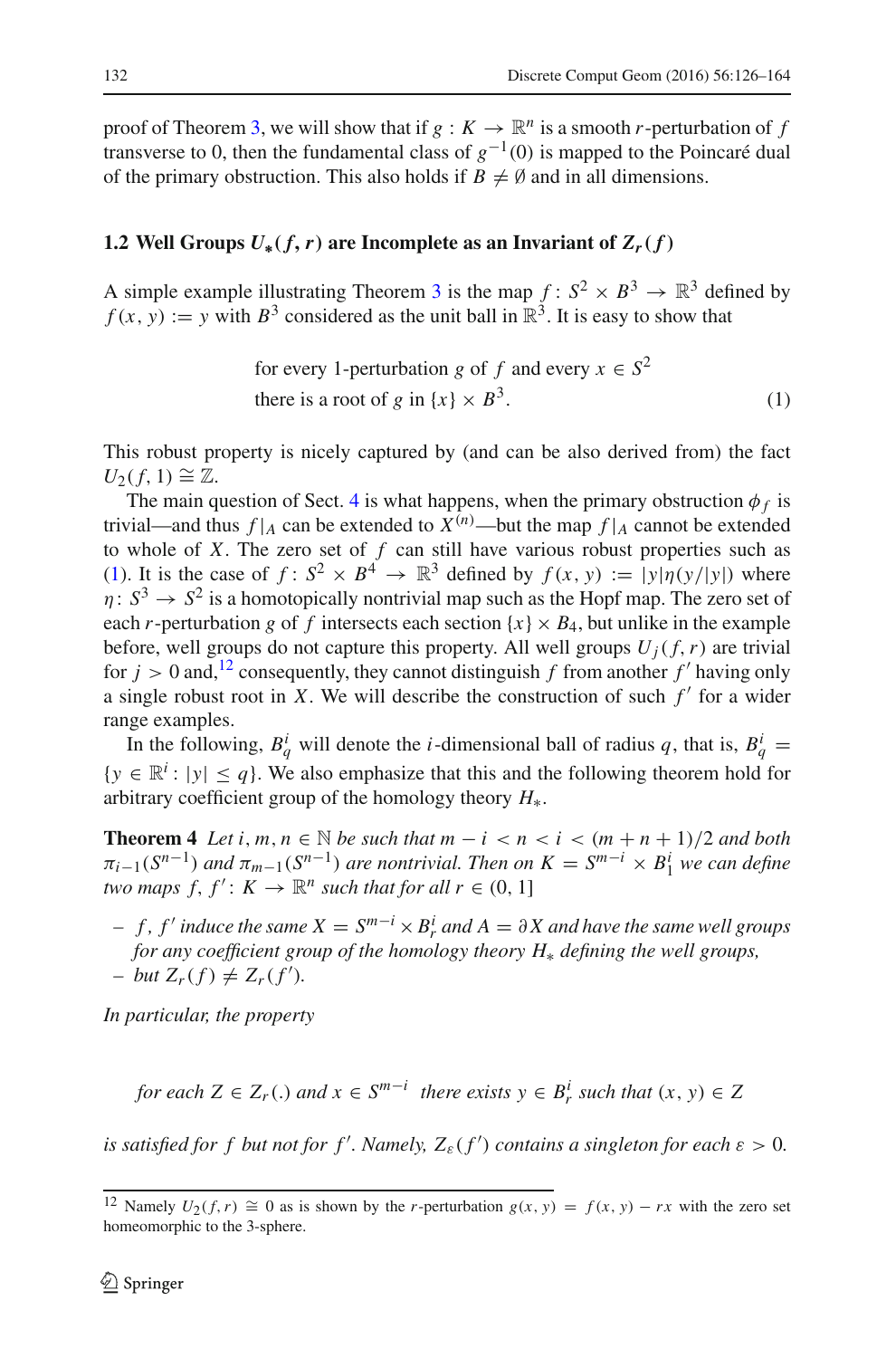In Sect. [4](#page-17-0) we discuss that the maps  $f$  and  $f'$  are no peculiar examples but rather typical choices given that the underlying space *K* is the solid torus  $S^{m-i} \times B^i$  and that both  $Z_r(\cdot)$  are nontrivial. Further we indicate that the same result holds for even more realistic choice of the underlying space  $K = B^m$  and  $B = \partial K$ . For the sake of exposition, we chose the case where *f* is large on the boundary of *K* and we do not need to consider nonempty *B*.

*The Lack of Extendability Not Reflected by*  $U_{m-i}(f, r)$ *. The key property of the exam-*ple of Theorem [4](#page-6-2) is that the maps  $f|_A$  and  $f'|_A$  can be extended to the  $(i-1)$ -skeleton  $X^{(i-1)}$  of *X*, for *i* > *n*. The difference between the maps lies in the extendability to  $X^{(i)}$ . Unlike in the case when  $i = n$ , the lack of extendability is not reflected by the well groups. The crucial part is the triviality of the well groups in dimension  $m - i$ and $13$  this triviality holds in greater generality:

<span id="page-7-2"></span>**Theorem 5** *Let f* : *K* →  $\mathbb{R}^n$ , *B* ⊆ *K*, *X* := |*f*| $^{-1}$ [0,*r*] *and A* := |*f*| $^{-1}$ {*r*}*. Assume that the pair*  $(X, A)$  *can be finitely triangulated.*<sup>[14](#page-7-1)</sup> *Further assume that*  $f|_A$  *can be extended to a map h* :  $A \cup X^{(i-1)} \rightarrow S^{n-1}$  *for some i such that m – i < n < i <*  $(m + n)/2$  *for*  $m := \dim X$ . Then  $U_{m-i}(f, r) = 0$  *for any coefficient group of the homology theory H*∗*.*

The proof is all delegated to Appendix 3 as its core idea is already contained in the proof of Theorem [4.](#page-6-2) Note that in the setting of the last Theorem,  $U_i$  is trivial for  $j > m - i$  by Observation [1.](#page-4-3) One could ask the question of triviality in dimensions smaller than  $m - i$  as well. Our favorite problem is the following one.

**Problem 1** Let f be as in Theorem [5](#page-7-2) and let  $i = n+1$ , that is, the primary obstruction is trivial. Is it true that all well groups  $U_i(f, r)$  for  $j \ge (m - n + 2)/2$  are trivial?

The bound  $j \ge (m - n + 2)/2$  is not known to be necessary (we only know that the statement is not true for  $j = 1$ ). But passing the bound seems to bring various technical difficulties such as inapplicability of the Freudenthal suspension theorem.

*Our Subjective Conclusion on Well Groups* of  $\mathbb{R}^n$ -*Valued Maps*. We find the problem of the computability of well groups interesting and challenging with connections to homotopy theory (see also Proposition [1](#page-8-0) below). Moreover, well groups may be accessible for non-topologists: they are based on the language of homology theory that is relatively intuitive and easy to understand. On the other hand, well groups may not have sufficient descriptive power for various situations (Theorems [4](#page-6-2) and [5\)](#page-7-2). Furthermore, despite all the effort, the computability of well groups seems far from being solved. In the following paragraph, we propose an alternative based on homotopy and obstruction theory that addresses these drawbacks.

<span id="page-7-0"></span><sup>&</sup>lt;sup>13</sup> This dimension is somewhat important as all higher well groups are trivial by Lemma [7](#page-34-0) and all lower homology groups of *X* may be trivial as is the case in Theorem [4.](#page-6-2) On the other hand,  $H_{m-i}(X, \pi_{i-1}(S^{n-1}))$ has to be nontrivial in the case when *X* is a manifold for the reasons following from obstruction theory and Poincaré duality.

<span id="page-7-1"></span><sup>&</sup>lt;sup>14</sup> That is, there exist finite simplicial complexes  $A^{\Delta} \subseteq X^{\Delta}$  and a homeomorphism  $(X^{\Delta}, A^{\Delta}) \to (X, A)$ .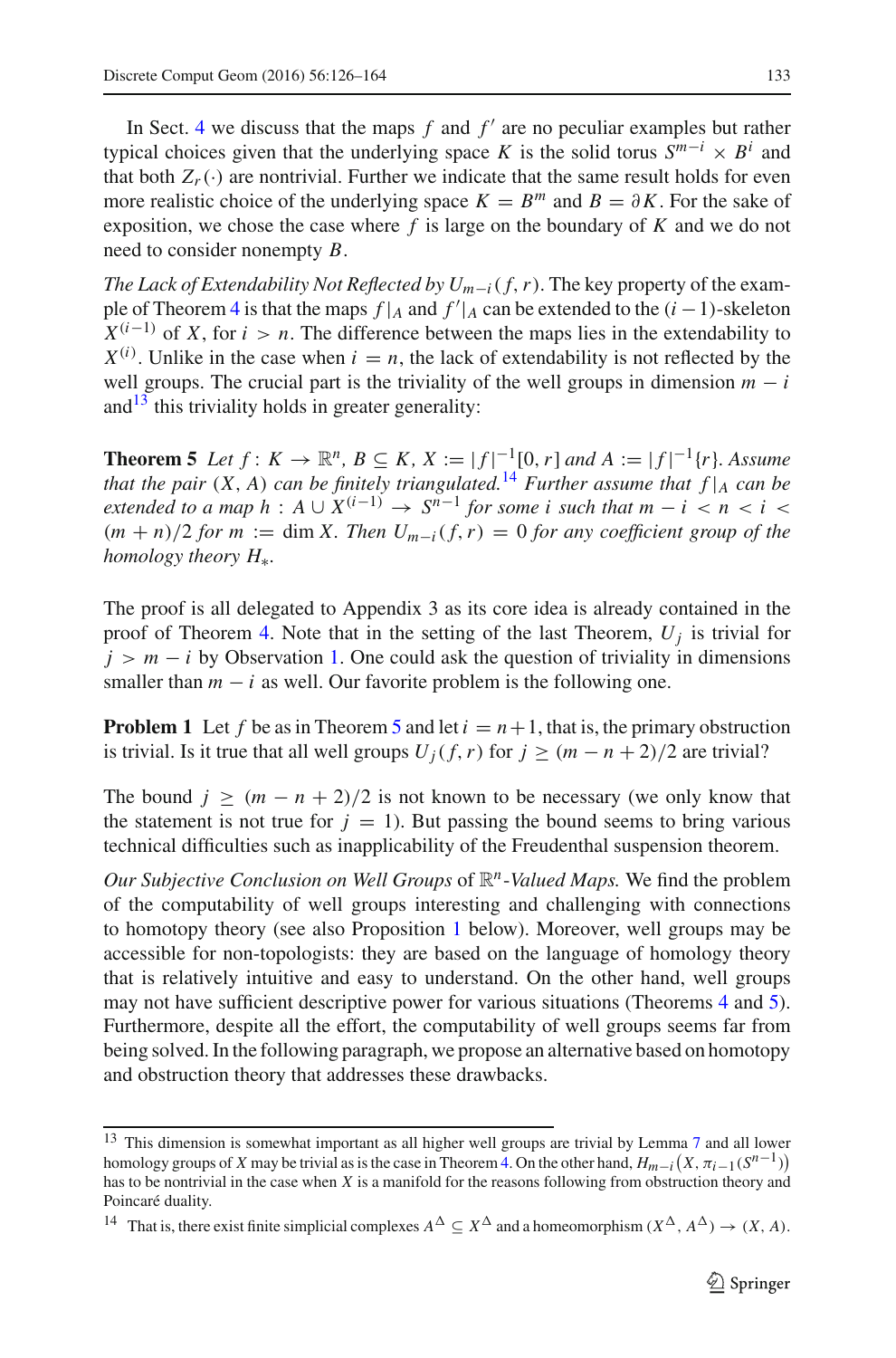### **1.3 Related Work**

*A Replacement of Well Groups of*  $\mathbb{R}^n$ -*Valued Maps.* In a companion paper [\[13\]](#page-37-9), we find a complete invariant for an enriched version of  $Z_r(f)$ . The starting point is the surprising claim that  $Z_r(f)$ —an object of a geometric nature—is determined by terms of homotopy theory.

<span id="page-8-0"></span>**Proposition 1** ([\[13,](#page-37-9) Thm. A]) *Let*  $f: K \to \mathbb{R}^n$  *be a continuous map on a compact Hausdorff domain, r* > 0*, and let us denote the space*  $|f|^{-1}[r, \infty]$  *by A<sub>r</sub>. Then the set*  $Z_r(f) := \{g^{-1}(0): ||g - f|| \leq r\}$  *is determined by the pair*  $(K, A_r)$  *and the homotopy class of*  $f|_{A_r}$  *in*  $[A_r, \{x \in \mathbb{R}^n : ||x|| \ge r\}] \cong [A_r, S^{n-1}]$ .<sup>[15](#page-8-1)</sup>

Note that since the well groups is a property of  $Z_r(f)$ , they are determined by the pair  $(K, A_r)$  and the homotopy class  $[f|_{A_r}]$ . Thus the homotopy class has a greater descriptive power and the examples from the previous section show that this inequality is strict. If *K* is a simplicial complex, *f* is simplexwise linear and dim  $A_r \leq 2n - 4$ then  $[A_r, S^{n-1}]$  has a natural structure of an Abelian group denoted by  $\pi^{n-1}(A_r)$ . The restriction dim  $A_r \leq 2n - 4$  does not apply when  $n = 1, 2$  and <sup>16</sup> otherwise we could replace  $[A_r, S^{n-1}]$  with  $[A_r^{(2n-4)}, S^{n-1}]$  which contains less information but is computable. The isomorphism type of  $\pi^{n-1}(A_r)$  together with the distinguished element  $[f]_{A_r}$  can be computed essentially by [\[6](#page-37-10), Thm. 1.1]. Moreover, the inclusions  $A_s \subseteq A_r$  for  $s \geq r$  induce computable homomorphisms between the corresponding pointed Abelian groups. Thus for a given *f* we obtain a sequence of pointed Abelian groups  $\pi^{n-1}(A_r)$  for  $r > 0$ . On such sequences, there is a natural distance function (called the *interleaving distance*[17](#page-8-3)) and it can be easily shown that the distance between the sequences corresponding to a given functions *f* and  $f'$  is bounded by  $||f - f'||$ . Thus after tensoring the groups by an arbitrary field, we get persistence diagrams (with a distinguished bar) that will be stable with respect to the bottleneck distance and the  $L_{\infty}$  norm. The construction is detailed in [\[13\]](#page-37-9).

The computation of the cohomotopy group  $\pi^{n-1}(A)$  is naturally segmented into a hierarchy of approximations of growing computational complexity. Therefore our proposal allows for a compromise between the running time and the descriptive power of the outcome. The first level of this hierarchy is the primary obstruction  $\phi_f$ . One could form similar modules of cohomology groups with a distinguished element as we did with the cohomotopy groups above. However, in this paper we passed to homology via cap product in order to relate it to the established well groups. In the "generic" case when *X* is a manifold no information is lost as from the Poincaré dual  $\phi_f \sim [X]$ we can reconstruct the primary obstruction  $\phi_f$  back.

<span id="page-8-1"></span><sup>&</sup>lt;sup>15</sup> Here  $[A_r, S^{n-1}]$  denotes the set of all homotopy classes of maps from  $A_r$  to  $S^{n-1}$ , that is, the cohomotopy group  $\pi^{n-1}(A_r)$  when dim  $A_r \leq 2n - 4$ .

<sup>&</sup>lt;sup>16</sup> Note that for  $n = 1$  the structure of the set  $[A, S^{n-1}]$  is very simple and for  $n = 2$  we have  $[A, S^{n-1}] \cong$  $H^1(A; \mathbb{Z})$  no matter what the dimension of  $A_r$  is.

<span id="page-8-3"></span><span id="page-8-2"></span><sup>&</sup>lt;sup>17</sup> The interleaving distance between the sequences  $\pi^{n-1}(A_r)$  and  $\pi^{n-1}(A_r')$ ,  $r > 0$  is at most  $\alpha$  whenever there are families of homomorphisms of pointed Abelian groups  $u_r$ :  $\pi^{n-1}(A_r) \to \pi^{n-1}(A'_{r+\alpha})$  and  $v_r$ :  $\pi^{n-1}(A'_r) \to \pi^{n-1}(A_{r+\alpha})$  such that the compositions  $v_{r+\alpha}u_r$  and  $u_{r+\alpha}v_r$  give the corresponding inclusion induced maps.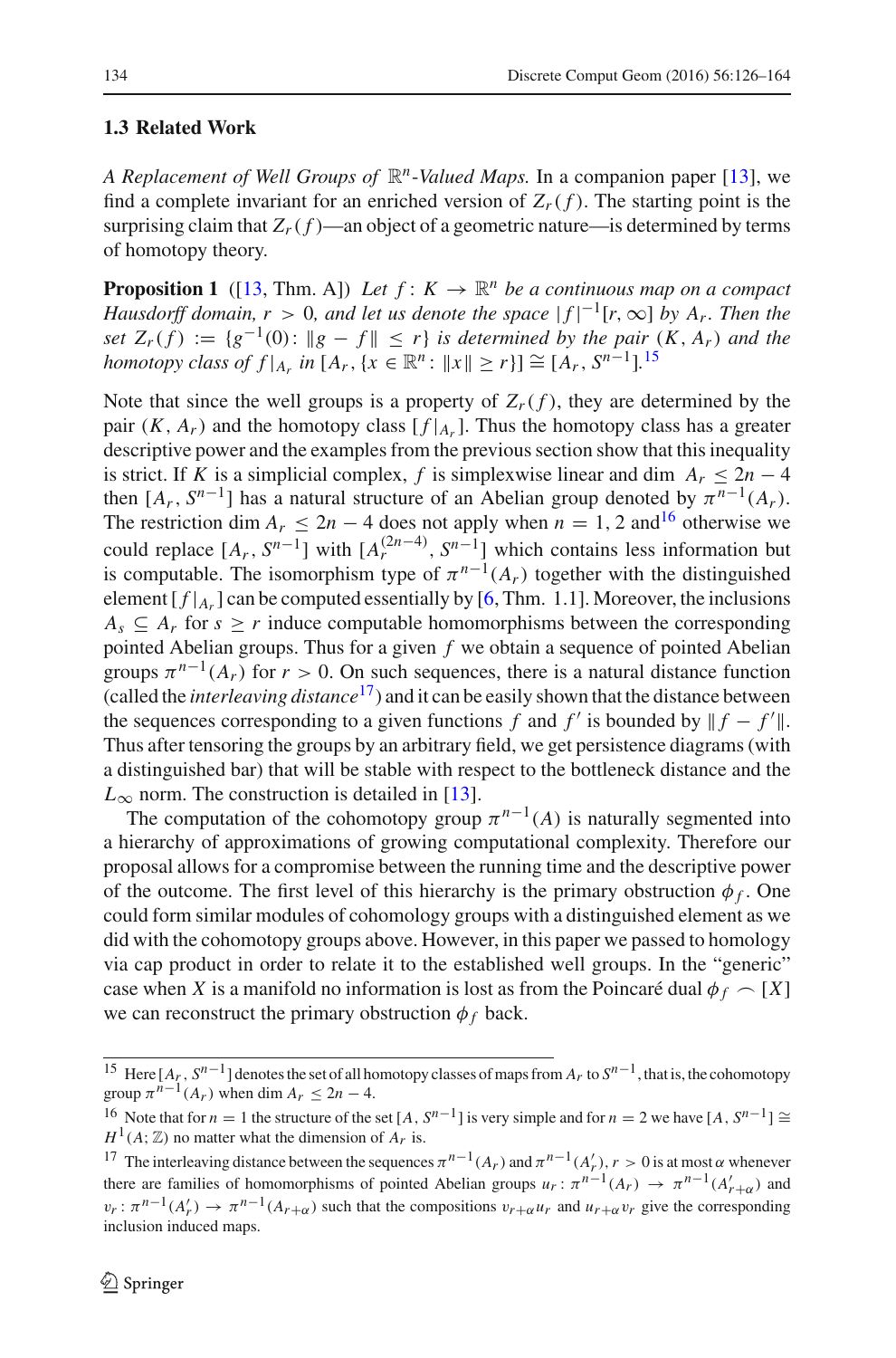*The Cap-Image Groups.* The groups  $\phi_f \sim H_k(X, A)$  (with  $B = \emptyset$ ) has been studied by Amit K. Patel and R. MacPherson under the name *cap-image groups.*In fact, his setting is slightly more complex with  $\mathbb{R}^n$  replaced by arbitrary manifold *Y*. Instead of the zero sets, he considers preimages of all points of *Y* simultaneously in some sense. Although his ideas have not been published yet, they influenced our research; the application of the cap product in the context of well groups should be attributed to Patel.<sup>18</sup>

The advantage of the primary obstructions and the cap image groups is their computability and well understood mathematical structure. However, the incompleteness results of this paper apply to these invariants as well.

*Verification of Zeros.* An important topic in the interval computation community is the verification of the (non)existence of zeros of a given function [\[27](#page-38-2)]. While the nonexistence can be often verified by interval arithmetic alone, a proof of existence requires additional methods which often include topological considerations. In the case of continuous maps  $f : B^n \to \mathbb{R}^n$ , Miranda's or Borsuk's theorem can be used for zero verification  $[2,16]$  $[2,16]$  $[2,16]$ , or the computation of the topological degree  $[9,15,21]$  $[9,15,21]$  $[9,15,21]$  $[9,15,21]$ . Fulfilled assumptions of these tests not only yield a zero in  $B<sup>n</sup>$  but also a "robust" zero and a nontrivial 0th well group  $U_0(f, r)$  for some  $r > 0$ . Recently, topological degree has been used for simplification of vector fields [\[29](#page-38-3)].

The primary obstruction  $\phi_f$  is the analog of the degree for underdetermined systems, that is, when dim  $K > n$  in our setting. To the best of our knowledge, this tool has not been algorithmically utilized.

## **2 Topological Preliminaries**

In this section we introduce some definitions from algebraic topology that we need throughout the proofs. The details can be found in standard textbooks, such as [\[18](#page-37-6)[,30](#page-38-4)].

*Simplicial Complexes and Cell Complexes.* A *simplicial complex* is a collection of simplices such that the intersection of any two of them is again a (possibly empty) simplex in the collection. It can easily be topologized and the underlying space is compact whenever the simplicial complex consists of finitely many simplices. The *i*th skeleton  $X^{(i)}$  of a simplicial complex *X* is the subcomplex consisting of all simplices of dimension at most *i*. A *simplicial map*  $X \to Y$  is a function that maps simplices of *X* to simplices of *Y* . It again has a simple representation as a continuous map between the underlying topological spaces.

A *cell complex* is an inductive description of a topological space *X* that consists of skeleta  $X^{(0)} \subseteq X^{(1)} \subseteq \cdots \subseteq X$ . The 0-skeleton  $X^{(0)}$  is a discrete set and the *n*-skeleton  $X^{(n)}$  is defined to be the quotient space  $X^{(n-1)} \sqcup_{\alpha} B_{\alpha}^{n}$   $\sim$  where  $\{B_{\alpha}^{n}\}$ is a collection of closed *n*-balls and the equivalence ∼ identifies points in  $\partial B_{\alpha}^{n}$  with points in  $X^{(n-1)}$  via continuous *attaching maps*  $\varphi_{\alpha} : S^{n-1} \to X^{(n-1)}$ . The balls  $B_{\alpha}^n$  are called *cells* and the composition  $B_{\alpha}^n \hookrightarrow X^{(n-1)} \sqcup_{\alpha} B_{\alpha}^n \to X^{(n-1)} \sqcup_{\alpha} B_{\alpha}^n / \sim$  is

<span id="page-9-0"></span><sup>&</sup>lt;sup>18</sup> We originally proved that when *K* is a triangulated orientable manifold, the Poincaré dual of  $\phi_f$  is contained in  $U_{m-n}(f,r)$ . Expanding the proof was not difficult, but the preceding inspiration of replacing the Poincaré duality by cap product came from Patel. The cap product provides a nice generalization to an arbitrary simplicial complex *K*.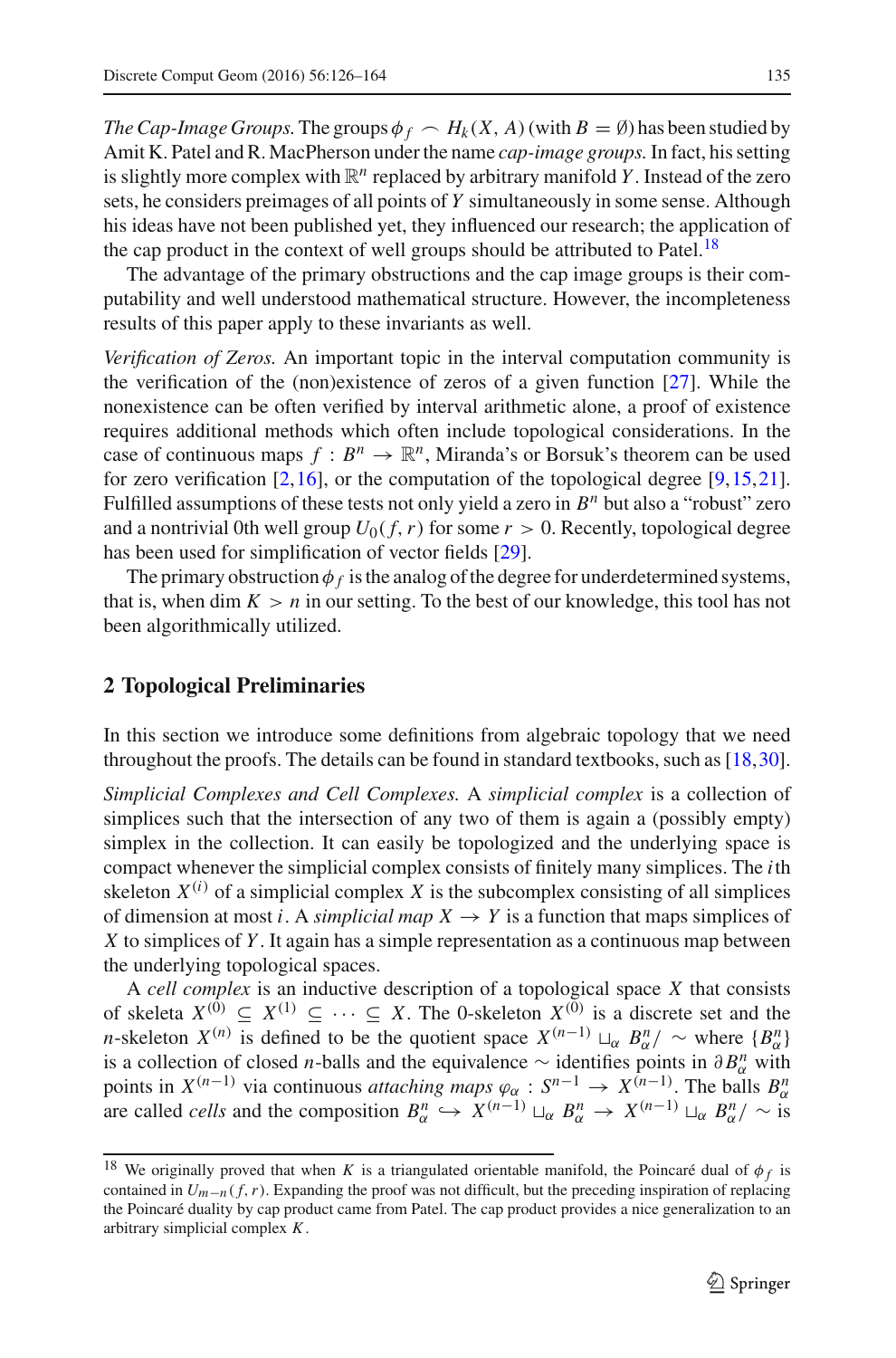called the *characteristic map* of the cell  $B_{\alpha}^n$ . All cell complexes occurring in this paper consists of finitely many cells in which case this uniquely describes a topology of  $X = \bigcup_i X^{(i)}$ .

*Basic Operation on Spaces.* For pointed topological spaces  $(X, x)$  and  $(Y, y)$ , the *wedge sum*  $(X, x) \vee (Y, y)$  is the space  $(X \sqcup Y)/\{x, y\}$ , that is, *x* and *y* are identified to a single point. If the choice of the base points *x*, *y* is not important, we will simply write  $X \vee Y$ . The *smash product*  $X \wedge Y$  is defined to be the quotient space  $(X \times Y)/(X \vee Y)$ . For pointed spheres  $S^i$  and  $S^j$ , their smash product  $S^i \wedge S^j$  is homeomorphic to the pointed sphere  $S^{i+j}$ .

For a space *X* we define the *cone* over *X* to be the space  $CX := (X \times [0, 1])$  $(X \times \{1\})$  and the *suspension*  $\sum X$  to be  $CX/(X \times \{0\})$ . For spheres, the identity  $\Sigma S^i \simeq S^{i+1}$  holds. The suspension of  $f : X \to Y$  is the map  $\Sigma f : \Sigma X \to \Sigma Y$  defined by  $(x, t) \mapsto [(f(x), t)]$  for  $t \in [0, 1]$ , which converts  $\Sigma$  into a functor Top  $\rightarrow$  Top.

*Homotopy Groups of Spheres.* For a pointed topological space (*X*, *x*), the *ith homotopy group of X* is a group which underlying space is the set of homotopy classes of maps  $(S^i, *) \rightarrow (X, x)$  and the product is defined as follows. We realize the *i*sphere as  $(S^i, *) = (I^i/\partial I^i, \partial I^i/\partial I^i)$ , the quotient of the unit cube  $I^i$ , and define  $(f g)(s_1, \ldots, s_n)$  to be  $f(2s_1, s_2, \ldots, s_n)$  for  $s_1 \in [0, 1/2]$  and  $g(2s_1 - 1, s_2, \ldots, s_n)$ for  $s_1 \in [1/2, 1]$ . This boils down to a group operation on homotopy classes of maps that is commutative whenever  $i > 1$ . This group is denoted by  $\pi_i(X, x)$ . If the choice of base point *x* is not important, we will use the simpler notation  $\pi_i(X)$ .

Throughout this paper, we will use the facts that  $\pi_i(S^i) \simeq \mathbb{Z}, \pi_3(S^2) \simeq \mathbb{Z}$ , and that  $\pi_i(S^j)$  is nontrivial for many  $i > j$  (although not in all cases). The suspension operator induces a natural map  $\Sigma : \pi_i(X) \to \pi_{i+1}(\Sigma X)$ . An important ingredient of some proofs in this paper is the *Freudenthal suspension theorem* which states that the suspension map  $\pi_i(S^n) \to \pi_{i+1}(S^{n+1})$  is an isomorphism for  $i < 2n - 1$  and a surjection for  $i = 2n - 1$ .

(*Co*)*Homology.* We assume that the reader is familiar with simplicial (co)homology. While we assume the input spaces  $K$ ,  $X$ ,  $B$  to be triangulable, a continuous perturbation *h* of *f* can be "wild" and have non-triangulable zero set. In its full generality, (co)homology is a (contravariant) functor from the category of topological pairs to the category of Abelian groups which satisfies Eilenberg–Steenrod axioms. These axioms are known as homotopy invariance, exactness, excision, and the dimension axiom, see [\[12](#page-37-16)] for exact formulations in the original source. The most common (co)homology theory is the *singular (co)homology*. We require a (co)homology theory satisfying additional axioms specified in the next section of which the Čech  $(co)$ homology is a good example. Čech homology can violate the exactness axiom in case of "wild" spaces and is therefore, strictly speaking, not a homology theory. However, it constitutes a good basis for the definition of well groups.

## <span id="page-10-0"></span>**3 Computing Lower Bounds on Well Groups**

*Homology Theory Behind the Well Groups.* For computing the approximation  $\phi_f$  $H_k$ (*X*,  $A \cup B$ ) of well group  $U_{k-n}(f)$  we only have to work with simplicial complexes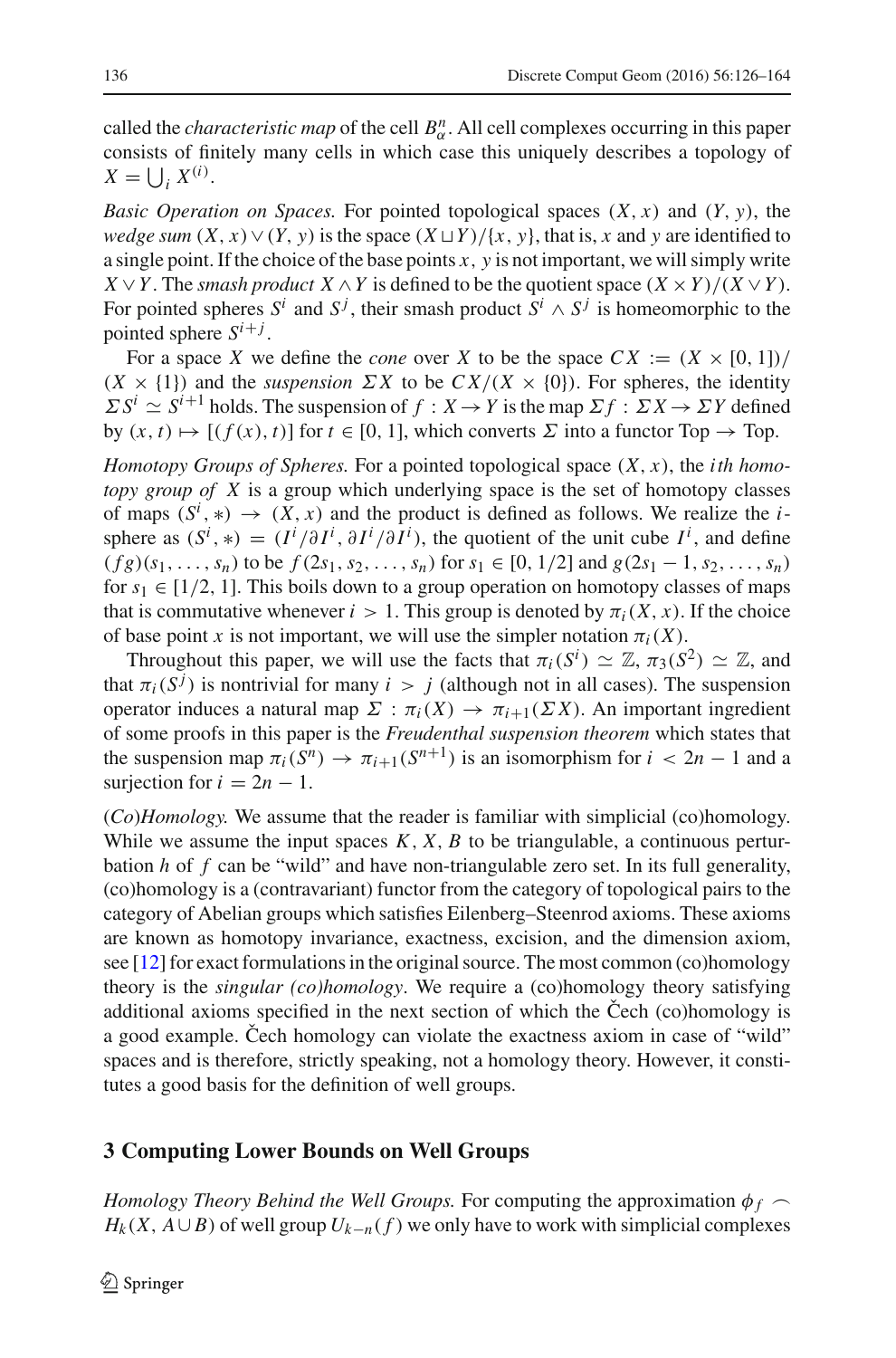and simplicial maps for which all homology theories satisfying the Eilenberg–Steenrod axioms are naturally equivalent. Hence, regardless of the homology theory  $H_*$  used, we can do the computations in simplicial homology. Therefore the standard algorithms of computational topology  $[10]$  $[10]$  and the formula for the cap product of a simplicial cycle and cocycle [\[28](#page-38-0), Sect. 2.2] will do the job.

The need for a carefully chosen homology theory stems from the courageous claim that the zero set *Z* of *arbitrary* continuous perturbation *supports*  $\phi_f \sim \beta$  for any  $\beta \in H_*(X, A \cup B)$ , i.e. some element of  $H_*(Z, B)$  is mapped by the inclusioninduced map to  $\phi_f \sim \beta$ . Without more restrictions on the perturbations, the zero sets can be "wild" non-triangulable topological spaces that can fool singular homology and render this claim false and—to the best of our knowledge—make well groups trivial. See an example after the proof of Theorem [1.](#page-5-2)

For the purpose of the work with the general zero sets, we will require that our homology theory satisfies the Eilenberg–Steenrod axioms with a possible exception of the exactness axiom, and these additional properties:

1. *Weak Continuity Property*: for an inverse sequence of compact pairs

$$
(X_0, B_0) \supset (X_1, B_1) \supset \cdots
$$

the homomorphism  $H_* \lim_{i \to \infty} (X_i, B_i) \to \lim_{i \to \infty} H_*(X_i, B_i)$  induced by the family of inclusion  $\lim_{i \to \infty} (X_i, B_i) \to \lim_{i \to \infty} (X_i, B_i)$  is surjective inclusion  $\lim_{t \to \infty} (X_i, B_i) = \bigcap (X_i, B_i) \hookrightarrow (X_j, B_j)$  *is surjective.*<br>Strong Existent Let  $f: (X, Y') \rightarrow (Y, Y')$  be a man of comp

2. *Strong Excision*: Let  $f : (X, X') \to (Y, Y')$  be a map of compact pairs that maps  $X \setminus X'$  homeomorphically onto  $Y \setminus Y'$ . Then  $f_* \colon H_*(X, X') \to H_*(Y, Y')$  *is an isomorphism*.

An intuitive explanation of how are the properties will be used in the proof of Theorem[1](#page-5-2) is the following: we work with a sequence of shrinking neighborhoods  $X_0, X_1, \ldots$ of the zero sets of our a given perturbation *g* of *f* . In these neighborhood we can identify the "look-for homology classes" with the help of the excision (but in the case  $\|g - f\| = r$  we have to use the strong excision above). Finally, by using the weak continuity property we can identify the looked-for homology class in the infinite intersection  $\bigcap_i X_i$ —the zero set  $g^{-1}(0)$ —as well.

Cech homology theory satisfies these properties as well as the Eilenberg–Steenrod axioms with the exception of the exactness axiom, and coincides with simplicial homology for triangulable spaces [\[31,](#page-38-5) Chap. 6].

In addition, we need a cohomology theory *H*∗ that satisfies the Eilenberg–Steenrod axioms and is paired with  $H_*$  via a cap product  $H^n(X, A) \otimes H_k(X, A \cup B) \longrightarrow$  $H_{k-n}(X, B)$  that is natural<sup>[19](#page-11-0)</sup> and coincides with the simplicial cap product when applied to simplicial complexes. We have not found any reference for the definition of cap product in Cech (co)homology, so we present our own construction in Appendix 4. However, if  $(X, A)$  is a triangulable pair, then we may as well use simplicial cap product and identify  $\phi_f \sim H_*(X, A \cup B)$  with the corresponding subgroup of our homology theory. After slight changes in the proof of Theorem [1,](#page-5-2) all cap products could be only

<span id="page-11-0"></span><sup>&</sup>lt;sup>19</sup> Naturality of the cap product means that if  $f : (X, A \cup B, A) \rightarrow (X, A' \cup B', A')$  is continuous, then  $f_*(f^*(\tilde{\alpha}) \frown \beta) = \tilde{\alpha} \frown f_*(\beta)$  for any  $\beta \in H_*(X, A \cup B)$  and  $\tilde{\alpha} \in H^*(X', A')$ .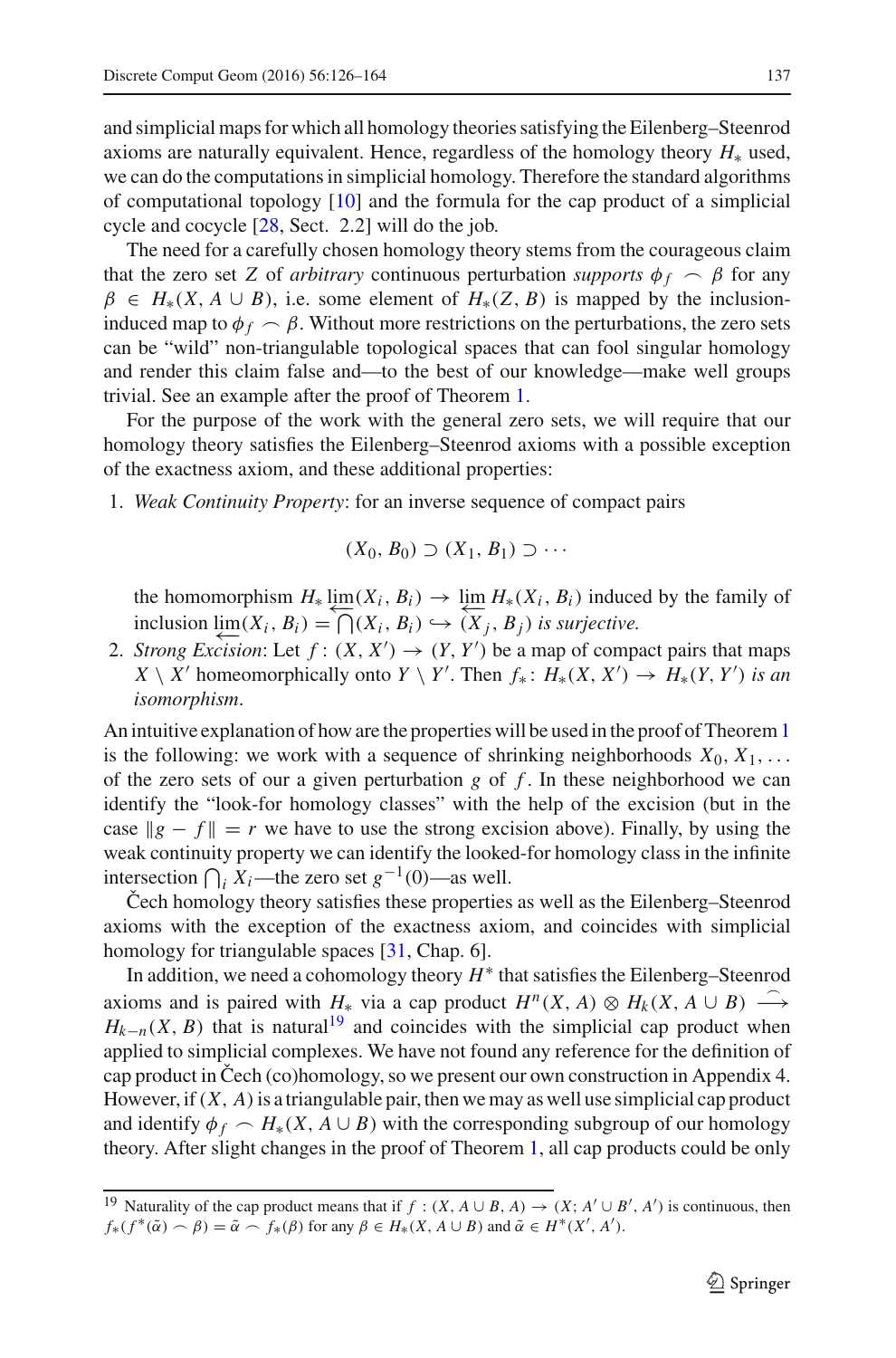

<span id="page-12-0"></span>**Fig. 2** Example of spaces defined in the proof of Theorem [1](#page-5-2)

applied to triangulable spaces. Thus Theorem [1](#page-5-2) would still hold under the assumption that the pair  $(X, A)$  can be triangulated, that is, the expression  $\phi_f \sim H_k(X, A \cup B)$ makes sense there. At least for computability results, this is no severe restriction. With this in mind, we might as well use the Steenrod homology theory of compact metrizable spaces [\[24\]](#page-38-6) with cap product defined simplicially on triangulable spaces. The advantage of Steenrod homology is that it satisfies the exactness axiom. We also believe that it is possible to pair it with a suitable cohomology theory by a cap product but we do not know how.

*Proof of Theorem [1](#page-5-2)* We will not explicitly deal with the definition of Čech (co) homology and will only use the facts that it satisfies the weak continuity property, strong excision, axiom of homotopy invariance, and naturality of the cap product.

We need to show that for any map *g* with  $\|g - f\| \le r$ , the image of the inclusioninduced map

$$
H_*(g^{-1}(0), B) \to H_*(X, B)
$$

contains the cap product of the primary obstruction  $\phi_f := f^*(\xi)$  with all relative homology classes of  $(X, A \cup B)$ . Let us first restrict to the less technical case of *g* being a strict *r*-perturbation, that is,  $\|g - f\| < r$ .

Let us denote  $X_0 := X = |f|^{-1}[0, r]$  and  $A_0 := A = |f|^{-1}(r)$ . Next we choose a decreasing positive sequence  $\varepsilon_1 > \varepsilon_2 > ...$  with  $\lim_{i\to\infty} \varepsilon_i = 0$  and with  $\varepsilon_1 <$  $r - ||f - g||$ . Then we for each  $i > 0$  we define

- 
$$
X_i := |g|^{-1}[0, \varepsilon_i],
$$
  
\n-  $A_i := X_i \setminus X_{i+1},$   
\n-  $A'_{i-1} := X_{i-1} \setminus X_{i+1},$  and,  
\n-  $B_{i-1} := B \cap X_{i-1}.$ 

See Fig. [2](#page-12-0) for an illustration of the spaces defined above. Note that  $\bigcap_i X_i = g^{-1}(0)$ , and consequently,  $\bigcap_i B_i = g^{-1}(0) \cap B$ . For any given  $\beta \in H_k(X, A \cup B)$ , our strategy is to find homology classes  $\alpha_i \in H_{k-n}(X_i, B_i)$ , with  $\alpha_0 = \phi_f \cap \beta$ , that fit into the sequence of maps  $H_{k-n}(X_0, B_0)$  ←  $H_{k-n}(X_1, B_1)$  ← ... induced by inclusions. This gives an element in lim  $H_{k-n}(X_i, B_i)$ , and consequently, by the weak continuity property (requirement 1 above), we get the desired element  $\alpha \in H_{k-n}(g^{-1}(0), B)$ .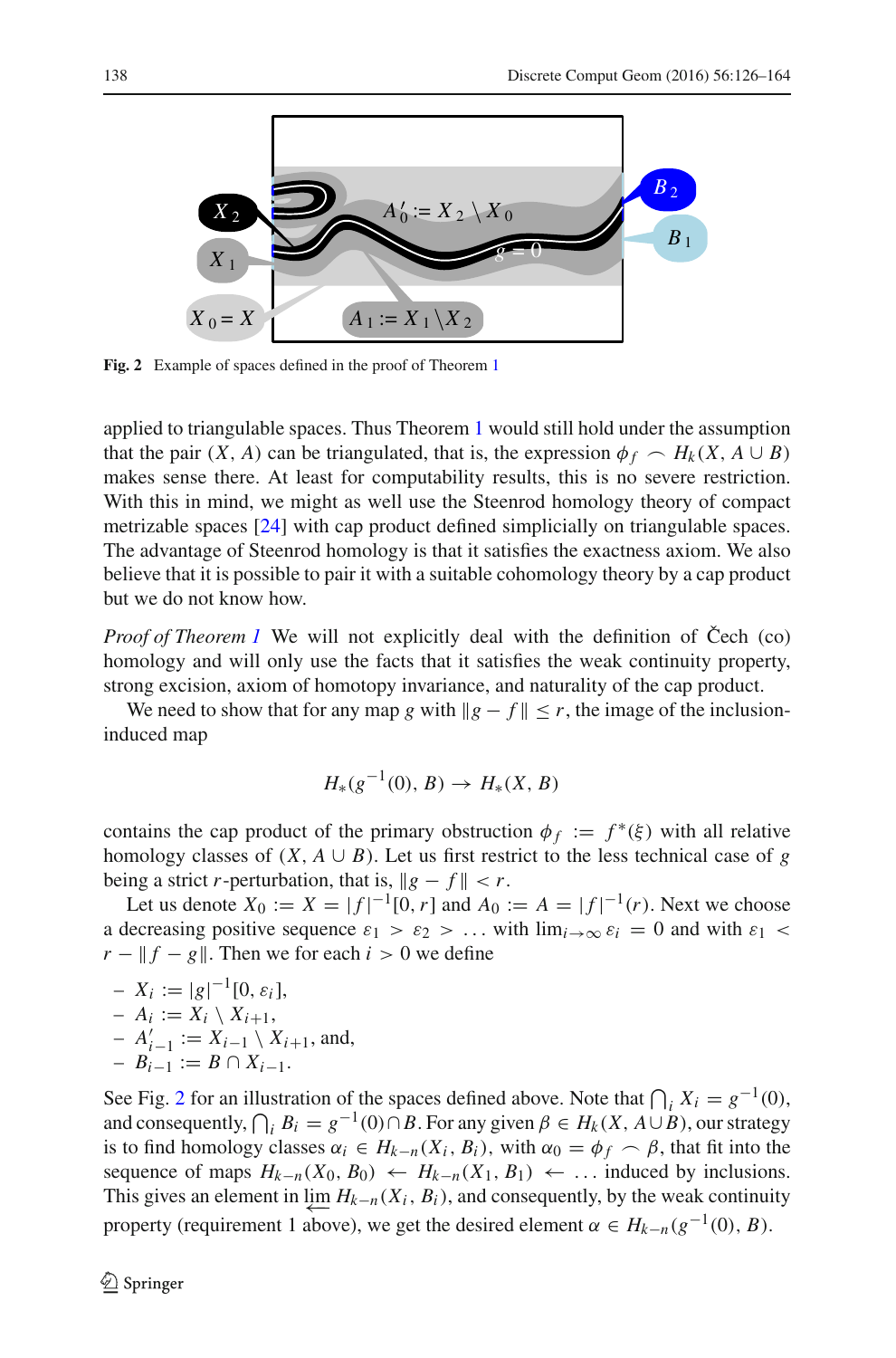The elements  $\alpha_i$  will be constructed as cap products. To that end, we need to obtain "analogs" of  $\beta$  and for that we will need a more complicated sequence of maps. It is the zig–zag sequence

$$
X_0 \stackrel{\text{id}}{\to} X_0 \stackrel{\text{incl}}{\leftarrow} X_1 \stackrel{\text{id}}{\to} X_1 \stackrel{\text{incl}}{\leftarrow} X_2 \stackrel{\text{id}}{\to} \cdots
$$
 (2)

<span id="page-13-1"></span>that restricts to the zig–zags

$$
A_0 \stackrel{\text{incl}}{\hookrightarrow} A'_0 \stackrel{\text{incl}}{\hookleftarrow} A_1 \stackrel{\text{incl}}{\hookrightarrow} A'_1 \stackrel{\text{incl}}{\hookleftarrow} A_2 \stackrel{\text{incl}}{\hookrightarrow} \cdots
$$
 (3)

<span id="page-13-3"></span><span id="page-13-2"></span>and

$$
A_0 \cup B_0 \stackrel{\text{incl}}{\hookrightarrow} A'_0 \cup B_0 \stackrel{\text{incl}}{\hookleftarrow} A_1 \cup B_1 \stackrel{\text{incl}}{\hookrightarrow} A'_1 \cup B_1 \stackrel{\text{incl}}{\hookleftarrow} A_2 \cup B_2 \stackrel{\text{incl}}{\hookrightarrow} \cdots
$$
 (4)

The pair  $(X_{i+1}, A_{i+1} \cup B_{i+1})$  is obtained from  $(X_i, A'_i \cup B_i)$  by excision of  $|g|^{-1}(\varepsilon_{i+1}, \varepsilon_i]$ , that is,  $X_{i+1} = X_i \setminus |g|^{-1}(\varepsilon_{i+1}, \varepsilon_i]$  and  $A_{i+1} \cup B_{i+1} = (A_i' \cup B_i) \setminus A_i'$  $|g|^{-1}(\varepsilon_{i+1}, \varepsilon_i)$ . Hence by excision,<sup>[20](#page-13-0)</sup> each inclusion of the pairs  $(X_i, A'_i \cup B_i)$  →  $(X_{i+1}, A_{i+1} \cup B_{i+1})$  induces isomorphism on relative homology groups. Therefore the zig–zag sequences  $(2)$  and  $(4)$  induce a sequence

$$
H_k(X_0, A_0 \cup B_0) \to H_k(X_0, A'_0 \cup B_0) \cong H_k(X_1, A_1 \cup B_1) \to H_k(X_1, A'_1 \cup B_1) \cong \cdots
$$
  
\n $\downarrow \qquad \qquad \downarrow \qquad \qquad \downarrow$   
\n $\beta_0 := \beta \qquad \qquad \beta'_0 \qquad \qquad \beta_1 \qquad \qquad \beta'_1 \qquad \qquad \cdots$ 

that can be made pointed by choosing the distinguished homology classes  $\beta_i \in$ *H<sub>k</sub>*( $X_i$ ,  $A_i \cup B_i$ ) and  $\beta'_i \in H_k(X_i, A'_i \cup B_i)$  that are the images of  $\beta_0 := \beta \in$  $H_k$  (*X*, *A* ∪ *B*) in this sequence.

Similarly, we want to construct a pointed zig–zag sequence in cohomology induced by [\(2\)](#page-13-1) and [\(3\)](#page-13-3). The distinguished elements  $\phi_i \in H^n(X_i, A_i)$  and  $\phi'_i \in H^n(X_i, A'_i)$  are defined as the pullbacks of the fundamental cohomology class  $\xi \in H^n(\mathbb{R}^n, \mathbb{R}^n \setminus \{0\})$ by the restrictions of *g*. Because of the functoriality of cohomology,  $\phi_i$  and  $\phi'_i$  fit into the sequence induced by  $(2)$  and  $(3)$ :

$$
H^{n}(X_0, A_0) \leftarrow H^{n}(X_0, A'_0) \rightarrow H^{n}(X_1, A_1) \leftarrow H^{n}(X_1, A'_1) \rightarrow \cdots
$$
  
\n
$$
\begin{array}{ccc}\n\downarrow & \downarrow & \downarrow \\
\downarrow & \downarrow & \downarrow \\
\phi_0 & \phi'_0 & \phi_1 & \phi'_1\n\end{array}
$$

Since *g* is an *r*-perturbation of *f* and thus  $g|_{(X,A)}$  is homotopic to  $f|_{(X,A)}$  via the straight line homotopy, we have that  $\phi_0 = \phi_f \in H^n(X, A)$ .

<span id="page-13-0"></span><sup>&</sup>lt;sup>20</sup> Because of our careful choice of the spaces  $A_i$  and  $A'_i$  we do not need the strong excision here. However, we do not know how to avoid it in the case when  $\|g - f\| = r$ .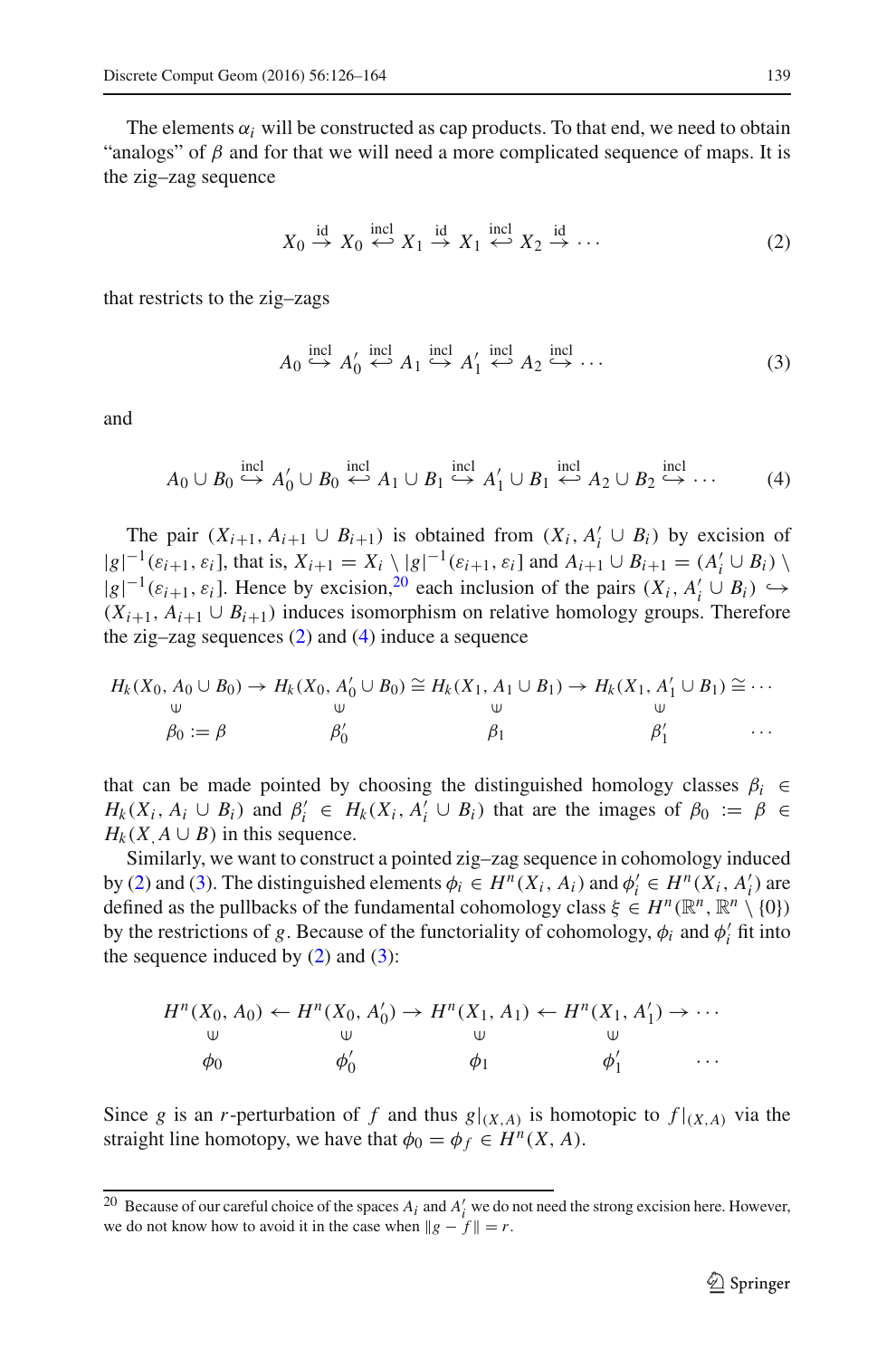From the naturality of the cap product we get that the elements  $\phi_i \frown \beta_i$  and  $\phi'_i \frown \beta'_i$ fit into the sequence

$$
H_{k-n}(X_0, B_0) \stackrel{\text{id}}{\cong} H_{k-n}(X_0, B_0) \leftarrow H_{k-n}(X_1, B_1) \stackrel{\text{id}}{\cong} H_{k-n}(X_1, B_1) \leftarrow \cdots
$$
  
\n
$$
\begin{array}{ccc}\n\phi_0 \cap \beta_0 & \phi'_o \cap \beta'_0 & \phi_1 \cap \beta_1 & \phi'_1 \cap \beta'_1 \\
\phi_f \cap \beta\n\end{array}
$$

that is induced by [\(2\)](#page-13-1), that is, each  $H_{k-n}(X_i, B_i) \cong H_{k-n}(X_i, B_i)$  is induced by the identity  $X_i \stackrel{\cong}{\to} X_i$  and each map  $H_{k-n}(X_i, B_i)$  ←  $H_{k-n}(X_{i+1}, B_{i+1})$  is induced by the inclusion  $X_i \leftrightarrow X_{i+1}$ . Hence  $\alpha_i := \phi_i \frown \beta_i$  are the desired elements and thus there is an element  $\tilde{\alpha} := (\alpha_0, \alpha_1, \ldots)$  in lim  $H_{k-n}(X_i, B_i)$ .

We recall that the weak continuity property of the homology theory  $H_*$  assures the surjectivity of the the map

$$
(\iota_i)_{i\geq 0} \colon H_{k-n}\left(\bigcap X_i, B\right) \to \varprojlim H_{k-n}(X_i, B),\tag{5}
$$

<span id="page-14-0"></span>where each component  $\iota_i$  is induced by the inclusion  $\bigcap_i X_i \hookrightarrow X_i$ . Let  $\alpha \in$  $H_{k-n}(g^{-1}(0), B)$  be arbitrary preimage of  $\alpha$  under the surjection [\(5\)](#page-14-0). By construction,  $\alpha$  is mapped to  $\alpha_0 = \phi_f \sim \beta$  by the map  $\iota_0$ .

It remains to prove the theorem in the case when  $\|g - f\| = r$ . The proof goes along the same lines with only the following differences:

– For arbitrary decreasing sequence  $1 = \varepsilon_0 > \varepsilon_1 > \varepsilon_2 > \cdots$  with  $\lim \varepsilon_i = 0$  we define  $h_i := \varepsilon_i f + (1 - \varepsilon_i)g$  for  $i \ge 0$ . We will furthermore need that  $2\varepsilon_{i+1} > \varepsilon_i$ for every  $i > 0$ . Let

$$
X_i := |h_i|^{-1} [0, \varepsilon_i r],
$$
  
\n
$$
A'_i := \{x \in X : |h_i(x)| \le \varepsilon_i r \text{ and } |h_{i+1}(x)| \ge \varepsilon_{i+1} r \} \text{ and}
$$
  
\n
$$
A_i := |h_i|^{-1} (\varepsilon_i r).
$$

We have  $A_i \subseteq A'_i$  because by definition  $||h_i - h_{i+1}|| \leq (\varepsilon_i - \varepsilon_{i+1})r$  and thus  $|h_i(x)| = \varepsilon_i r$  implies  $|h_{i+1}(x)| \ge \varepsilon_{i+1} r$ . Similarly  $A_{i+1} \subseteq A'_i$  and  $X_{i+1} \subseteq X_i$ . Therefore as before, the zig–zag sequence [\(2\)](#page-13-1) restricts to [\(3\)](#page-13-3) and [\(4\)](#page-13-2).

- $-$  The homology classes  $\beta_i$  and  $\beta'_i$  are defined as above. We only need to use the strong excision for the inclusion  $(X_i, A'_i \cup B_i) \leftrightarrow (X_{i+1}, A_{i+1} \cup B_{i+1}).$
- We define the cohomology classes  $φ_i := h_i^*(ξ)$  and  $φ'_i := h_{i+1}^*(ξ)$ . We only need to check that  $h_i$  is homotopic to  $h_{i+1}$  as a map of pairs  $(X_i, A'_i) \to (\mathbb{R}^n, \mathbb{R}^n \setminus \{0\}).$ Indeed, they are homotopic via the straight-line homotopy since  $|h_{i+1}(x)| \geq \varepsilon_{i+1}r$ implies  $|h_i(x)| \ge \varepsilon_{i+1} r - (\varepsilon_i - \varepsilon_{i+1})r = (2\varepsilon_{i+1} - \varepsilon_i)r > 0$ . We used the inequality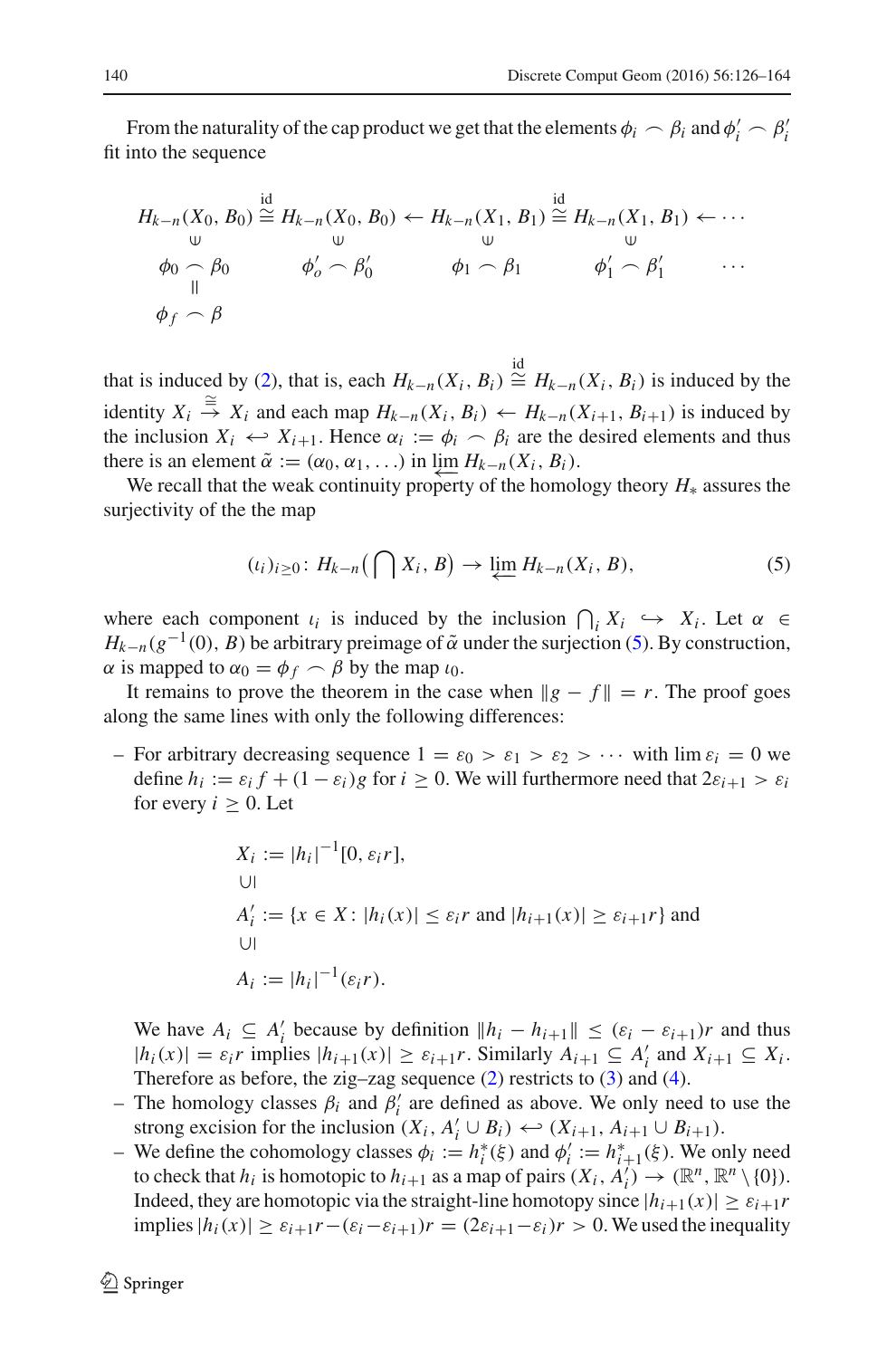$2\varepsilon_{i+1} > \varepsilon_i$  which was our requirement on the sequence  $(\varepsilon_i)_{i>0}$ . We also have  $\phi_0 = \phi_f$  as  $h_0 = f$  and  $(X_0, A_0) = (X, A)$ .

– We continue by defining cap products  $\alpha_i$ , their limit  $\tilde{\alpha}$  and its preimage  $\alpha$  under the surjection  $H_{k-n}(\bigcap_i X_i, B) \to \varprojlim_i H_{k-n}(X_i, B)$ . To finish the proof we claim<br>
that  $\bigcap_{i=1}^{\infty} X_i = e^{-1}$  (0) Indeed  $e(x) = 0$  implies  $h(x) \le ||h||$ .  $e|| = e$  if  $e$  are for each that  $\bigcap_i X_i = g^{-1}(0)$ . Indeed,  $g(x) = 0$  implies  $h_i(x) \le ||h_i - g|| = \varepsilon_i r$  for each *i* and  $g(x) > 0$  implies  $h_i(x) > 0$  for *i* such that  $2\varepsilon_i r < |g(x)|$ .

*Importance of the Choice of Homology Theory.* The surjectivity of [\(5\)](#page-14-0) and the strong excision is not only a crucial step for Theorem [1](#page-5-2) but implicitly also for the results stated in [\[4](#page-37-5), p. 16]. If we defined well groups by means of singular homology, then even in a basic example  $f(x, y) = x^2 + y^2 - 2$  and  $r = 1$ , the first well group  $U_1(f, r)$  would be trivial. The zero set of any 1-perturbation *g* is contained in the annulus  $X := \{(x, y) : 1 \le x^2 + y^2 \le 3\}$  and the two components of  $\partial X$  are not in the same connected components of  $\{x \in X : g(x) \neq 0\}$ . However, we could construct a "wild" 1-perturbation *g* of *f* such that  $g^{-1}(0)$  is a Warsaw circle [\[23\]](#page-38-7) which is, roughly speaking, a circle with infinite length, trivial first singular homology, but nontrivial Čech homology. Thus Čech homology serves as a better theoretical basis for the well groups. Another solution to avoid problems with wild zero sets would be to restrict ourselves to "nice" perturbations, for example piecewise linear or smooth and transverse to 0. Such approach would lead, to the best of our knowledge, to identical results.

*Proof of Theorem [2](#page-5-5)* Assume that the dimension of *K* is fixed. Under the assumption on computer representation of  $K$  and  $f$ , the pair  $(X, A)$  is homeomorphic to a polynomial-time computable simplicial pair (*X* , *A* ) such that *X* is a subcomplex of a subdivision  $K'$  of  $K$  [\[14](#page-37-7), Lem. 3.4]. Therefore, the induced triangulation  $B'$  of *B*  $\cap$  *X'* is a subcomplex of *X'*. Furthermore, a simplicial approximation  $f' : A' \rightarrow S'$ of  $f|_A: A \to S^{n-1}$  can be computed in polynomial time. The computation is implicit in the proof of Theorem 1.2 in [\[14\]](#page-37-7) where the sphere  $S^{n-1}$  is approximated by the boundary *S'* of the *n*-dimensional cross polytope *B'*. The simplicial approximation  $(X', A') \rightarrow (B', S')$  of  $f|_X$  can be constructed consequently by sending each vertex of  $X' \setminus A'$  to an arbitrary point in the interior of the cross polytope, say  $0 \in \mathbb{R}^n$ . The pullback of a cohomology class can be computed by the definition of the induced map in simplicial cohomology. Namely, if a generator  $\xi$  of  $H^n(B', S')$  is represented by a cocycle that assigns 1 to a distinguished *n*-simplex  $\sigma^n \in B'$  and 0 to any other simplex, then  $f^*(\xi)$  is represented by a cocycle that assigns to a simplex  $\tau^n \in X'$  the number  $\pm 1$  iff  $f'(\tau^n) = \pm \sigma^n$  and 0 otherwise.<sup>21</sup> Therefore  $\phi_f$  and  $H_*(X, B)$  can be computed and the explicit formula for the cap product in [\[28](#page-38-0), Sect. 2.1] yields the computation of  $\phi_f \frown H_*(X, B)$ .

*Modules and Diagrams Associated with*  $\phi \sim H_*(X, A \cup B)$ . If the parameter *r* varies, well groups  $U(f, r)$  naturally fit into a zig-zag sequence of homomorphisms called

 $\Box$ 

<span id="page-15-0"></span><sup>21</sup> We assume that, for simplicial (co)homology computations, an orientation of all simplices had been chosen. The notation  $f'(\tau^n) = \pm \sigma^n$  means that  $f'$  maps vertices of  $\tau^n$  onto vertices of  $\sigma^n$  in an orientation preserving/reversing way.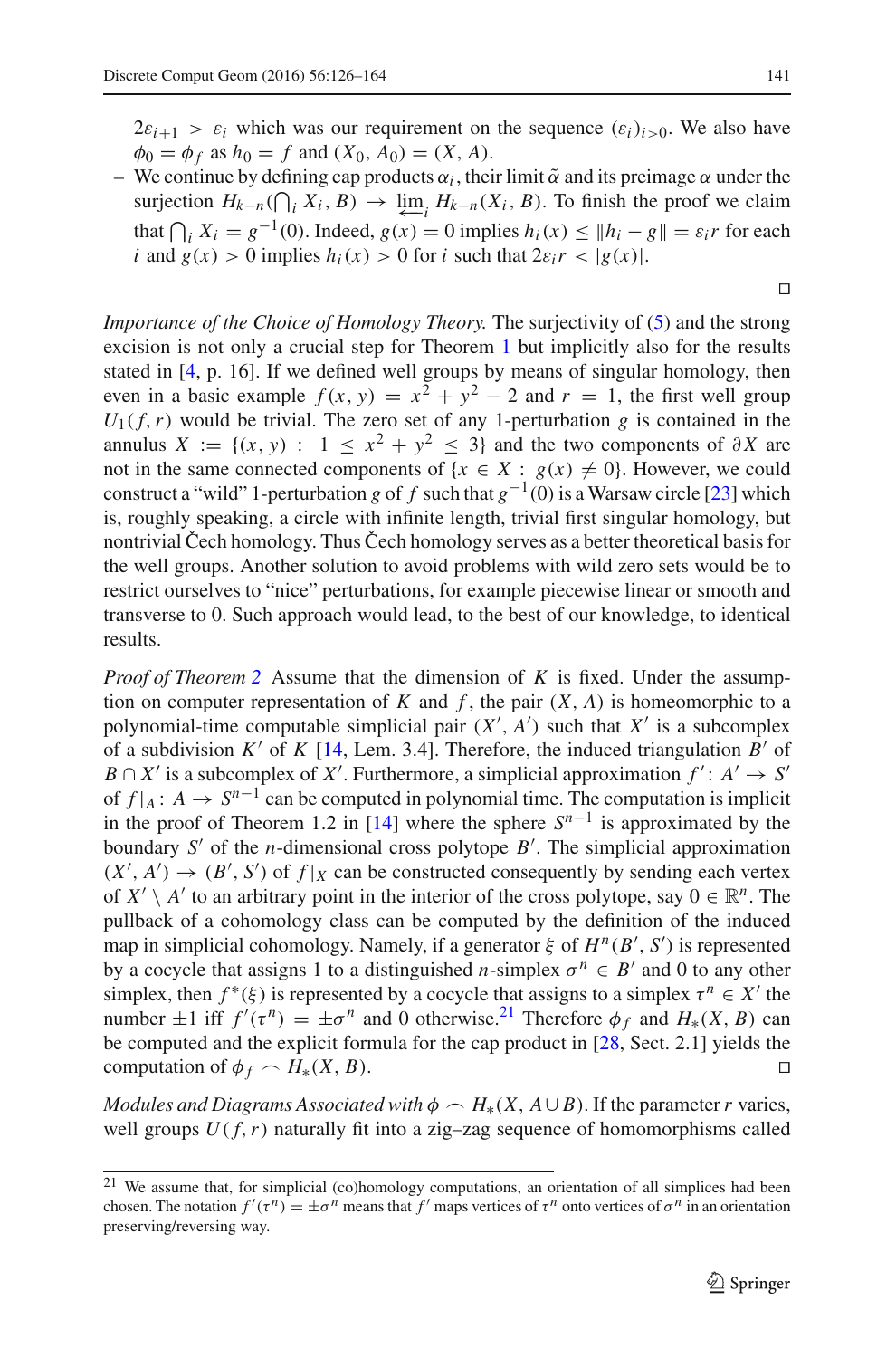*well module* that can be converted into a *well diagram*, a multiset of real numbers indicating the death of homology classes of  $X_r$  supported by all  $Z \in Z_r(f)$  as *r* increases [\[11](#page-37-4)]. In this section, we show that the subgroups  $V := \phi \cap H_*(X, A \cup B)$ are not only subgroups of well groups for fixed *r* but they naturally form a persistence module which is a sub-module of the well module in some sense. It can further be converted to a sub-diagram of the well diagram. Unlike for well groups, the persistence module  ${V_r \rightarrow V_s}_{0 < s < r}$  is computable. It contains incomplete but often nontrivial information about homology classes of zero sets and their robustness.

Let  $r_1 > r_2 > 0$  and let  $X_1, X_2, A_1, A_2$  be  $|f|^{-1}[0, r_1], |f|^{-1}[0, r_2], |f|^{-1}{r_1},$  $|f|^{-1}\{r_2\}$  respectively,  $\phi_1$ ,  $\phi_2$  be the respective obstructions. Further, let  $A'_1$  :=  $|f|^{-1}[r_2, r_1]$  and  $\phi'_1 = f^*(\xi) \in H^n(X_1, A'_1)$  be the pullback of the fundamental class  $\xi \in H^n(\mathbb{R}^n, \mathbb{R}^n \setminus \{0\})$ . The inclusions  $(X_1, A_1) \subseteq (X_1, A'_1) \supseteq (X_2, A_2)$ induce cohomology maps that take  $\phi'_1$  to  $\phi_1$  resp.  $\phi_2$ . Let us denote, for simplicity, by *V*<sub>1</sub> the group  $\phi_1 \sim H_*(X_1, A_1 \cup B), V_2 := \phi_2 \sim H_*(X_2, A_2 \cup B)$  and  $V'_1 := \phi'_1 \sim H_*(X_1, A'_1 \cup B)$ . Further, let  $U_1$  resp.  $U_2$  be the well groups  $U(f, r_1)$ resp.  $U(f, r_2)$ .



In this section, we analyze the relation between  $V_1$  and  $V_2$ . First let  $i_1$  be a map from *V*<sub>1</sub> to *V*<sup>'</sup><sub>1</sub> that maps  $\phi_1 \frown \beta_1$  to  $\phi'_1 \frown i_*(\beta_1)$ . By the naturality of cap product,  $\phi_1 \frown \beta_1 = \phi'_1 \frown i_*(\beta_1)$ , so  $i_1$  is an inclusion. By excision, there is an inclusioninduced isomorphisms  $i'_1$  :  $H_*(X_2, A_2 \cup B)$  →  $H_*(X_1, A'_1 \cup B)$  and its inverse induces an isomorphism  $i_2 : V_1' \stackrel{\sim}{\to} V_2$  by mapping  $\phi'_1 \frown \beta'_1$  to  $\phi_2 \frown (i'_1)^{-1}(\beta'_1)$ . The composition  $i_2 \circ i_1 =: \iota_{12}$  is a homomorphism from  $V_1$  to  $V_2$ . Being the composition of an inclusion and an isomorphism,  $\iota_{12}$  is an injection and one easily verifies that the inclusion-induced map  $i_{21}$  :  $H_*(X_2, B) \to H_*(X_1, B)$  satisfies  $i_{21} \circ i_{12} = \text{id}|_{V_1}$ . It follows that  $\{V(r_i), t_{i,i+1}\}_{r_i > r_{i+1}}$  is a persistence module consisting of shrinking abelian groups and injections  $V_i \rightarrow V_{i+1}$  for  $r_i > r_{i+1}$ . The relation between  $\iota$  and well diagrams described in [\[11\]](#page-37-4) is reflected by the commutative diagram above.

The rank of  $U(r)$  resp.  $V(r)$  can only decrease with increasing r. In [\[11](#page-37-4)], authors encode the properties of well groups to a well diagram that consists of pairs  $\{(r_i, \mu_i)\}\$ where  $r_j$  is a number in which the rank of *U* decreases by  $\mu_j \in \mathbb{N}$ . Using computable information about  $\{V(r)\}$ , we may define a diagram consisting of pairs  $(r'_j, \mu'_j)$  where the rank of  $V(r)$  decreases in  $r'_j$  by  $\mu'_j$ . This is a subdiagram of the well diagram in the following sense: each  $r'_k$  is then contained in  $\{r_j\}_j$  and  $\mu'_k \leq \mu_k$ .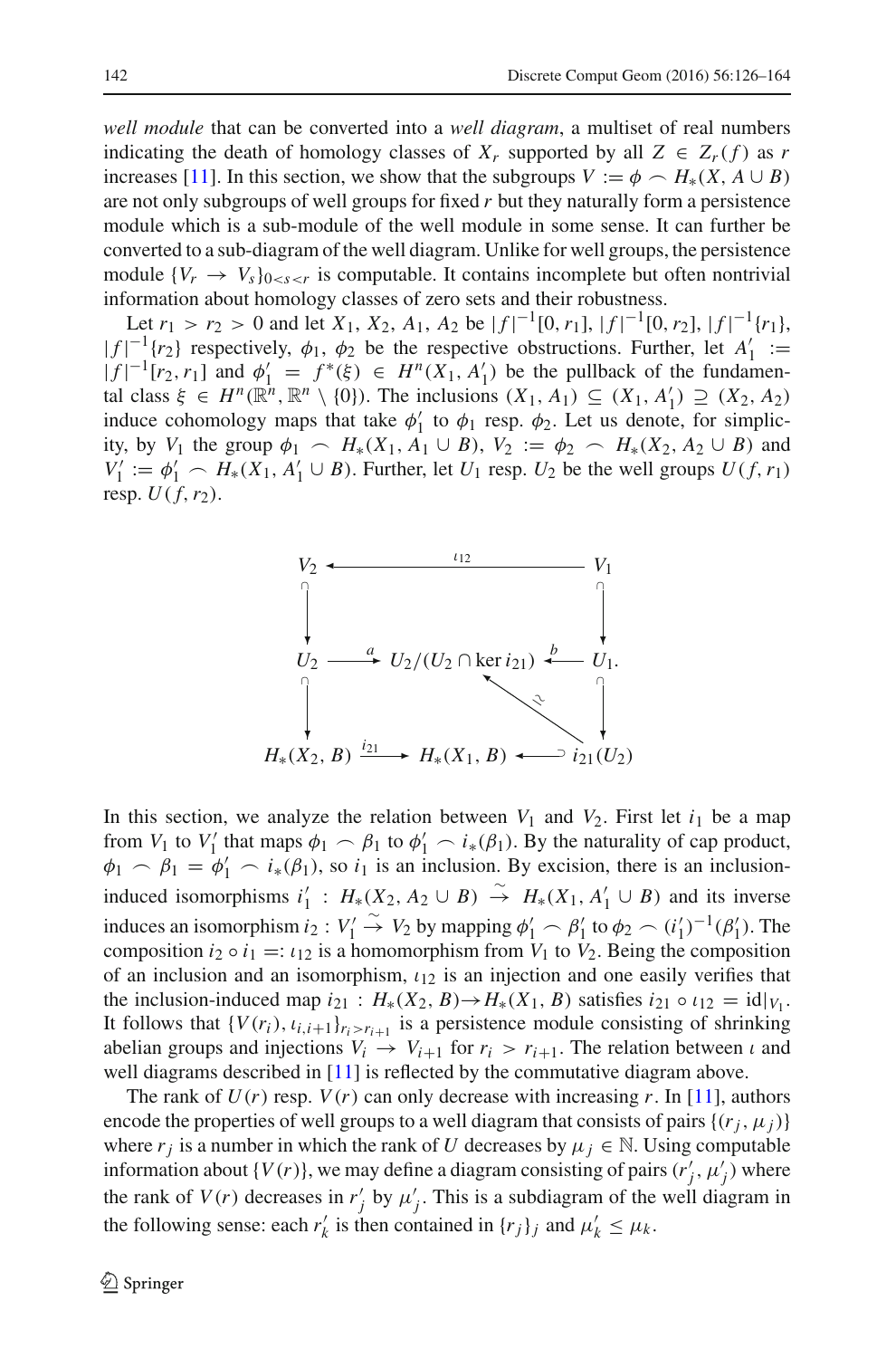*The Idea Behind the Proof of Theorem* [3.](#page-5-4) In the special case when *X* is a smooth *m*-manifold with  $A = \partial X$ , the zero set of any smooth *r*-perturbation *g* transverse to 0 is an (*m* − *n*)-dimensional smooth submanifold of *X*. It is not so difficult to show that its fundamental class  $[g^{-1}(0)]$  is mapped by the inclusion-induced map to  $\phi_f \sim [X]$ , where  $[X]$  ∈  $H_m(X, \partial X)$  is the fundamental class of X. If  $g^{-1}(0)$  is connected, then  $H_{m-n}(g^{-1}(0))$  is generated by its fundamental class and we immediately obtain the reverse inclusion  $\phi_f \sim H_m(X, A) \supseteq U_{m-n}(f, r)$ . The nontrivial part in the proof of Theorem [3](#page-5-4) is to show that in the indicated dimension range, we can find a perturbation *g* so that  $g^{-1}(0)$  is connected. The full proof is in Appendix 2.

## <span id="page-17-0"></span>**4 Incompleteness of Well Groups**

In this section, we study the case when the primary obstruction  $\phi_f$  is trivial and thus the map  $f|_A$  can be extended to a map  $f^{(n)}: X^{(n)} \to S^{n-1}$  on the *n*-skeleton  $X^{(n)}$ of *X*. Observation [1](#page-4-3) (proved in Appendix 3) implies that the only possibly nontrivial well groups are  $U_i(f, r)$  for  $j \leq m - n - 1$ .

<span id="page-17-1"></span>The following lemma summarizes the necessary tools for the constructions of this section. They directly follow from [\[13](#page-37-9), Lem. 3.1] and from [\[14](#page-37-7), Lem. 3.3].

**Lemma 1** *Let*  $f: K \to \mathbb{R}^n$  *be a map on a compact Hausdorff space,*  $r > 0$ *, and let us denote the pair of spaces*  $|f|^{-1}[0, r]$  *and*  $|f|^{-1}\{r\}$  *by X and A, respectively. Then* 

- 1. *for each extension e* :  $X \to \mathbb{R}^n$  *of*  $f|_A$  *we can find a strict r-perturbation g of*  $f$ *with*  $g^{-1}(0) = e^{-1}(0)$ ;
- 2. *for each r-perturbation g of f without a root there is an extension*  $e: X \to \mathbb{R}^n \setminus \{0\}$ *of f*  $|_A$  (*without a root*).

In the following we want to show that well groups can fail to distinguish between maps with intrinsically different families of zero sets. Namely, in the following examples we present maps *f* and *f'* with  $U_0(f, r) = U_0(f', r) = \mathbb{Z}$  for each  $r \le 1$ and  $U_i(f, r) = U_i(f, r) = 0$  for each  $r \le 1$  and  $i > 0$ . However,  $Z_r(f)$  will be significantly different from  $Z_r(f')$ .

*Proof of Theorem* [4](#page-6-2) We have that  $B = \emptyset$  and  $K = S^j \times B^i$ , where  $B^i$  is represented by the unit ball in  $\mathbb{R}^i$  and  $j = m - i$ . Let the maps  $f, f' : K \to \mathbb{R}^n$  be defined by

$$
f(x, y) := |y| \varphi(x, y/|y|)
$$
 and  $f'(x, y) := |y| \varphi'(x, y/|y|)$ ,

where  $\varphi, \varphi' : S^j \times S^{i-1} \to S^{n-1} \subset \mathbb{R}^n$  are defined by

 $– φ(x, y) := μ(y)$  where  $μ : S<sup>i-1</sup> → S<sup>n-1</sup>$  is an arbitrary nontrivial map.

 $\sim$   $\varphi'$  is defined as the composition  $S^j \times S^{i-1} \rightarrow S^{m-1} \stackrel{\nu}{\rightarrow} S^{n-1}$  where the first map is the quotient map  $S^j \times S^{i-1} \to S^j \wedge S^{i-1} \cong S^{m-1}$  and  $\nu$  is an arbitrary nontrivial map. In other words, we require that the composition  $\varphi' \Phi$ —where  $\Phi$ denotes the characteristic map of the  $(m - 1)$ -cell of  $S^j \times S^{i-1}$ —is equal to the composition  $\nu q$ , where *q* is the quotient map  $B^{m-1} \to B^{m-1}/(\partial B^{m-1}) \cong S^{m-1}$ .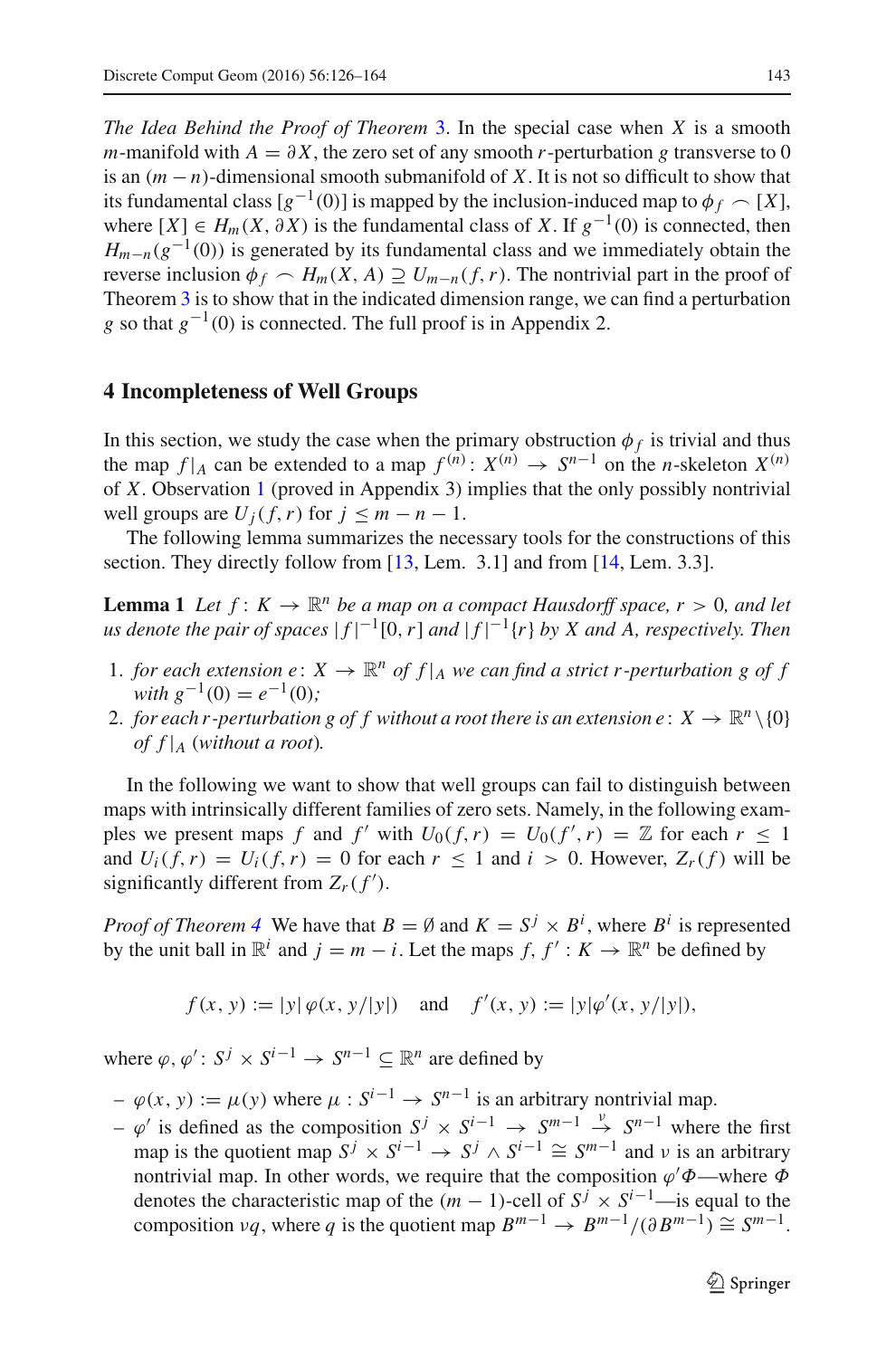*Well Groups Computation.* Next we prove that the well groups of  $U_*(f, r)$  and  $U_*(f', r)$  are the same for  $r \in (0, 1]$ , namely, nonzero only in dimension 0, where they are isomorphic to  $\mathbb{Z}$ . We obviously have  $X = S^j \times \{y \in \mathbb{R}^i : |y| \le r\} \simeq S^j \times B^i$ and  $A = \partial X$  for both maps. The restriction  $f|_A$  and  $f'|_A$  are equal to  $\varphi$  and  $\varphi'$  (after normalization). We first prove that  $U_0(f, 1) \cong U_0(f', 1) \cong \mathbb{Z}$ . This fact follows from  $H_0(X) \cong \mathbb{Z}$ , from non-extendability of  $\varphi$  and  $\varphi'$  and from Lemma [1](#page-17-1) part 2 (or [\[14,](#page-37-7) Lem. 3.3]).

<span id="page-18-3"></span>**Lemma 2** *The map*  $\varphi'$  *cannot be extended to a map*  $X \to S^{n-1}$ *.* 

We postpone the proof to Appendix 1. Since the map  $\mu: S^{i-1} \to S^{n-1}$  cannot be extended to  $B^i \supset S^{i-1}$ , also  $\varphi$  cannot be extended to *X*.

Since then only the *j*th homology group of *X* is nontrivial, the remaining task is to show that  $U_j(f, 1) \cong U_j(f', 1) \cong 0$ . We do so by presenting two *r*-perturbations *g* and  $g'$  of  $f$  and  $f'$ , respectively:

- $-g(x, y) := f(x, y) rx = |y|μ(y/|y|) rx$  where we consider  $S^j ⊆ R^{j+1}$  as a subset of  $\mathbb{R}^n$  naturally embedded in the first  $j + 1$  coordinates (here we need that  $j = m - i < n$ ).
- We first construct an extension  $e' : X \to \mathbb{R}^n$  of  $\varphi' = f'|_A$  and then the *r*perturbation  $g'$  is obtained by Lemma [1](#page-17-1) part 1. The extension  $e'$  is defined as constant on the single *i*-cell of *X*, that is,  $e'(x_0, y)$  is put equal to the basepoint of *S*<sup>*n*−1</sup> ⊆  $\mathbb{R}^n$ . On the remaining *m*-cell *B*<sup>*m*</sup> ≅ {*z* ∈  $\mathbb{R}^m$  : |*z*| ≤ 1} of *X* we define  $e'(z) := |z|e'(z/|z|)$ , where each point *z* is identified with a point of *X* via the characteristic map  $\Psi_1: B^m \to X$  of the *m*-cell  $B^m$ .<sup>[22](#page-18-0)</sup>

By definition the only root of  $g'$  is the single point  $\Psi_1(0)$  of the interior of *X*. Therefore  $U_i(f, 1) \cong 0$ . Note that the role of  $\Psi_1(0)$  could be played by an arbitrary point in the interior of *X*. [23](#page-18-1)

<span id="page-18-2"></span>The zero set  $g^{-1}(0) = \{(x, y) : |y| = r \text{ and } \mu(y/|y|) = x\}$  is by definition homeomorphic to the pullback (i.e., a limit) of the diagram

*Si*−<sup>1</sup> μ -- $S^j \xrightarrow{\iota} S^{n-1}$ (6)

where *i* is the equatorial embedding, i.e., sends each element *x* to  $(x, 0, 0, ...)$ . In plain words, the zero set is the  $\mu$ -preimage of the equatorial *j*-subsphere of  $S^{n-1}$ . We will prove that under our assumptions on dimensions, this is the (*<sup>m</sup>* <sup>−</sup>*n*)-sphere *<sup>S</sup>m*−*n*. Then from  $m - n > m - i = j$  it will follow that  $H_i(g^{-1}(0)) \cong 0$  which proves Theorem [4.](#page-6-2)

<sup>&</sup>lt;sup>22</sup> Thus the formal definition is  $e'(\Psi_1(z)) := |z|e'(\Psi_1(z/|z|)).$ 

<span id="page-18-1"></span><span id="page-18-0"></span><sup>&</sup>lt;sup>23</sup> With more effort we could show that for *any* point *z* of *X* there is an *r*-perturbation of  $f'$  with *z* being its only zero point.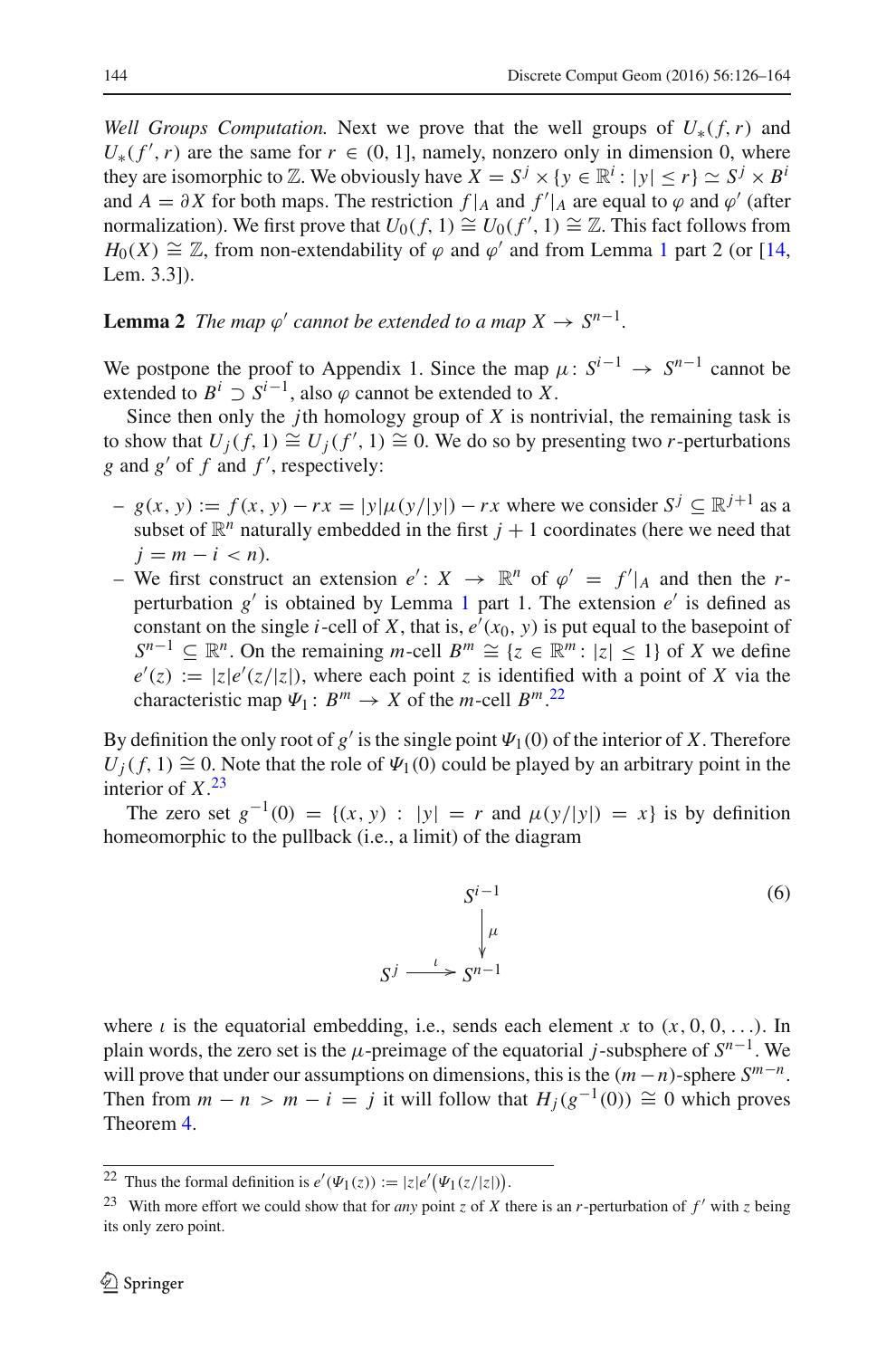The topology of the pullback is particularly easy to see in the case when  $j = n - 1$ and *i* is the identity. There it is simply the domain of  $\mu$ , that is,  $S^{i-1}$  where  $i-1=$  $m - j - 1 = m - n$ .

In the general case, the only additional tool we use to identify the pullback is the Freudenthal suspension theorem. The pullback is homeomorphic to the  $\mu$ -preimage of the equatorial subsphere  $S^{m-i} \subseteq S^{n-1}$ . By Freudenthal suspension theorem  $\mu$  is homotopic to an iterated suspension  $\Sigma^a \eta$  for some  $\eta : S^{i-1-a} \to S^{n-1-a}$  assuming  $i - 1 - a \leq 2(n - 1 - a) - 1$ . We want to choose *a* so that  $n - 1 - a = m - i$  and thus images Im( $\eta$ ) =  $S^{n-1-a}$  and Im( $i$ ) =  $S^j \subseteq S^{n-1}$  coincide (since  $j = m - i$  by definition). The last inequality with the choice  $a = n - 1 - m + i$  is equivalent to the bound  $i \leq (m + n - 1)/2$  from the hypotheses of the theorem. In our example, we may have chosen *f* in such a way that  $\mu = \Sigma^a \eta$ . But even for the choices of  $\mu$  only homotopic to  $\Sigma^a \eta$  we could have changed *f* on a neighborhood of ∂*K* by a suitable homotopy. To finish the proof we use the fact that, by the definition of suspension, the  $\mu$ -preimage of  $S^{m-i} \subseteq S^{n-1}$  is identical to the  $\eta$ -preimage of  $S^{m-i}$ , that is  $S^{i-1-j} = S^{m-n}$ .

*Difference Between*  $Z_r(f)$  *and*  $Z_r(f')$ . Because the map  $\mu$  is homotopically nontrivial, the zero set of each extension  $e: X \to \mathbb{R}^n$  of  $f|_A$  intersects each "section"  $\{x\} \times B^i$ of *X*. By Lemma [1](#page-17-1) part 2 (or [\[14](#page-37-7), Lem. 3.3]) applied to each restriction  $f|_{x\to R^i}$ , the same holds for *r*-perturbations *g* of *f* as well. In other words, the formula "for each *x* ∈ *S*<sup>*j*</sup> there is *y* ∈ *B*<sup>*i*</sup> such that *f*(*x*, *y*) = 0" is *satisfied robustly*, that is

$$
\forall Z \in Z_r(f) : \forall x \in S^j : \exists y \in B^i : (x, y) \in Z
$$

is satisfied. The above formula is obviously not true for  $f'$  as can be seen on the *r*-perturbations *g*<sup>'</sup>. In particular, for every  $r \in (0, 1]$  the family  $Z_r(f')$  contains a singleton. This completes the proof of Theorem [5.](#page-7-2)  $\Box$ 

*Robust Optimization.* As an example of another relevant property of  $Z_r(f)$  not captured by the well groups, we mention the following. For any given  $u: K \to \mathbb{R}$ , we may want to know what is the *r*-*robust maximum of u over the zero set of f* , i.e.,  $\inf_{Z \in \mathbb{Z}_r(f)} \max_{z \in \mathbb{Z}} u(z)$ . Let, for instance,  $u(x, y) = u(x)$  depend on the first coordinate only. Then the *r*-robust maximum for *f* is equal to max $_{x \in S}$  *j*  $u(x)$  as follows from the discussion in the previous paragraph. On the other hand, the *r*-robust maximum for  $f'$  is equal to min<sub>x</sub>  $u(x)$  and is attained in  $g'$  when we set the value  $\Psi_1(0) := (\arg \min_{x \in S} u(x), 0)$  from the proof above. This holds for *r* arbitrarily small. The robust optima constitutes another and, in our opinion, practically relevant quantity whose approximation cannot be derived from well groups.

*Further Remarks on Theorem* [4.](#page-6-2) We first want to indicate that in some sense the maps *f* and *f'* are no peculiar examples but rather typical choices. More precisely, we assume that  $r > 0$  is fixed and that  $X = S^j \times B^i$  and  $A = \partial X$ . (Note that in the natural cell structure of *X* there is only one *i*-dimensional and one  $(i + j)$ -dimensional cell outside of *A*.) It can be easily proved that under these assumptions the maps *f* and *f* can be chosen arbitrarily in such a way that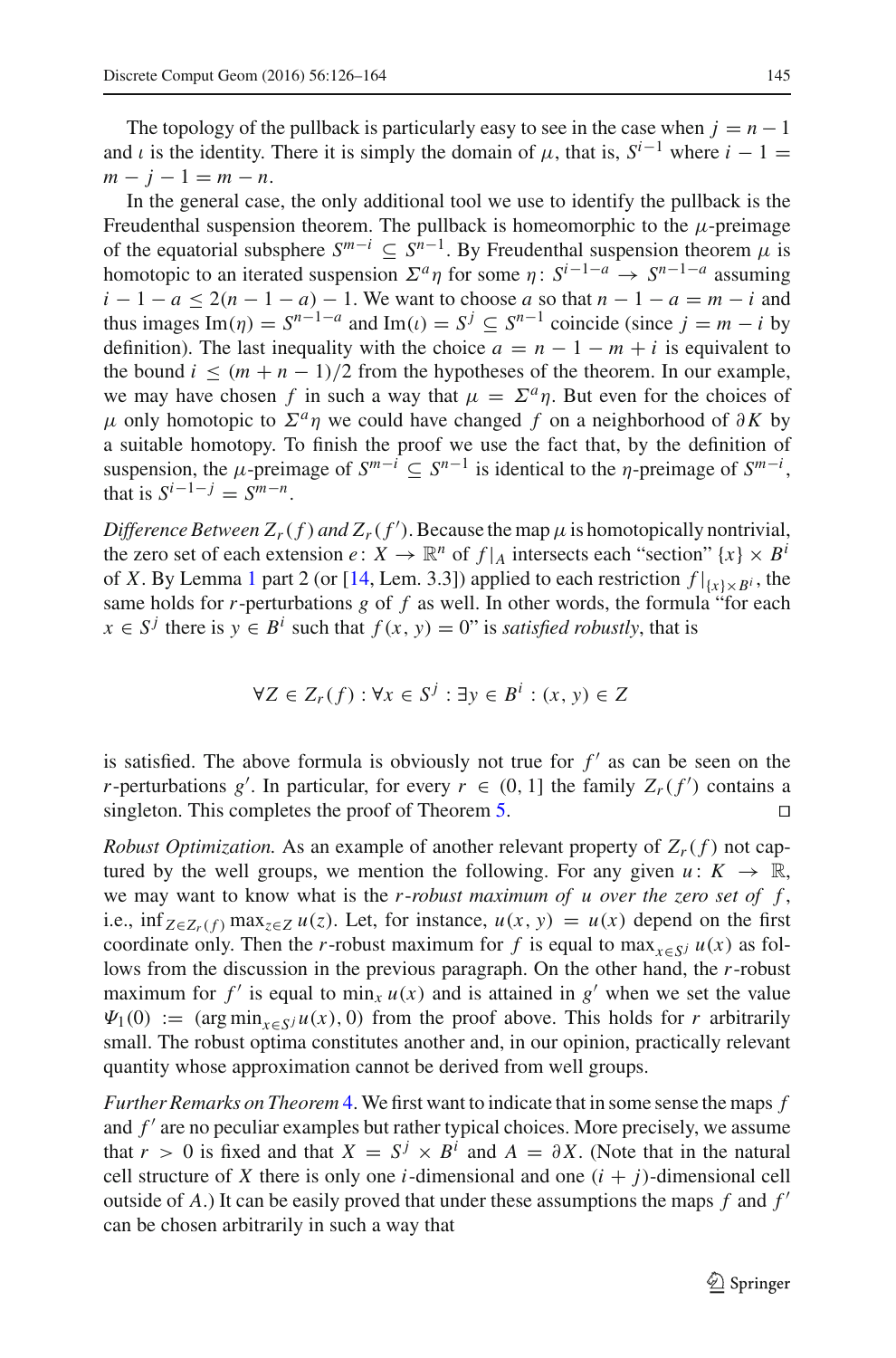$f|_A$  cannot be extended to *X*<sup>(*i*)</sup> (it extends to *X*<sup>(*i*−1)</sup> trivially as *A* = *X*<sup>(*i*−1)</sup>) and  $-f'|_A$  extends to  $X^{(i)}$  but not to  $X^{(24)}$  $X^{(24)}$  $X^{(24)}$ 

The only addition needed to prove this more general version is in the computation of  $U_{m-i}(f, r)$ . For that we can either use Theorem [5](#page-7-2) when  $i < (m + n)/2$  or enhance the proof of Theorem [4](#page-6-2) when  $i = (m + n)/2$  which we omit here. Note that the nonextendability properties of  $f$  and  $f'$  require nontriviality of the homotopy groups of spheres as in the hypothesis of Theorem [4.](#page-6-2) Then only for the requirement  $i > n$  we know that is strict. The other two inequalities are used to find the map  $\iota$  such that the pullback [\(6\)](#page-18-2) is connected enough. The inequality  $i < (m + n + 1)/2$  can be relaxed to requiring the existence of  $[\mu] \in \pi_{i-1}(S^{n-1})$  such that  $[\mu] = \sum_{i=1}^n \pi_i$  for *a* sufficiently large as stated in the proof.

Finally, we remark that the same incompleteness results could be achieved for even more realistic domain  $K = B^j \times B^i \cong B^m$ . We only need to choose f and f' with  $X = B^j \times B^i_r$  and  $A = B^j \times (\partial B^i_r)$  and with the same properties as above. Then for the natural choice  $B = \partial K$  and under the same hypotheses, both well groups will be equal.

*Sketch of the Proof of Lemma* [2.](#page-18-3) The ultimate claim is that  $\varphi'$  cannot be extended to the *m*-cell of *X* no matter how the extension on the *i*-cell was chosen. To this end, we need two properties of the obstruction to extendability on the *m*-cell (which is an element of  $\pi_{m-1}(S^{n-1})$ :

- 1. First, that the obstruction is independent of the choice of the extension on the *i*-cell. This essentially follows from the bilinearity of the Whitehead product  $\pi_i(S^{n-1})\otimes$  $\pi_{m-i}(S^{n-1}) \rightarrow \pi_{m-1}(S^{n-1})$ , namely, that the Whitehead product of a trivial element with an arbitrary element is again a trivial element.
- 2. Second, that the obstruction depends linearly on the choice of the element  $[v] \in$  $\pi_{m-1}(S^{n-1})$  in the definition of the map  $\varphi'$ . This amounts to the basic obstruction theory and the cell structure of the solid torus.

The full proof is presented in Appendix 1.

**Acknowledgments** Open access funding provided by Institute of Science and Technology (IST Austria). We are grateful to Ryan Budnay, Martin Čadek, Marek Filakovský, Tom Goodwillie, Amit Patel, Martin Tancer, Lukáš Vokřínek and Uli Wagner for useful discussions. This research was supported by Austrian Science Fund (FWF): M 1980, by the Czech Science Foundation (GACR) Grant Number 15-14484S with institutional support RVO:67985807, and by the People Programme (Marie Curie Actions) of the European Union's Seventh Framework Programme (FP7/2007–2013) under REA grant agreement n [291734].

## **Appendix 1: The Nonextendability Proof (Proof of Lemma [2\)](#page-18-3)**

*Proof of Lemma* [2](#page-18-3) As our ultimate claim will be that  $\varphi'$  cannot be extended to the *m*cell of  $X = S^j \times B^i$ , we will need to analyse the gluing map of that cell. In particular, we need to establish its relation to the gluing map of the *m*-cell of  $T = S^j \times S^i$ . In the first row of the following commutative diagram we have the factorization of the

<span id="page-20-0"></span><sup>&</sup>lt;sup>24</sup> The only remaining category consists of those  $f''$  where  $f''|_A$  extends to whole of *X*, i.e.,  $U_*(f, r) \cong 0$ , or equivalently,  $\emptyset \in Z_r(f)$ .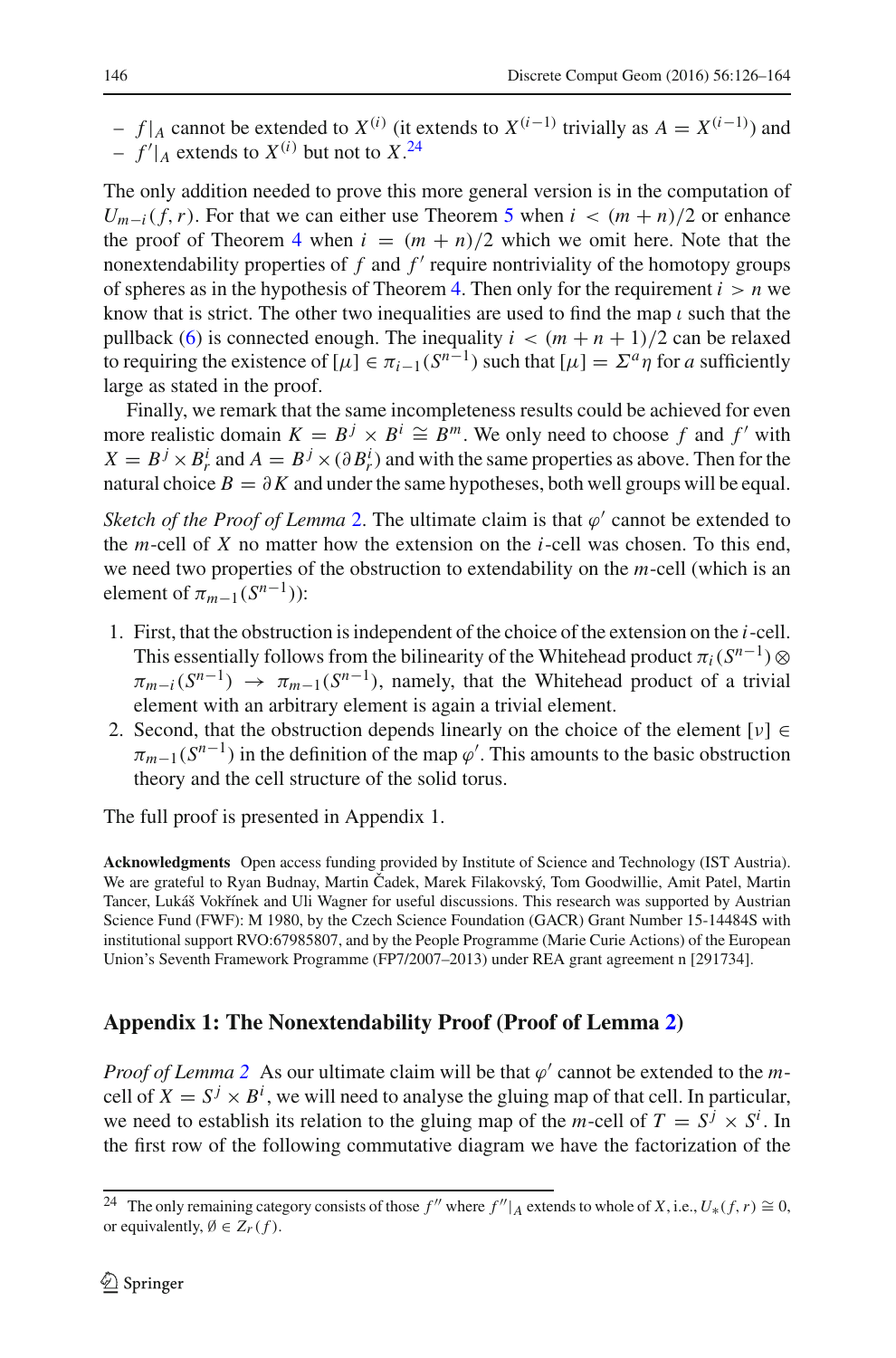characteristic map  $\Psi$  of the *m*-cell of *T* into the characteristic map  $\Psi_1$  of the *m*-cell of *X* and another quotient map  $\Psi_2$ .

$$
B^j \times B^i \xrightarrow{\psi_1} X = (B^j/\partial B^j) \times B^i \xrightarrow{\psi_2} T = (B^j/\partial B^j) \times (B^i/\partial B^i)
$$
  
\n
$$
\downarrow \qquad \qquad \downarrow \qquad \qquad \downarrow
$$
  
\n
$$
\partial(B^j \times B^i) \xrightarrow{\psi_1} X^{(m-1)} \xrightarrow{\psi_2} T^{(m-1)} = S^j \vee S^i
$$

Note that above we identify spheres with the quotients of balls by their boundary. The restriction of each characteristic map to the boundary  $\partial (B^j \times B^i)$  gives the respective gluing maps as is shown in the second row. We have that  $X^{(m-1)} = (S^j \times \partial B^i) \cup$  $({*} \times B<sup>i</sup>)$  and<sup>25</sup> indeed the quotient map  $\Psi_2$  (which identifies each  ${x} \times \partial B<sup>i</sup>$  into a point  $(x, *)$ ) maps  $X^{(m-1)}$  to  $S^j \vee S^i$ . The crucial consequence is that the gluing map  $\psi$  of the *m*-cell in *T* is the composition of the gluing map  $\psi_1$  of the *m*-cell in *X* and the restriction  $\psi_2$  of the quotient map  $\Psi_2$  as above.

Another tool that we need is the *Whitehead product* [\[18,](#page-37-6) Chap. X, 7.2] for which we need the explicit construction. Again,  $\psi: S^{m-1} \to S^j \vee S^i$  denotes the gluing map of the *m*-cell in  $T = S^j \times S^i$ . Then the homotopy class of the composition  $S^{m-1}$   $\stackrel{\psi}{\rightarrow}$   $S^j \vee S^i \stackrel{\omega_1 \vee \omega_2}{\rightarrow} S^{n-1}$  defines the Whitehead product of arbitrary elements  $[\omega_1] \in \pi_j(S^{n-1})$  and  $[\omega_2] \in \pi_j(S^{n-1})$ . We will use the bilinearity of the Whitehead product, especially, that the product of the trivial element [const] and arbitrary  $[\omega]$  is trivial.

Let us assume that

$$
h\colon \underbrace{e^i \cup A}_{X^{(i)} \cup A} \to S^{n-1}
$$

is an extension of  $\varphi'$  on the unique *i*-cell  $e^i$  of *X*. The map *h* can be extended to *X* if and only if there is a nullhomotopy for the composition  $h\psi_1: S^{m-1} \to S^{n-1}$ where again  $\psi_1: S^{m-1} \to X^{(m-1)} = X^{(i)} \cup A$  is the gluing map of the *m*-cell of *X*. Roughly speaking, the key difficulty is that  $\varphi'$  can be extended on  $e^i$  in various essentially different ways (whenever  $\pi_i(S^{n-1})$  is nontrivial). The key observation is that this choice does not influence the homotopy class of  $h\psi$  and that it is always equal to the above chosen nontrivial element  $[v] \in \pi_{m-1}(S^{n-1})$  up to a sign.

Towards that end, let us form an auxiliary map  $h' : e^i \cup A \rightarrow S^{n-1}$  that is constant on  $\partial X$  and equal to *h* on the unique *i*-cell of *X*. We want to show first, that  $h' \psi_1$  is homotopically trivial, and second, that  $[h\psi_1] = [h'\psi_1] \pm \nu$ .

1. Since *h'* is constant on  $\{x\} \times (\partial B^i)$  for each  $x \in S^j$ , it factors through the corresponding quotient  $S^j \vee S^i$  of  $X^{(i)}$  as follows (in the following the factorization is

<span id="page-21-0"></span><sup>&</sup>lt;sup>25</sup> Having arbitrary space in mind, the sign  $*$  will denote its basepoint. In our case, it will always be the single 0-cell of the space.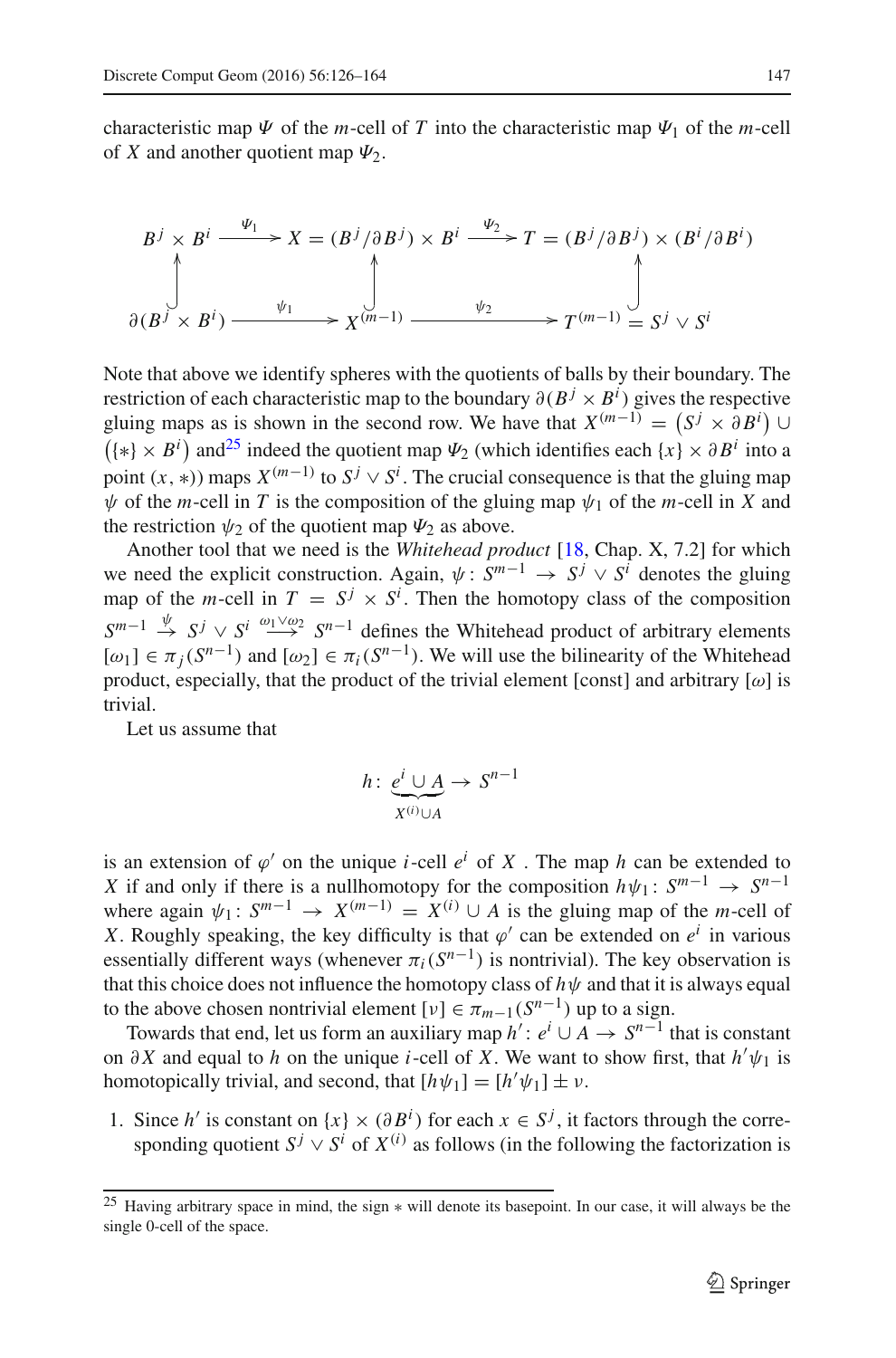preceded by  $\psi_1$ ):

$$
S^{m-1} \xrightarrow{\psi_1} X^{(m-1)} = X^{(i)} \xrightarrow{\psi_2} S^j \vee S^i \xrightarrow{\text{const}\vee\omega} S^{n-1}
$$

Here const denotes the constant map and  $\omega$  is the map determined by *h* (or equivalently by *h*<sup>'</sup>) on {\*}  $\times$  *B<sup>i</sup>*. Since by the above considerations  $\psi_2 \psi_1 = \psi$ , the composition  $h'\psi_1$  is equal to (const∨ω) $\psi$ —the representative of the Whitehead product of [const] and [ $\omega$ ]. By the bilinearity of the Whitehead product,  $h' \psi_1$  is trivial.

2. The second claim— $[h\psi_1] = [h'\psi_1] \pm \nu$ —follows from basic obstruction theory. This claim follows from the fact, that for any pair of maps *h* and *h* that agree on  $X^{(m-2)}$ , the difference of their obstruction cocycles  $z_h^m - z_{h'}^m \in$  $Z^m(X, \pi_{m-1}(S^{n-1}))$  equals the coboundary of the difference cochain  $d_{h,h'} \in$  $C^{m-1}(X, \pi_{m-1}(S^{n-1}))$ . To get the conclusion, we need two ingredients: that the coboundary map is an isomorphism and that the difference cochain is nontrivial, namely, that it assigns  $\nu$  to the  $(m - 1)$ -cell of *X*. The first ingredient was already shown in the first paragraph of this proof. Since the cellular chain structure of *X* is rather simple—having one generator in both dimensions *m* and  $m - 1$ —we rephrase everything in an elementary language below.

The first ingredient is that the degree *d* of the composition

$$
S^{m-1} \stackrel{\psi_1}{\rightarrow} X^{(m-1)} \rightarrow X^{(m-1)}/(S^j \vee B^i) \cong S^{m-1}
$$

is equal to  $\pm 1$ . The second ingredient is that, once we denote the characteristic map of the  $(m-1)$ -cell of *X* by  $\Phi$ , the *difference map* of  $h' \Phi$  and  $h \Phi$  equals  $\pm v$ . The difference map of any given maps  $f: B^{m-1} \to S^{n-1}$  and  $g: B^{m-1} \to S^{n-1}$  with *f*  $|{}_{\partial B^{m-1}} = g|_{\partial B^{m-1}}$  is defined as  $\delta_{f,g} := f \cup_{\partial B^{m-1}} g : S^{m-1} \to S^{n-1}$ . In words, *f* defines  $\delta_{f,g}$  on the northern hemisphere and *g* defines  $\delta_{f,g}$  on the southern hemisphere. Because there are factorizations  $h\Phi = \varphi' \Phi = \nu q$  and<sup>26</sup>  $h' \Phi =$ const =  $\nu$  const through  $S^{m-1}$ , we have that  $\delta_{h\Phi,h'\Phi} = \nu \delta_{q,\text{const}}$ . Obviously, the map  $\delta_{a,\text{const}}$  has degree  $\pm 1$  and thus the second ingredient holds.

By the definition of the addition in  $\pi_{m-1}(S^{n-1})$ , we have that  $[h\psi_1] = [h'\psi] \pm$  $d[\delta_{h\Phi,h'\Phi}].$ 

This concludes the proof of Lemma [2](#page-18-3) and thus the proof of Theorem [4](#page-6-2) as well.  $\Box$ 

#### **Appendix 2: Proof of Theorem [3](#page-5-4)**

*Overview.* The proof of Theorem [3](#page-5-4) will be divided into several steps. Theorem [1](#page-5-2) implies one inclusion and for the other, it is sufficient to find a smooth *r*-perturbation *g* of *f* such that 0 is a regular value of *g* and the homology image of *g*−1(0) in *X* generates the cap product  $\phi_f \sim H_m(X, \partial X)$ . First we show that the general case

<span id="page-22-0"></span><sup>&</sup>lt;sup>26</sup> We have that  $h\Phi = h|_A \Phi$  and  $h|_A = \varphi'$  and we remind that the equality  $\varphi' \Phi = \nu q$ , where q is the quotient map  $B^{m-1} \to B^{m-1}/(\partial B^{m-1})$ , was required in the definition of  $\varphi'$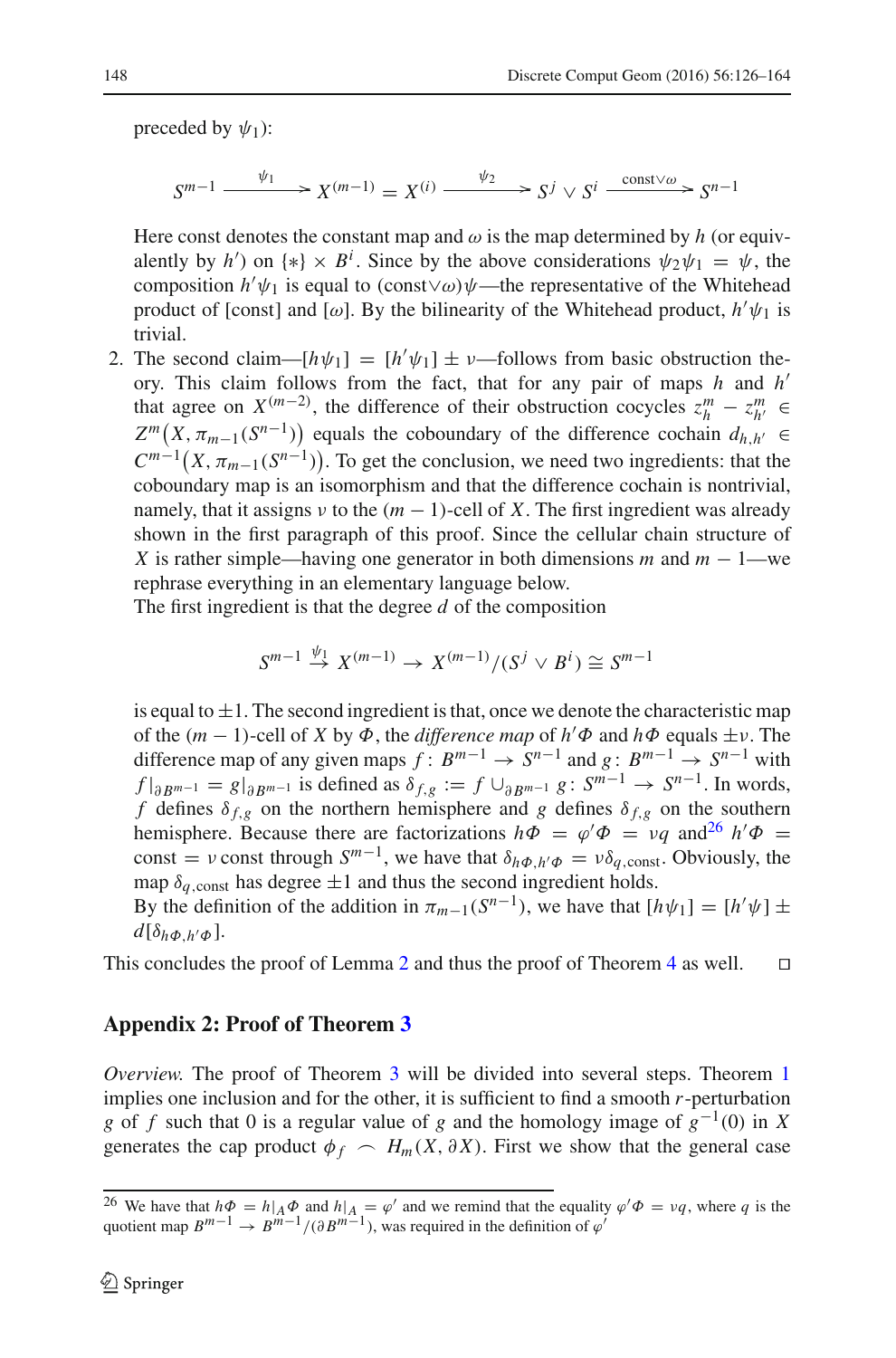easily reduces to the case where *X* is connected. In the next step, we describe the (*m* − *n*)th homology of zero sets of perturbations transverse to zero: we prove that if 0 is a regular value of a strict *r*-perturbation *g* of *f*, then the Poincaré dual of  $\phi_f$ equals the image of the fundamental class of the submanifold  $g^{-1}(0)$  (Lemma [3\)](#page-23-0). If  $g^{-1}(0)$  is connected, then the fundamental class of  $g^{-1}(0)$  generate its top homology  $H_{m-n}(g^{-1}(0))$ . In this way, we reduce the proof of Theorem [3](#page-5-4) to the statement that if  $n + 1 < \dim X < 2n - 3$  and X is connected, then there exists some smooth strict *r*-perturbation *g* of *f* such that 0 is a regular value of *g* and  $g^{-1}(0)$  is connected. To prove this, we introduce the notion of framed submanifolds and show that if a framed (*m*−*n*+1)-submanifold *<sup>W</sup>* has framed boundary consisting of *<sup>S</sup> <sup>f</sup>* <sup>−</sup>1(0), then *<sup>S</sup>* is the zero set of some smooth strict *r*-perturbation *g* having 0 as regular value (Lemma [4\)](#page-26-0). Finally, we show that there exists a framed submanifold *W* and a *connected* framed (*m* − *n*)-submanifold *S* of *X* s.t.  $\partial W = f^{-1}(0) \sqcup S$  (Lemma [5\)](#page-30-0).

*Reduction to the Case of Connected X*. Assume that Theorem [1](#page-5-2) holds for *X* connected. The compact space *X* can only contain finitely many connected components, say  $X_1, \ldots, X_k$ . Then  $H_m(X, \partial X) \simeq \sum_i H_m(X_i, \partial X_i)$  and  $\phi_f \frown H_m(X, \partial X) \simeq$  $\sum_j \iota_j^* \phi_f \sim H_m(X_j, \partial X_j)$  where  $\iota_j : X_j \hookrightarrow X$  is the inclusion. If we assume that Theorem [3](#page-5-4) holds for *X* connected, we may use it for  $f|_{X_i}: X_i \to \mathbb{R}^n$  and get that

$$
\bigcap_{g|x_i:\|g|x_i-f|x_i\|\leq r} \operatorname{Im} \left( H_{m-n}(g|_{X_i}^{-1}(0)) \xrightarrow{i_*} H_{m-n}(X_i) \right) \tag{7}
$$

<span id="page-23-1"></span>is contained in  $\iota_i^* \phi_f \sim H_m(X_i, \partial X_i)$  for all *i*. However, each *r*-perturbation *g* of *f* induces *r*-perturbations  $g|_{X_i}$  of  $f|_{X_i}$  and each set of *r*-perturbation  $g_i$  of  $f|_{X_i}$  induces an *r*-perturbation *g* of *f* ; therefore

$$
\bigcap_{g:\|g-f\|\leq r} \operatorname{Im}\left(H_{m-n}(g^{-1}(0))\xrightarrow{i_*} H_{m-n}(X)\right)
$$

is isomorphic to the direct sum of [\(7\)](#page-23-1) over *i* and is therefore a subset of  $\sum_j \iota_j^* \phi_f$  $H_m(X_i, \partial X_j) \simeq \phi_f \frown H_m(X, \partial X).$ 

In the rest of the proof, we will assume that *X* is connected.

*Poincaré Dual of the Fundamental Class.* Now we will show that the Poincaré dual of the first obstruction equals the image of the fundamental class of the zero set of a smooth strict *r*-perturbation transverse to 0.

<span id="page-23-0"></span>**Lemma 3** *Let X be a smooth oriented m-manifold with boundary, A and B be*  $(m-1)$ *submanifolds of* ∂*X*, ∂*X* =  $A \cup B$ , ∂ $A = \partial B$ ,  $f : (X, A) \rightarrow (\mathbb{R}^n, \mathbb{R}^n \setminus \{0\})$  *be smooth with 0 a regular value of f and f*  $|∂X$ *,*  $[X] ∈ H<sub>m</sub>(X, ∂X)$  *the fundamental class of* X*,*  $\phi_f = f^*(\xi) \in H^n(X, A)$  *the first obstruction and*  $\phi_f \frown [X]$  *its Poincaré dual.* 

*Then the smooth submanifold*  $f^{-1}(0)$  *of* X can be endowed with an orientation *such that its fundamental class*  $[f^{-1}(0)] \in H_{m-n}(f^{-1}(0), B)$  *satisfies* 

$$
i_*([f^{-1}(0)]) = \phi_f \frown [X],
$$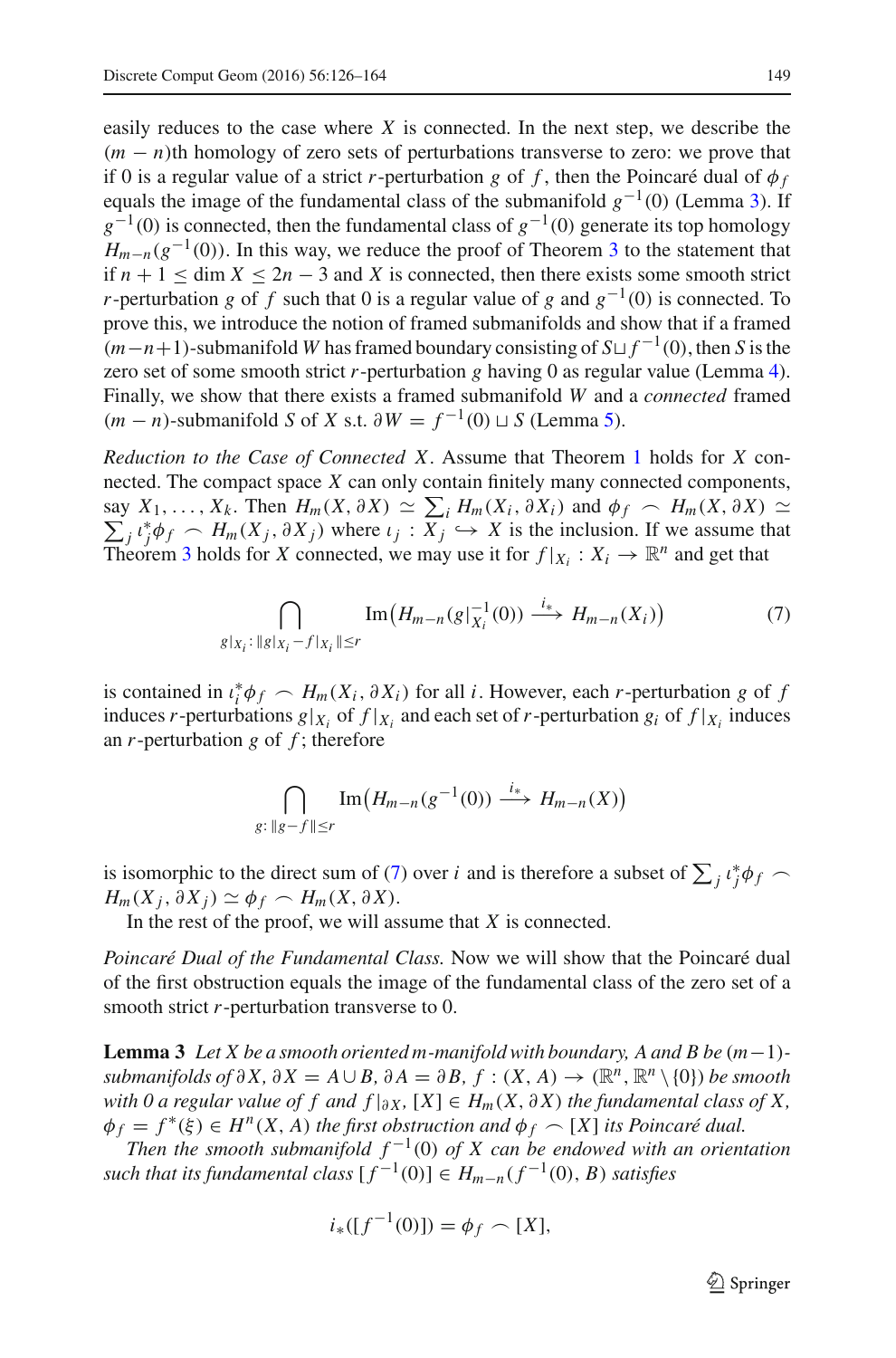*where*  $i : f^{-1}(0) \hookrightarrow X$  *is the inclusion.* 

It follows immediately that  $\phi_f \sim [X]$  equals to the image of the fundamental class of any smooth *g* such that  $\phi_g = \phi_f$ : this happens, in particular, if  $A = |f|^{-1}(r)$  and *g* is a smooth strict *r*-perturbation of *f* transverse to 0.

*Proof* If 0 is a regular value of *f* and  $f|_{\partial X}$ , then  $f^{-1}(0)$  is a smooth  $(m - n)$ dimensional submanifold of *X* and  $\partial f^{-1}(0) = f^{-1}(0) \cap B$  is a smooth submanifold of *B*; it also follows that the inclusion  $i : f^{-1}(0) \hookrightarrow X$  induces a homology map that maps the fundamental class  $[f^{-1}(0)] \in H_{m-n}(f^{-1}(0), \partial f^{-1}(0))$  to  $H_{m-n}(X, B)$ . Smooth manifolds can be triangulated and a triangulation of  $f^{-1}(0) \cap B$  can be extended to a triangulation of all *B* and subsequently to  $f^{-1}(0)$ , ∂*X* and *X* [\[26,](#page-38-8) Thm. 10.6.]. In the rest, we will work with simplicial (co)homology and simplicial cap product, which for simplicial complexes coincides with our homology theory. We will show that the Poincaré dual  $\phi_f \sim [X]$  of the obstruction is the image of the fundamental class  $[f^{-1}(0)]$  by induction on *n*.

Let  $n = 1$ . For the use of simplicial homology, choose an ordering of all vertices such that the vertices in  $f^{-1}[-r, 0)$  have lower rank then vertices in  $f^{-1}[0, r]$ . The obstruction  $\phi_f$  can be represented by a simplicial cocycle  $z_f$  that assigns 1 to each oriented 1-simplex *xy* with  $f(x) < 0$  and  $f(y) \ge 0$ , and 0 to other oriented 1-simplices. The fundamental class  $[X]$  ∈  $H_m(X, \partial X)$  consists of all *m*-simplices in *X* and the cap product  $z_f \sim (\sum_{\Delta_m \in X^{(m)}} \Delta_m)$  consists of all  $(m-1)$ -simplices  $\Delta_{m-1} = [y_0, y_1, \ldots, y_{m-1}]$  in  $f^{-1}(0)$  such that  $[x, y_0, \ldots, y_{m-1}]$  is an *m*-simplex in *X*,  $f(x) < 0$  and  $f(y_i) = 0$  for all *j*. The set of all such  $\Delta_{m-1}$  yields a triangulation of  $f^{-1}(0)$  with the orientation induced from the chosen orientation of *X*. It follows that  $\phi_f \sim [X]$  equals the image of the fundamental class of  $[f^{-1}(0)]$  in *H*<sub>m−1</sub>(*X*, *B*).

Let *n* > 1 and  $f = (f_1, f_2)$  with  $f_1$  scalar valued and  $f_2 : X \rightarrow \mathbb{R}^{n-1}$ . Each  $x \in f^{-1}(0)$  is a regular point of *f* and  $f|_{\partial X}$ , hence it is a regular point of both *f*<sub>1</sub>, *f*<sub>1</sub>|∂*X* and *f*<sub>2</sub>, *f*<sub>2</sub>|∂*X*. It follows that there exists a neighborhood *U* of  $f^{-1}(0)$ s.t. 0 is a regular value of both  $f_1|_U$ ,  $f_1|_{U \cap \partial X}$  and  $f_2|_U$ ,  $f_2|_{U \cap \partial X}$ . Possibly changing *f*<sub>1</sub> and *f*<sub>2</sub> outside *U* without changing  $f^{-1}(0) = f_1^{-1}(0) \cap f_2^{-1}(0)$ , we may assume that 0 is a regular value of both  $f_1$ ,  $f_1|_{\partial X}$  and  $f_2$ ,  $f_2|_{\partial X}$ , so that  $f_1^{-1}(0)$ and  $f_2^{-1}(0)$  are smooth manifolds of dimensions  $m-1$  and  $m-n+1$ , respectively. Choose a compact  $(m - 1)$ -submanifold  $A_1$  of  $A$  such that  $0 \notin f_1(A_1)$  and so that  $A_2 := \overline{A \setminus A_1}$  satisfies  $0 \notin f_2(A_2)$ . Both  $A_2$  and  $B \cup A_1 = \overline{\partial X \setminus A_2}$ are smooth  $m - 1$ -dimensional submanifolds of  $\partial X$ ,  $A_2 \cup (B \cup A_1) = \partial X$  and  $\partial A_2 = \partial (B \cup A_1).$ 

The maps *f*, *f*<sub>1</sub> and *f*<sub>2</sub> can be considered as maps of pairs *f* :  $(X, A) \rightarrow$  $(\mathbb{R}^n, \mathbb{R}^n \setminus \{0\}), f_1 : (X, A_1) \to (\mathbb{R}, \mathbb{R} \setminus \{0\})$  and  $f_2 : (X, A_2) : (\mathbb{R}^{n-1}, \mathbb{R}^{n-1} \setminus \{0\}).$  Let  $\xi^n$ ,  $\xi^1$ , resp.  $\xi^{n-1}$  be fundamental classes of  $H^j(\mathbb{R}^j, \mathbb{R}^j \setminus \{0\})$  where *j* equals *n*, 1, resp. *n* − 1; here we assume a canonical orientation on  $\mathbb{R}^j$ . Let  $\phi_1 := f_1^*(\xi^1) \in H^1(X, A_1)$ and  $\phi_2 := f_2^*(\xi^{n-1}) \in H^{n-1}(X, A_2)$  be the corresponding obstructions. The cross product in cohomology [\[18](#page-37-6), p. 214]

$$
H^1(\mathbb{R},\mathbb{R}\setminus\{0\})\times H^{n-1}(\mathbb{R}^{n-1},\mathbb{R}^{n-1}\setminus\{0\})\stackrel{\times}{\longrightarrow}H^n(\mathbb{R}^n,\mathbb{R}^n\setminus\{0\})
$$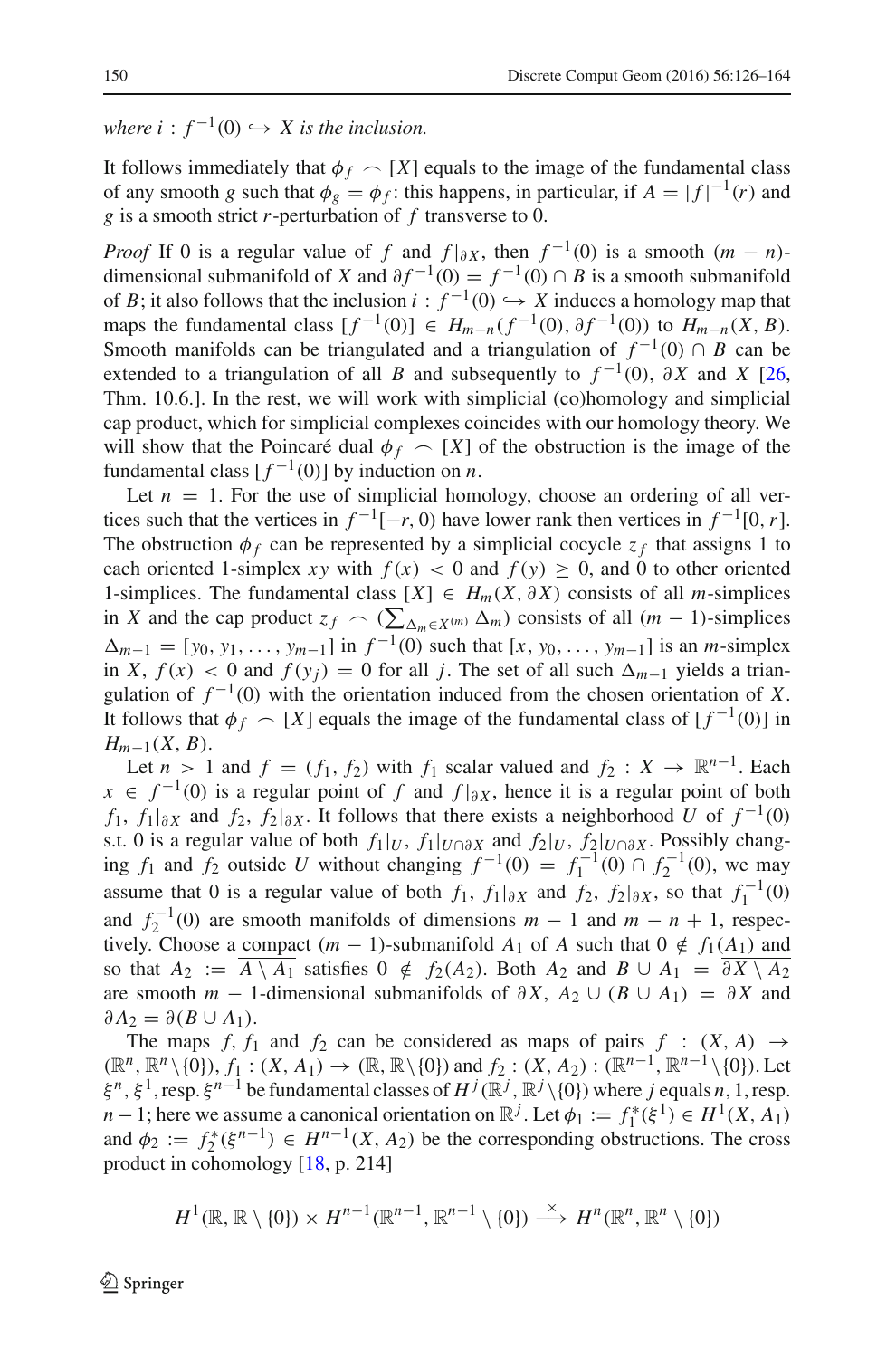takes  $(\xi^1, \xi^{n-1})$  to  $\xi^n$ . Using this we obtain

$$
f^*(\xi^n) = f^*(\xi^1 \times \xi^{n-1}) = (p_1 f)^*(\xi^1) \smile (p_2 f)^*(\xi^{n-1}) = f_1^*(\xi^1) \smile f_2^*(\xi^{n-1})
$$

for  $p_1$  and  $p_2$  the projections in  $B^n$  to the first, resp. the remaining components. Comparing the left and right hand side of the last equation yields  $\phi_f = f^*(\xi^n)$  $f_1^*(\xi_1) \smile f_2^*(\xi^{n-1}) = \phi_1 \smile \phi_2.$ 

Now we use the induction hypothesis for the  $\mathbb{R}^{n-1}$ -valued map  $f_2$  and the subcomplexes  $A_2$  and  $B \cup A_1$  of *X*. It says that  $\phi_2 \cap [X]$  is the image of the fundamental class  $[f_2^{-1}(0)] \in H_{m-n+1}(f_2^{-1}(0), B \cup A_1)$  in  $H_{m-n+1}(X, B \cup A_2)$ *A*1).

The naturality of the cap product yields the following scheme:

$$
H^{1}(X, A_{1}) \times H_{m-n+1}(X, B \cup A_{1}) \xrightarrow{\frown} H_{m-n}(X, B)
$$
\n
$$
i^{*} \downarrow \qquad i^{*} \downarrow \qquad i^{*} \downarrow \qquad i^{*} \downarrow \qquad i^{*} \downarrow \qquad i^{*} \downarrow \qquad i^{*} \downarrow \qquad i^{*} \downarrow \qquad i^{*} \downarrow \qquad i^{*} \downarrow \qquad i^{*} \downarrow \qquad i^{*} \downarrow \qquad i^{*} \downarrow \qquad i^{*} \downarrow \qquad i^{*} \downarrow \qquad i^{*} \downarrow \qquad i^{*} \downarrow \qquad i^{*} \downarrow \qquad i^{*} \downarrow \qquad i^{*} \downarrow \qquad i^{*} \downarrow \qquad i^{*} \downarrow \qquad i^{*} \downarrow \qquad i^{*} \downarrow \qquad i^{*} \downarrow \qquad i^{*} \downarrow \qquad i^{*} \downarrow \qquad i^{*} \downarrow \qquad i^{*} \downarrow \qquad i^{*} \downarrow \qquad i^{*} \downarrow \qquad i^{*} \downarrow \qquad i^{*} \downarrow \qquad i^{*} \downarrow \qquad i^{*} \downarrow \qquad i^{*} \downarrow \qquad i^{*} \downarrow \qquad i^{*} \downarrow \qquad i^{*} \downarrow \qquad i^{*} \downarrow \qquad i^{*} \downarrow \qquad i^{*} \downarrow \qquad i^{*} \downarrow \qquad i^{*} \downarrow \qquad i^{*} \downarrow \qquad i^{*} \downarrow \qquad i^{*} \downarrow \qquad i^{*} \downarrow \qquad i^{*} \downarrow \qquad i^{*} \downarrow \qquad i^{*} \downarrow \qquad i^{*} \downarrow \qquad i^{*} \downarrow \qquad i^{*} \downarrow \qquad i^{*} \downarrow \qquad i^{*} \downarrow \qquad i^{*} \downarrow \qquad i^{*} \downarrow \qquad i^{*} \downarrow \qquad i^{*} \downarrow \qquad i^{*} \downarrow \qquad i^{*} \downarrow \qquad i^{*} \downarrow \qquad i^{*} \downarrow \qquad i^{*} \downarrow \qquad i^{*} \downarrow \qquad i^{*} \downarrow \qquad i^{*} \downarrow \qquad i^{*} \downarrow \qquad i^{*} \downarrow \qquad i^{*} \down
$$

<span id="page-25-0"></span>The pullback  $\tilde{\phi}_1 := i^* \phi_1 \in H^1(f_2^{-1}(0), A_1)$  is the obstruction associated to the restriction of  $f_1$  to  $f_2^{-1}(0)$ . The restrictions  $f_1|_{f_2^{-1}(0)}$  as well as  $f_1|_{\partial f_2^{-1}(0)}$  have 0 as regular value, so using again the induction hypothesis, we get that  $\tilde{\phi}_1 \sim [f_2^{-1}(0)]$  is the inclusion-induced image of  $[f^{-1}(0)] \in H_{m-n}(f^{-1}(0), B)$  in  $H_{m-n}(f_2^{-1}(0), B)$ . Using the commutativity of diagram [\(8\)](#page-25-0), we get that the inclusion-induced image of  $[f^{-1}(0)]$  in  $H_{m-n}(X, B)$  equals

$$
\phi_1 \frown (\phi_2 \frown [X]) = (\phi_1 \frown \phi_2) \frown [X] = \phi_f \frown [X]
$$

which completes the proof.  $\Box$ 

In the rest of this section, we will only need the last lemma for the case where  $A = \partial X$ and  $B = \emptyset$ .

*Reduction to the Existence of a Perturbation g Such That g<sup>-1</sup>(0) is Connected.* Assume that  $(X, A) = |f|^{-1}[0, r], |f|^{-1}(r), X$  is a smooth connected manifold,  $A = \partial X$ , *g* is smooth, 0 is a regular value of *g*,  $||g - f|| < r$ , and  $g^{-1}(0)$  is connected. The constraint  $\|g - f\| < r$  immediately implies that f and g are homotopic as maps  $A \to \mathbb{R}^n \setminus \{0\}$  and  $\phi_f = \phi_g$ . As *X* is connected, the group  $H_m(X, \partial X)$  is generated by the fundamental class of *X* and we already know by Lemma [3](#page-23-0) that  $\phi_f \sim [X] =$  $\phi_g$   $\frown$  [*X*] equals the image of the fundamental class of  $g^{-1}(0)$  in  $H_{m-n}(X)$ . But if the manifold  $g^{-1}(0)$  is connected, then  $H_{m-n}(g^{-1}(0))$  is generated by the fundamental class of  $g^{-1}(0)$ , so its image in  $H_{m-n}(X)$  is generated by  $\phi_f \frown [X]$ . It follows that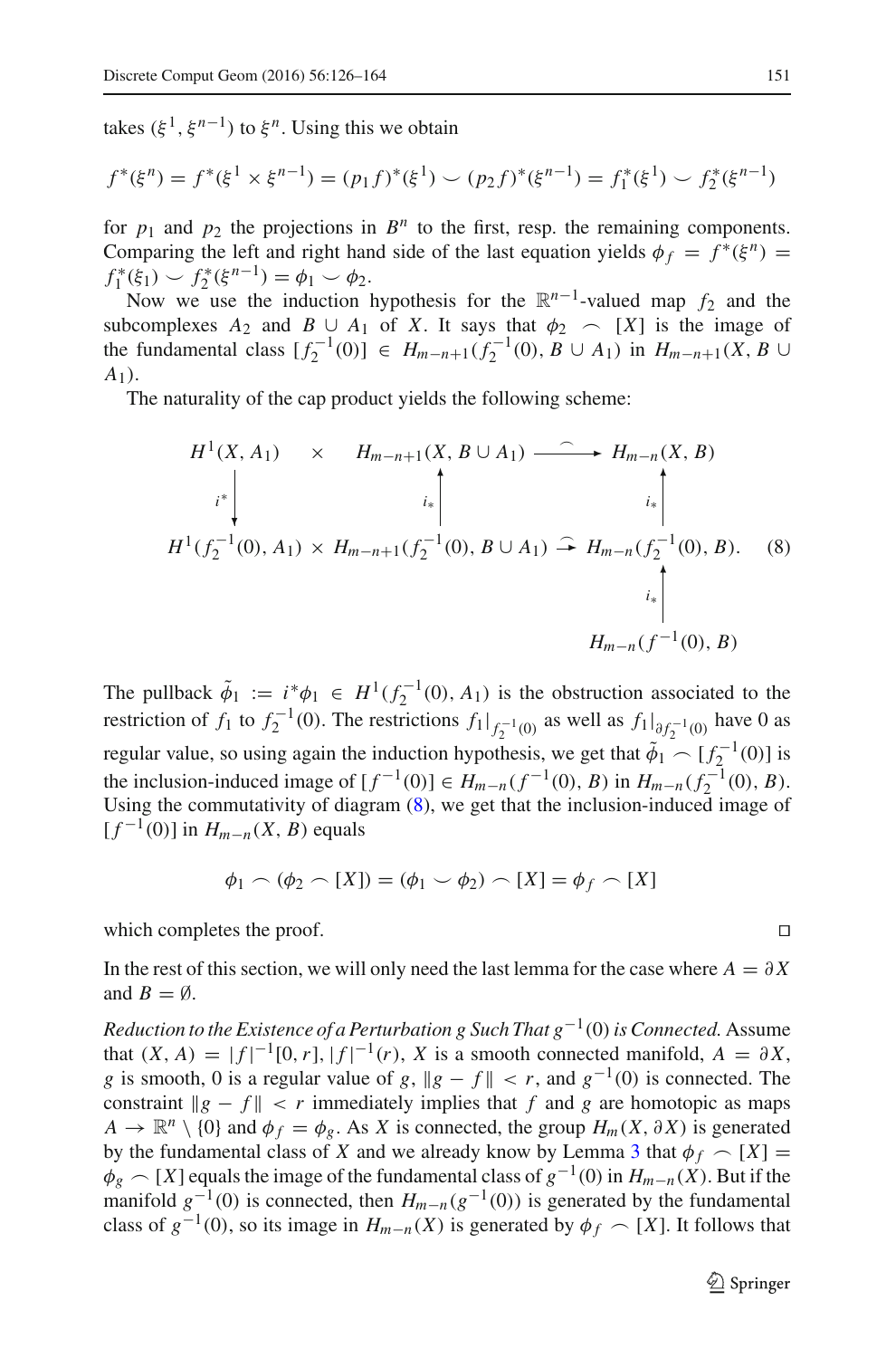$U_{m-n}(f, r)$ , being the intersection over all *r*-perturbations, cannot contain anything else than multiples of  $\phi_f \frown [X]$ , and we obtain the desired inclusion

$$
\phi_f \frown H_{m-n}(X,\partial X) \supseteq U_{m-n}(f,r).
$$

So, it remains to prove that if  $n+1 \le \dim X \le 2n-3$ , X is connected and  $A = \partial X$ , then there exists a smooth strict *r*-perturbation *g* of *f* transverse to 0 such that  $g^{-1}(0)$ connected. To show this, we need to introduce additional concepts from differential topology.

*Framed Submanifolds.* Assume that *X* is a smooth *m*-manifold endowed with a Riemannian metric; the results will be independent on the choice of the metric. Let  $S \subseteq X$ be a smooth  $(m - n)$ -submanifold contained in the interior of *X*; for each  $x \in S$ , the tangent space  $T_x X$  decomposes as a direct sum of the tangent space  $T_x S$  and the normal space  $N_x S$ . A framing on *S* is a trivialization of the normal bundle *NS*, in other words, a smooth mapping *T* such that for each  $x \in S$ ,  $T(x) = (T_1(x), \ldots, T_n(x))$  is a basis of the normal space  $N<sub>x</sub> S$ .

If  $f : X \to \mathbb{R}^n$  has 0 a regular value, then  $f^{-1}(0)$  is naturally a framed  $(m - n)$ -submanifold,  $T_i(x)$  being the unique vector in  $N_x f^{-1}(0)$  mapped by  $df$ to  $e_i \in \mathbb{R}^n$ . We will denote these vectors by  $f^*(e_i)$ . Assume that *W* is a framed  $(m - n + 1)$ -submanifold of *X* with framing  $T_2(x), \ldots, T_n(x)$  and that ∂*W* is the boundary of *W*. The existence of collars implies that some neighborhood of ∂*W* in *W* is diffeomorphic to ∂*W* × [0, 1) with coordinates (w, *t*). The framing of *W induces* a framing of its boundary, given by  $(T_1(x), \ldots, T_n(x))$  where  $T_1(x)$  is the vector  $\partial_t$  in the "inwards" direction and  $(T_2(x), \ldots, T_n(x))$  the framing of *W* in  $x \in \partial W$ .

<span id="page-26-0"></span>**Lemma 4** *Let X be a smooth m-manifold,*  $r > 0$ *,*  $f : X \rightarrow \mathbb{R}^n$  *be smooth with 0 a regular value of f*,  $A = \partial X = |f|^{-1}(r)$ , and dim  $X \le 2n - 3$ . Let  $S \subseteq X$  be a framed *boundary-free* (*m* −*n*)*-submanifold of X disjoint from A and assume that there exists a* framed (*m* − *n* + 1)*-submanifold*  $W \subseteq X$  disjoint from A so that  $\partial W = f^{-1}(0) \sqcup S$ *and W induces the framing of*  $f^{-1}(0) \sqcup S$ .

*Then there exists a smooth g so that*  $||g - f|| < r$ , 0 is a regular value of g and  $g^{-1}(0) = S$ .

We will see that *g* can be even chosen so that the *S*-framing  $(T_1(x), \ldots, T_n(x))$  satisfies  $T_1(x) = -g^*(e_1)$  and  $T_i(x) = g^*(e_i)$  for  $i > 1$ .

*Proof Step 1*: *Reduction to the existence of h homotopic to f*,  $h^{-1}(0) = S$ .

We will construct a smooth map *h* s.t.  $h^{-1}(0) = S$  and  $h/|h|$  will be homotopic to  $f/|f|$  as maps from  $A \to S^{n-1}$ . This is sufficient, because then we might easily change *h* in a collar of *A* diffeomorphic to  $A \times [0, 1]$  that is disjoint from  $h^{-1}(0)$  to obtain a smooth extension  $e: X \to \mathbb{R}^n$  of  $f|_A$  that coincides with *h* outside this neighborhood. According to [\[13](#page-37-9), Lem. 3.1] some positive scalar multiple  $\chi(x) e(x) =: g(x)$  satisfies  $\|g - f\| < r$ . The map  $\chi$  can be chosen to be smooth: then 0 is a regular value of g and  $g^{-1}(0) = h^{-1}(0) = S$ . In the rest of the proof, we will show how to construct *h*.

## *Step 2: Constructing a perturbation*  $\tilde{f}$  of  $f$ .

Let  $(T_2, \ldots, T_n)$  be the framing on *W*, inducing the framing  $(T_1, \ldots, T_n)$  on  $f^{-1}(0) \sqcup$  $S = \partial W$ . On  $f^{-1}(0)$ ,  $T_i$  coincides with  $f^*(e_i)$ . Let  $B_{\varepsilon}^n$  be a closed neighborhood of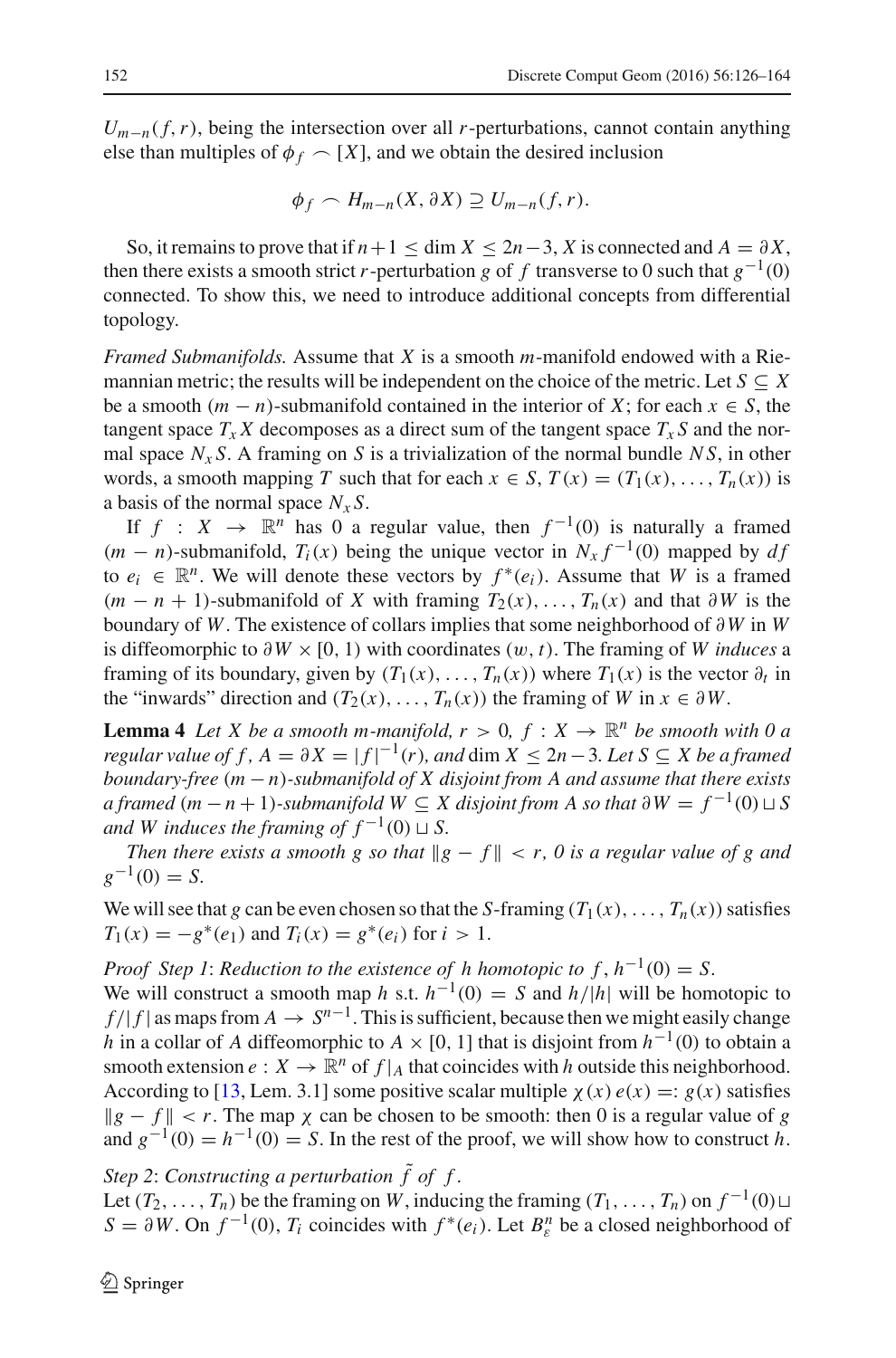<span id="page-27-0"></span>**Fig. 3** Illustration of the framed manifold *W* that consists of *W* and  $\tilde{f}^{-1}\mathbb{R}_0^-e_1$ . The boundary ∂*W* consists of *S* and some submanifold of  $A = \partial X$ 

2 1 *W*  $\tilde{f}^{-1}(R_0^-e_1)$ *V*  $\partial(\nu W')$ *f* − 1 (0)  $0 \in \mathbb{R}^n$  consisting of regular values of f and let L be the closed straight line segment

connecting 0 and  $-\varepsilon e_1 \in \mathbb{R}^n$ . Then the *f*-preimage of *L* is an  $(m-n+1)$ -submanifold of *X* with boundary  $f^{-1}(\{0, -\varepsilon\} \times \{0\})$ , with a framing  $(f^*(e_2), \ldots, f^*(e_n))$ , where  $e_2, \ldots, e_n$  are the normal vectors to *L* for each  $x \in L$ . By making  $\varepsilon$  possibly smaller, we can assume that  $f^{-1}(L) \cap W = f^{-1}(0)$ , because in a small enough neighborhood *U* of  $f^{-1}(0)$ ,  $f_1$  is positive on  $(W \setminus f^{-1}(0)) \cap U$  (by definition,  $(df_1)(T_1(x)) > 0$ for  $x \in f^{-1}(0)$  and negative on  $(f^{-1}(L) \setminus f^{-1}(0)) \cap U$ . The vector field  $T_1(x)$  for *x* ∈  $f^{-1}(0)$  is in the tangent space of both *W* and  $f^{-1}(L)$ ; it has the inwards direction wrt. *W* and outward wrt.  $f^{-1}(L)$ .

Let  $V := f^{-1}(B_{\varepsilon}^n)$ . The restriction  $f|_V$  is transverse to the closed set

$$
\mathbb{R}_0^-e_1:=(-\infty,0]\times\{0\}\subseteq\mathbb{R}^n
$$

by construction. Using a relative version of transversality theorem, the space of smooth functions that coincide with *f* on *V* and are transverse to  $\mathbb{R}_0^-e_1$  is dense and open in {*g* ∈  $C^{\infty}(X, \mathbb{R}^n)$  : *g*|*v* = *f*|*v*} in Whitney  $C^1$ -topology (this follows from [\[1,](#page-37-18) Thm. 19.1]) so there exists an arbitrary small perturbation  $\tilde{f}$  of  $f$  that is smooth, transverse to  $\mathbb{R}_0^- e_1$  and  $\tilde{f}|_V = f|_V$ . Then  $\tilde{f}^{-1}(\mathbb{R}_0^- e_1)$  is a smooth  $(m - n + 1)$ submanifold of *X* with boundary  $f^{-1}(0) = \tilde{f}^{-1}(0)$ .

The assumption  $m \le 2n - 3$  implies that dim  $W + \dim \tilde{f}^{-1}(\mathbb{R}_0^- e_1) = 2(m - n + 1)$ *m*, so both *W* and  $\tilde{f}^{-1}(\mathbb{R}_{0}^{-}e_1)$  have dimension less than one half of  $m = \dim X$ . Therefore, we can replace  $\hat{f}$  by another arbitrary small perturbation, without changing it on *V*, assume that it is transverse to  $\mathbb{R}_0^- e_1$  and moreover,  $\tilde{f}(\mathbb{R}_0^- e_1)$  intersects *W* only in  $f^{-1}(0)$ . Assume that  $\tilde{f}$  is close enough to  $f$  so that  $f|_A$  is homotopic to  $\tilde{f}|_A$  as maps from *A* to  $\mathbb{R}^n \setminus \{0\}$ . Without loss of generality, we may assume that  $\tilde{f}^{-1}(\mathbb{R}^-_0 e_1)$ intersects A transversally (otherwise we replaced  $\tilde{f}$  by another perturbation that differs from  $\tilde{f}$  in a neighborhood of *A*) and hence  $\tilde{f}^{-1}(\mathbb{R}_0^- e_1) \cap A$  is an  $(m - n)$  dimensional submanifold of *A*.

The submanifold  $\tilde{f}^{-1}(\mathbb{R}_0^-e_1)$  is endowed with a framing  $(\tilde{f}^*(e_2), \dots, \tilde{f}^*(e_n))$ where  $e_2, \ldots, e_n$  are vectors of the canonical basis in  $T_{(\nu,0)} \mathbb{R}^n$  for  $y \le 0$ . This framed manifold intersects *W* in  $f^{-1}(0)$ , the tangent spaces of both manifolds coincide in  $f^{-1}(0)$ , *T*<sub>1</sub> directs inwards wrt. *W* and outwards wrt.  $\tilde{f}^{-1}(\mathbb{R}_0^-e_1)$ , and the framing on both submanifolds coincide in  $f^{-1}(0)$  (Fig. [3\)](#page-27-0).

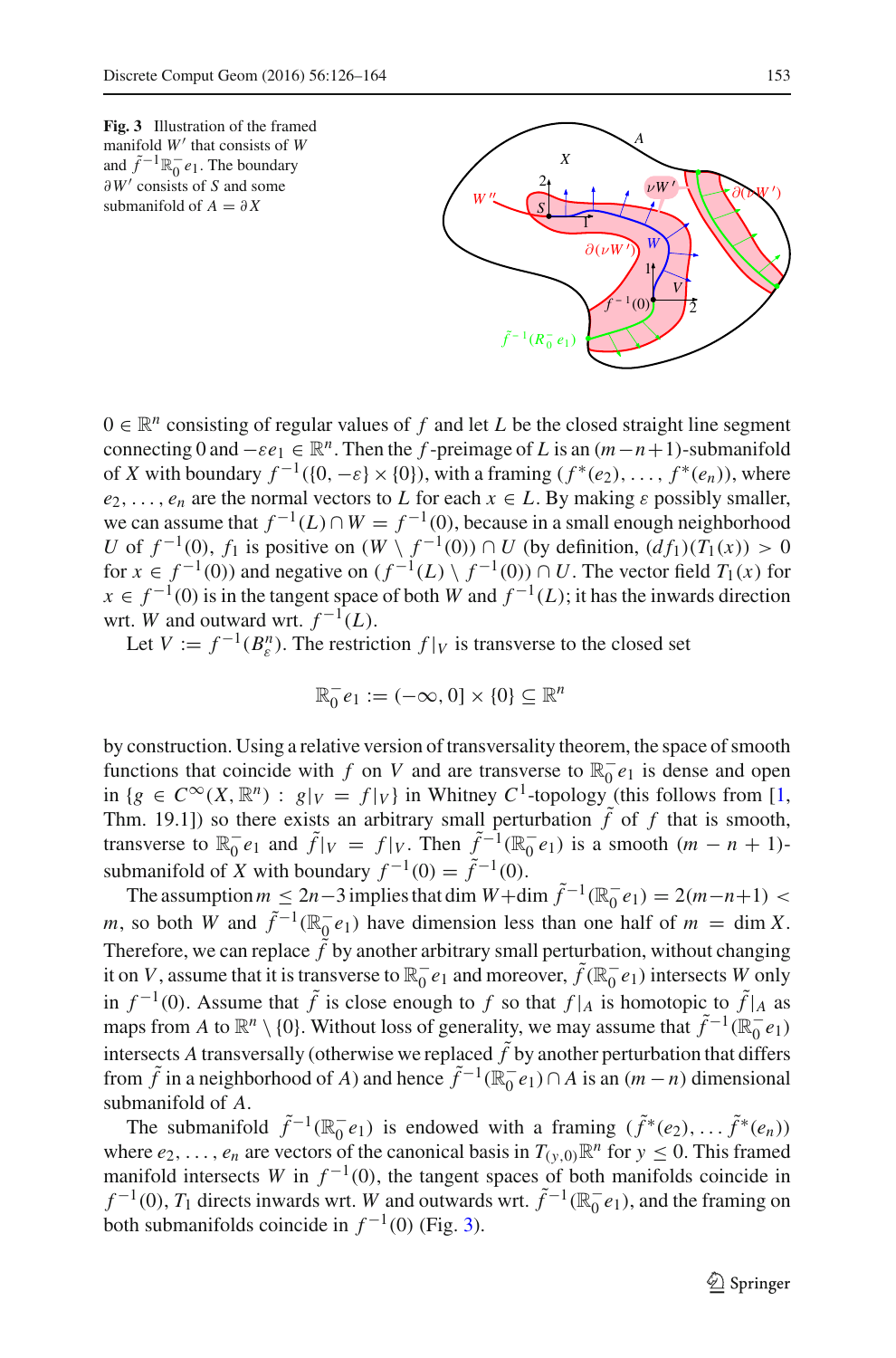*Step 3*: *Gluing W and*  $\tilde{f}^{-1}(\mathbb{R}_{\overline{0}}^{\overline{c}}e_1)$  *to one smooth submanifold.* 

Both submanifolds *W* and  $\tilde{f}^{-1}(\mathbb{R}^{-}_{0}e_{1})$  of *X* intersect in their common boundary  $f^{-1}(0)$  and both the tangent spaces and framings coincide in  $f^{-1}(0)$ . We would like to smoothly "glue" them to one framed manifold  $W \cup \tilde{f}^{-1}(\mathbb{R}_0^- e_1)$  but unfortunately, such union does not need to yield a *smooth* submanifold in general.

We claim that there exists a smooth framed manifold *W'* that coincides with *W* ∪  $\tilde{f}^{-1}(\mathbb{R}_0^-e_1)$  everywhere except on a neighborhood of  $f^{-1}(0)$  in *X* that can be chosen to be arbitrary small. Choose a continuous tangent vector fields v in  $W \cup \tilde{f}^{-1}(\mathbb{R}_0^- e_1)$ that is smooth on *W* and smooth on  $\tilde{f}^{-1}(\mathbb{R}_0^- e_1)$ , such that  $v|_{f^{-1}(0)}$  is nonzero and points inwards wrt. *W* and outwards wrt.  $\tilde{f}^{-1}(\mathbb{R}_0^- e_1)$  (it may coincide with  $f^*(e_1)$ ). The flow of this vector fields induces collar neighborhoods  $C_1$  resp.  $C_2$  of  $f^{-1}(0)$  in *W* resp.  $\tilde{f}^{-1}(\mathbb{R}_0^- e_1)$  contained in *X* diffeomorphic to  $f^{-1}(0) \times [0, \varepsilon)$ , resp.  $f^{-1}(0) \times$ (−ε, 0] for some  $\varepsilon > 0$ . Let as denote the embeddings  $f^{-1}(0) \times [0, \varepsilon) \rightarrow X$  and  $f^{-1}(0) \times (-\varepsilon, 0] \to X$  by  $w_1$  and  $w_2$ , respectively. Let  $w : f^{-1}(0) \times (-\varepsilon, \varepsilon) \to X$ be defined by  $w_1(x, t)$  for  $t \ge 0$  and  $w_2(x, t)$  for  $t < 0$ : this map is a  $C^1$ -embedding (the differentials  $dw_1$  and  $dw_2$  coincide on  $f^{-1}(0)$ ) and is  $C^{\infty}$  whenever  $t \neq 0$ .

Let  $\psi_{\alpha}: U_{\alpha} \to \mathbb{R}^m$  be a collection of *X*-charts and let  $\{V_{\beta}\}_\beta$  be an open covering of  $f^{-1}(0) \times [-\varepsilon/2, \varepsilon/2]$  such that for each  $V_\beta$ ,  $w(\overline{V_\beta})$  is contained in some  $U_{\alpha(\beta)}$ . Further, let  $V'_\beta \subseteq V_\beta$  be so that  $V'_\beta \subseteq V_\beta$  and  $\{V'_\beta\}_\beta$  is still an open covering of *f*  $^{-1}(0) \times [-\varepsilon/2, \varepsilon/2]$ . Let  $\beta_1, \ldots, \beta_k$  be such that  $\cup_j V'_{\beta_j}$  is an open neighborhood of  $f^{-1}(0) \times \{0\}$ . The space  $C^{\infty}(\overline{V_{\beta_1}}, \mathbb{R}^m)$  is dense in  $C^1(\overline{V_{\beta_1}}, \mathbb{R}^m)$  with the Whitney  $C^1$ -topology [\[20](#page-37-19), Thm. 2.4] so we may replace  $\psi_{\alpha(\beta_1)} \circ w|_{\overline{V_{\beta_1}}} : \overline{V_{\beta_1}} \to \mathbb{R}^m$  by an arbitrary close map (in the Whitney topology)  $\overline{V_{\beta_1}} \to \mathbb{R}^m$  that is smooth on  $V'_{\beta_1}$  and unchanged in a neighborhood of  $\partial V_{\beta_1}$ . This defines a map  $w'_1 : f^{-1}(0) \times [-\varepsilon/2, \varepsilon/2] \to X$  that is smooth on  $V'_{\beta_1}$  and coincides with w on  $f^{-1}(0) \times \{\pm \varepsilon/2\}$ . On  $w'_1(\overline{V_{\beta_1}})$ , we can also use the  $\psi_{\alpha(\beta_1)}$ -chart to define a framing that is smooth on  $w_1(V'_{\beta_1})$  and coincides with the original framing on a neighborhood of  $w'_1(\partial V_{\beta_1})$ . In the same way, we smoothen the function on  $V'_{\beta_2}, \ldots, V'_{\beta_k}$  and obtain a smooth map  $w' : f^{-1}(0) \times (-\varepsilon, \varepsilon) \to X$ arbitrary close to w that coincides with w on a neighborhood of  $f^{-1}(0) \times {\pm \varepsilon}$ . If we chose w' close enough to w, it is an embedding by  $[20, Thm. 1.4]$  $[20, Thm. 1.4]$ . The manifold *W'* can now be defined as

$$
W' := \operatorname{Im}(w') \cup ((W \cup \tilde{f}^{-1}(\mathbb{R}_0^- e_1)) \setminus \operatorname{Im}(w')),
$$

which is a smooth embedded framed submanifold that coincides with  $W \cup \tilde{f}^{-1}(\mathbb{R}_0^- e_1)$ except on a neighborhood of  $f^{-1}(0)$  that can be chosen to be arbitrary small. The framing coincides with the framing on  $W \cup \tilde{f}^{-1}(\mathbb{R}^-_0 e_1)$  outside Im(*w'*). By construction, the boundary of *W'* consists of *S* and a submanifold  $W' \cap A$  of *A*.

#### *Step 4*: *Choice of the metric.*

Let us choose a vector field v on  $A = \partial X$  in the inwards-direction so that for  $x \in$  $W' \cap A$ ,  $v(x) \in T_x W'$ . This can be extended to a nowhere zero vector field in a neighborhood of *A* and used to define a collar neighborhood of *A* diffeomorphic to  $A \times [0, \varepsilon)$  for some  $\varepsilon > 0$ , the diffeomorphism induced by the flow of v. We endow X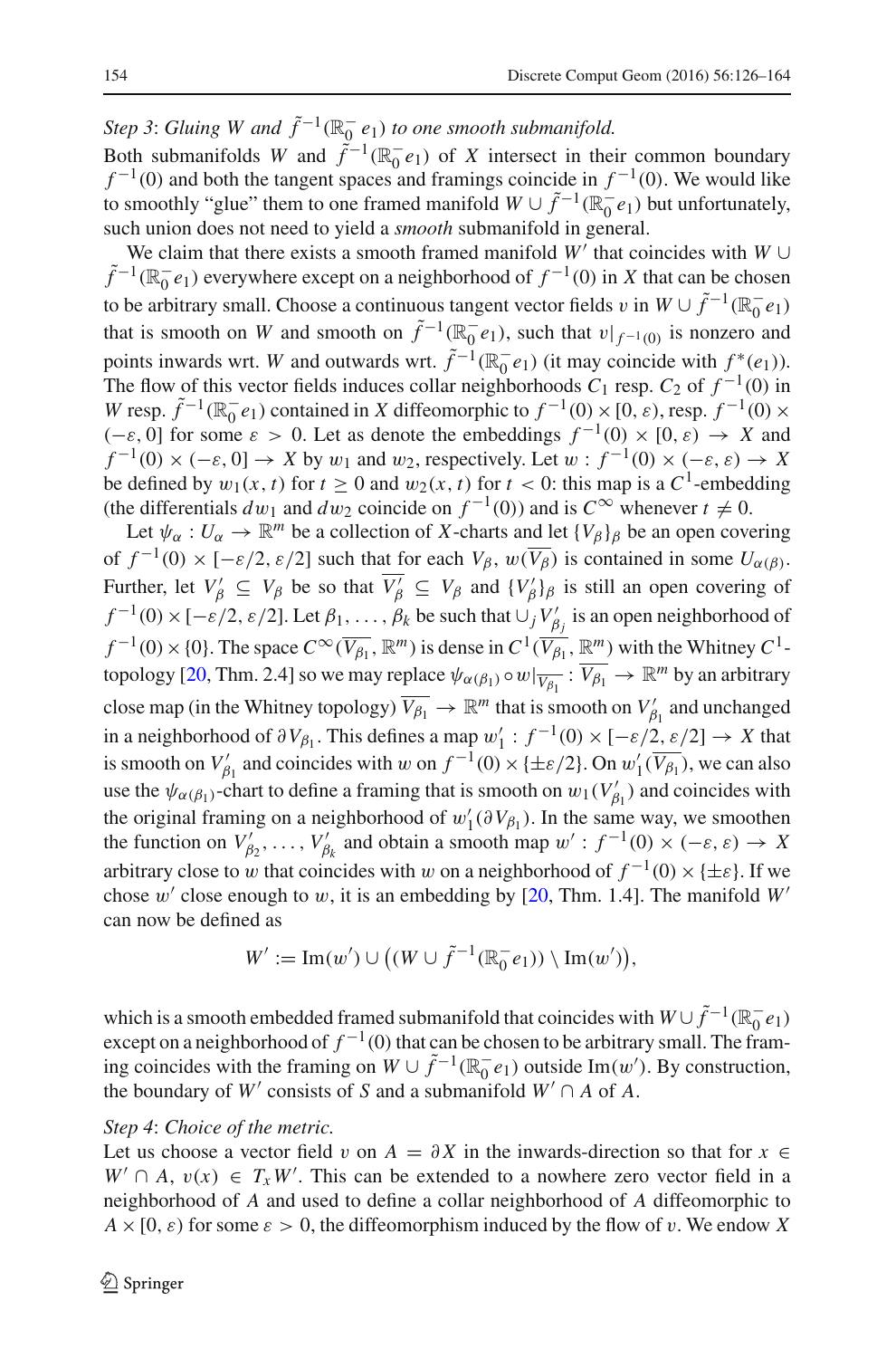with a new smooth Riemannian metric that is a product metric on this neighborhood. Due to this choice of the metric, the geodesics in *A* coincide with the geodesics in *X*. In what follow, we will assume that such metric has been defined and we identify the given framing of  $W'$  and  $S$  with normal vectors wrt. this metric. In particular,  $W'$ intersects *A* orthogonally and the *W*<sup> $\prime$ </sup>-framing vectors in *W*<sup> $\prime$ </sup>  $\cap$  *A* are all in the tangent space of *A*.

#### *Step 5*: *Construction of h*.

The first framing vector *T*<sup>1</sup> of the *S*-framing can be extended to a smooth tangent (wrt. *W*) vector field in a neighborhood of *S* in *W* and further to a neighborhood of *S* in *X*. The flow of  $-T_1$  then generates an external collar *C* of *W'* diffeomorphic to  $S \times [0, \varepsilon]$ for some  $\varepsilon > 0$  such that  $W'' := C \cup W'$  is a smooth submanifold of *X*. Using charts and partition of unity, we may easily extend the *W* -framing to a framing on *W*. Without loss of generality, we can assume that the external collar *C* of *W* is disjoint from *A*. The flow of  $-T_1$  induces a neighborhood  $v(S)$  of *S* in *W*<sup>"</sup> diffeomorphic to  $S\times[-\varepsilon,\varepsilon]$  with  $S\times(-\varepsilon,0]$  corresponding to a neighborhood of *S* in *W'* and  $S\times[0,\varepsilon)$ to the open external collar of *S* contained in *W*<sup>"</sup>. The projection on  $[-\varepsilon, \varepsilon]$  defines a smooth scalar valued map  $h_1 : \nu(S) \to \mathbb{R}$  s.t.  $h_1^{-1}(0) = S$ ,  $h_1 \ge 0$  on *C* and  $h_1 \le 0$ on  $\nu(S) \cap W'$ :  $(h_1)_*$  maps  $T_1$  (which directs inwards to *W*) to  $(-\partial_x) \in T_0 \mathbb{R}$ .

By construction,  $\tilde{f}_1$  is negative in  $W'' \cap A$ . Let *U* be a closed neighborhood of *A* in *X* such that  $\tilde{f}_1$  is still negative on  $U \cap W''$  and extend  $h_1$  to a smooth map  $W'' \to \mathbb{R}$ such that  $(h_1)|_{U \cap W''} = (\tilde{f}_1)|_{U \cap W''}$  and  $h_1 < 0$  on  $W' \setminus S$ .

The geodesic flow of the *W*<sup>*''*</sup>-framing of *W*<sup>*''*</sup> induces a diffeomorphism  $\varphi$  of *W*<sup>*''*</sup>  $\times$  $B^{n-1}$  and some set  $\nu(W'') \subseteq X$ , where  $B^{n-1}$  is the closed ball in  $\mathbb{R}^{n-1}$  of small enough diameter (due to our choice of the metric, framing vectors in  $W' \cap A$  induce geodesics in *A*). This set  $\nu(W'')$  is not open in *X*, but it contains an open neighborhood of *W'*. The projection on  $B^{n-1}$  defines a smooth function  $h' : v(W'') \to \mathbb{R}^{n-1}$  transverse to 0 such that  $h^{-1}(0) = W''$  and  $h'$  induces the given framing on W''. Let us extend  $h_1$  to a smooth scalar valued map  $\nu(W'') \to \mathbb{R}$  arbitrarily and finally define  $h : \nu(W'') \to \mathbb{R}^n$ by  $h = (h_1, h')$ . It is easy to see that  $h^{-1}(0) = S$  and 0 is a regular value of *h*. Summarizing the construction, we have a (closed) neighborhood  $v(W'')$  of W' in X and a smooth map  $h : \nu(W'') \to \mathbb{R}^n$  such that

- *<sup>h</sup>*−1(0) <sup>=</sup> *<sup>S</sup>*, the original framing of *<sup>S</sup>* equals (−*h*∗(*e*1), *<sup>h</sup>*∗(*e*2), . . . *<sup>h</sup>*∗(*en*)),
- $(h_2, \ldots, h_n)^{-1}(0) = W''$  and  $(h_2, \ldots, h_n)$  induces the original framing on  $W'$  ⊆ *W*,

$$
- W'' \cap h^{-1}(\mathbb{R}_0^- e_1) = W',
$$

 $- h|_{U \cap W''} = \tilde{f}|_{U \cap W''}.$ 

By construction, *h* restricted to  $\partial(\nu(W''))$  has values in  $\mathbb{R}^n \setminus {\mathbb{R}^-_0 e_1}$ : this is because  $h(x) \in \mathbb{R}_{0}^{-}e_{1}$  implies  $x \in W'$  and  $W'$  is in the interior of  $v(W')$ . The topological space  $\mathbb{R}^n \setminus (\mathbb{R}_0^- e_1)$  is homotopically trivial as it deformation retracts to a point, so  $h|_{\partial v(W')}$ can be extended to a continuous map  $\overline{X \setminus v(W'')} \to \mathbb{R}^n \setminus \{\mathbb{R}_0^- e_1\}$  (for this, we need the homotopy extension property of  $\overline{X \setminus v(W'')}$  and its closed subset  $\partial v(W'')$ ) which in turn defines an extension  $h: X \to \mathbb{R}^n$  of the map  $h|_{v(W')}$  that we have already defined. Possibly perturbating *h* slightly outside of some neighborhood of *W*, we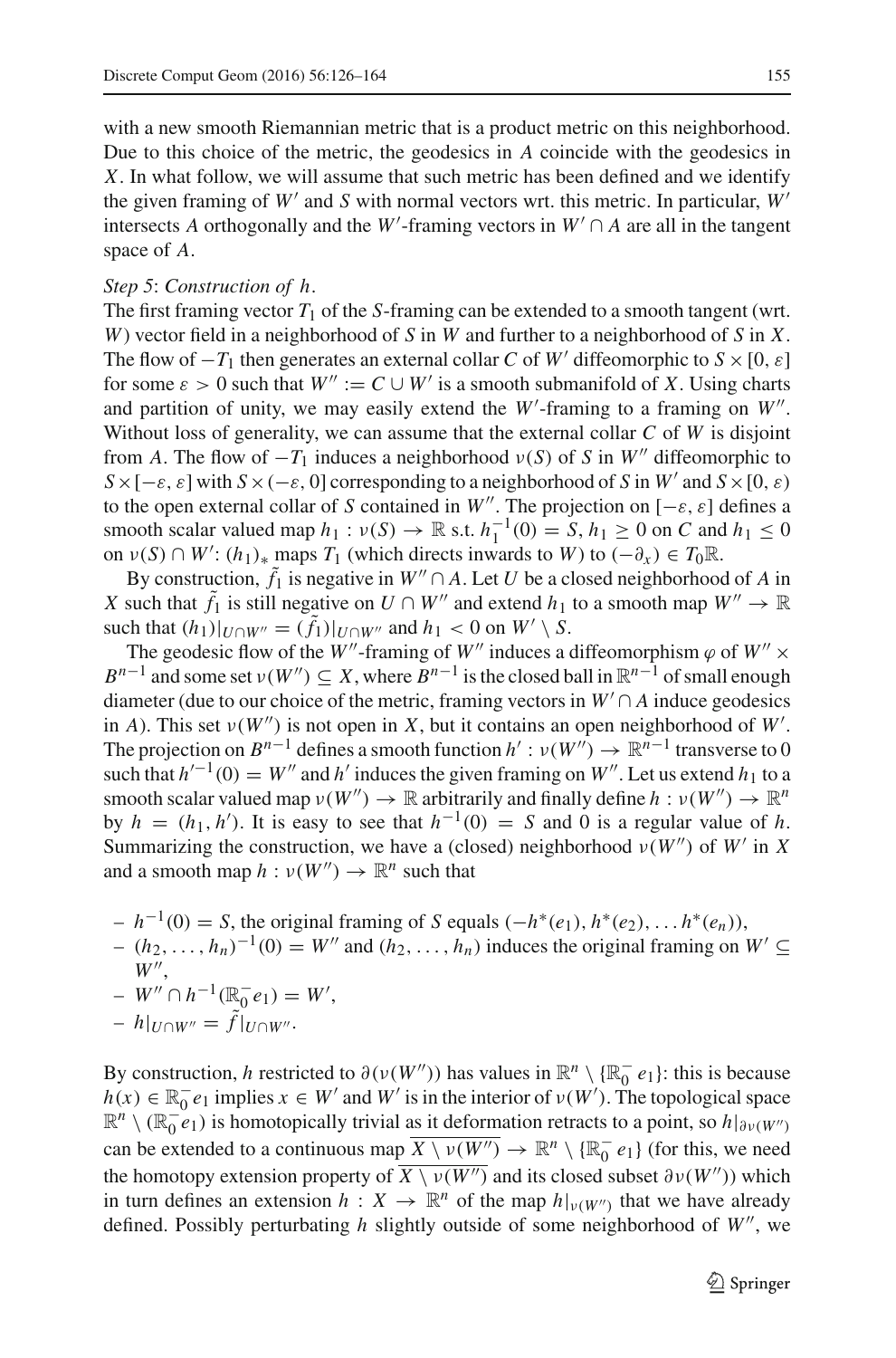may assume that it is smooth [\[22,](#page-38-9) Thm. 2.5]. By construction, 0 is a regular value of *h*.

## *Step 6: The restriction*  $h|_A$  *is homotopic to*  $f|_A$ .

We will show that  $H := h/|h|$  and  $F := f/|f|$  are homotopic as maps from  $A \rightarrow$  $S^{n-1}$ . Let  $\tilde{F}$  be the restriction of  $(\tilde{f}/|\tilde{f}|)$  to the open neighborhood *U* of *A*. We assumed that  $f|_A$  is homotopic to  $\tilde{f}|_A$  as maps  $A \to \mathbb{R}^n \setminus \{0\}$ , so the sphere-valued maps  $F|_A$  is homotopic to  $\overline{F}|_A$  and it remains to show that  $\overline{F}|_A$  is homotopic to  $H|_A$ . By construction,  $(\tilde{f}|_{U})^{-1}(\mathbb{R}_{0}^{-}e_{1}) = (h|_{U})^{-1}(\mathbb{R}_{0}^{-}e_{1}) = U \cap W''$ , both maps are

nowhere zero on *U*, they coincide on  $U \cap W''$  and both maps induce the same framing on *U* ∩ *W*<sup>*''*</sup>. It follows that  $\tilde{F}^{-1}(-e_1) = (H|_U)^{-1}(-e_1) = U \cap W$ <sup>*''*</sup> and both  $\tilde{F}$  and *H* induce the same framing on  $U \cap W''$  (it coincides with the original framing of  $U \cap W''$  up to scalar multiples of framing vectors): this framing restricts on  $W'' \cap A$ to a framing of the normal space to  $W'' \cap A$  in *A*. Therefore, for  $x \in \tilde{F}^{-1}(-e_1) \cap A$ ,  $F_*(x) = H_*(x)$  and consequently  $(F|_A)_*(x) = (H|_A)_*(x)$ . It follows that  $F|_A$  and *H*|*A* induce the same framing of the normal bundle  $N((\tilde{F}|_A)^{-1}(-e_1) \cap A)$  in *A* and by [25 I em 4 n 48]  $\tilde{F}|_A \sim H|_A$  are homotopic by [\[25](#page-38-10), Lem. 4, p. 48],  $\tilde{F}|_A \sim H|_A$  are homotopic.

*Connecting Disconnected Components.* In this section, we show that if  $S_1$  is a framed submanifold of *X* with dimension at least 1 and codimension at least 3, then there exists a framed submanifold *W* ⊆ *X* such that  $\partial W = S_1 \sqcup S_2$  where  $S_2$  is connected. This will finish the proof of Theorem [3,](#page-5-4) because it follows that for the framed submanifold  $S_1 := f^{-1}(0)$ , we can construct a strict *r*-perturbation *g* of *f* s.t.  $g^{-1}(0) = S_2$  is connected by Lemma [4.](#page-26-0) The constraint  $n + 1 \le m \le 2n - 3$  that we assume in Theorem [3](#page-5-4) implies that the dimension of  $f^{-1}(0)$  is at least 1 and that  $n \geq 4$ , so all the dimensional assumptions of Lemmas [5](#page-30-0) and [4](#page-26-0) are satisfied.

<span id="page-30-0"></span>**Lemma 5** *Let X be a smooth connected manifold, S*<sup>1</sup> *a framed closed submanifold of*  $X^{27}$  $X^{27}$  $X^{27}$  *and assume that*  $1 \le \dim S_1 \le \dim X - 3$ . Then there exists a framed submanifold *W* in the interior of *X* such that  $\partial W = S_1 \sqcup S_2$ , *W* induces the framing on  $S_1 \sqcup S_2$ *and S*<sup>2</sup> *is connected.*

The main idea of the proof is to construct a manifold  $W_1 \simeq S_1 \times [0, 1]$ , cut out two holes in  $S_1 \times \{1\}$  around *x* and *y* that are in different components of  $S_1 \times \{1\}$  and connect them with a tubular (dim  $S_1 + 1$ )-dimensional neighborhood of a curve connecting x and *y*. While there is a well-known construction called "boundary connected sum" for abstract differential manifolds [\[22\]](#page-38-9), we could not find any reference that this can be done all inside the ambient space *X*, so here we present the sketch of our construction. *Proof* Let  $m := \dim X$  and  $n := \dim X - \dim S_1$ . By the product neighborhood theorem, the framing of  $S_1$  determines a diffeomorphism *d* from  $S_1 \times B_2^n$  to a (closed) neighborhood *U* of  $S_1$  in *X*, where  $B_2^n \subseteq \mathbb{R}^n$  is the closed ball of diameter 2. Let as choose a smooth metric on  $S_1$ , extend it to a product metric on  $U$  via the diffeomorphism *d* and smoothly extend it to a metric on the whole of *X*. Let  $v_1, \ldots, v_n$ be the vector fields on *U* defined as the *d*∗-image of the euclidean coordinate vector fields  $e_1, \ldots, e_n \in T B_2^n$  identified with vectors of  $T(S_1 \times B_2^n) \simeq TS_1 \times T B_2^n$  orthogonal to  $TS_1 \times \{0\} \subseteq \tilde{T}_{(s,b)}(S_1 \times B_2^n)$ . The image  $d(S_1 \times [0, 1] \times \{0\}) =: W_1$  is a

<span id="page-30-1"></span><sup>&</sup>lt;sup>27</sup> That is,  $S_1$  is compact and without boundary.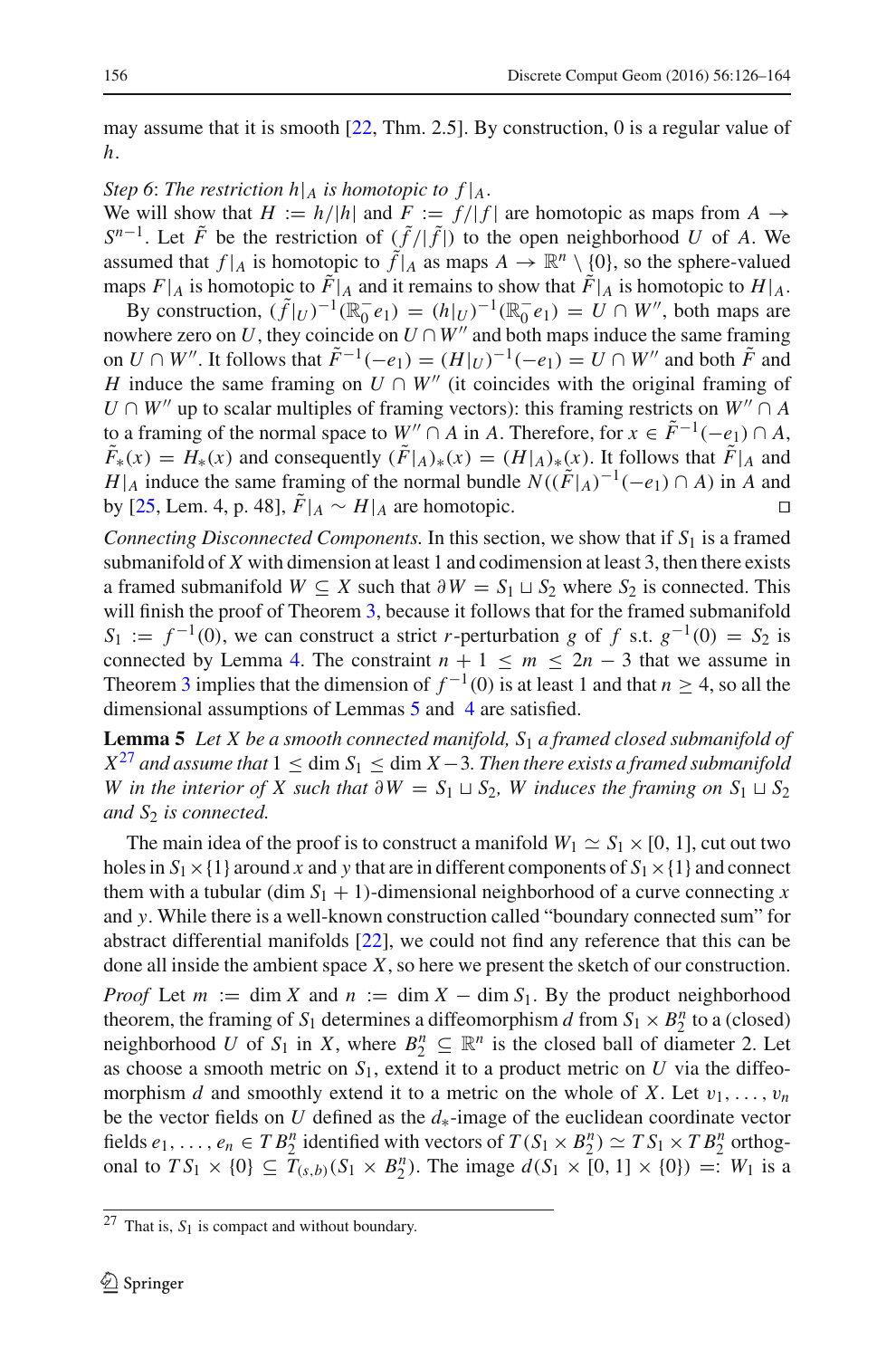<span id="page-31-0"></span>**Fig. 4** The  $m - n$ -dimensional neighborhoods  $D_x$  of *x* and  $D_y$ of *y* in  $S'_1$  are connected via an  $m - n + 1$  dimensional tubular neighborhood *T* of a curve  $\varphi$ connecting *x* and *y*



smooth submanifold of *X* of dimension  $m - n + 1$  contained in *U*, with boundary  $\partial W_1 = S_1 \sqcup S'_1$  where  $S'_1 = d(S_1 \times \{1\} \times \{0\})$ . The vectors  $v_2, \ldots, v_n$  form a framing of  $W_1$  and the vector field  $(v_1)|_{W_1}$  is tangent to  $W_1$  such that on the boundary,  $v_1|_{S_1}$ goes in the "inwards" and  $v_1|_{S_1'}$  in the "outwards" direction wrt.  $W_1$ . Further,  $S_1'$  is a diffeomorphic copy of *S*1, so it has the same number of connected components. Let  $x, y \in S'_1$  be two points in different components of  $S'_1$  (Fig. [4\)](#page-31-0).

Let  $\varphi : [0, 1] \to X$  be a smooth embedded curve such that  $\varphi(0) = x$ ,  $\varphi(1) = y$ ,  $\varphi(t) \notin W_1$  for  $t \neq 0, 1$  and there exists an  $\delta > 0$  such that  $\dot{\varphi}(t) = v_1(\varphi(t))$  for  $t \in [0, \delta]$  and  $\dot{\varphi}(t) = -v_1(\varphi(t))$  for  $t \in [1 - \delta, 1]$ . Such curve exists, because *X* is connected and the codimension of  $W_1$  in *X* is at least two, so  $X \setminus W_1$  is still connected. Without loss of generality, we may assume that  $\delta$  is small enough so that  $\varphi([0, \delta] \cup [1 - \delta, 1])$  is in the image of  $d : S_1 \times B_2^n \to U$ .

The curve  $\varphi$ [0, 1] is contractible, so any fibre bundle over it is trivial and admits a global section; in particular, there exists a global section *T* of the principal bundle of all framings of its  $m - 1$ -dimensional normal bundle. That means, for  $x = \varphi(t)$ ,  $T(x) := (u_1, \ldots, u_{m-1})$  is a framing of  $N_x \varphi[0, 1]$  and *T* is smooth. Any other framing of  $\varphi[0, 1]$  is determined by a smooth map  $[0, 1] \rightarrow Gl(m-1)$  which linearly transforms the framing vectors in each  $\varphi(t)$ . Let  $w_1, \ldots, w_{m-n}$  be a basis of  $T_x S'_1$ , resp.  $T_y S'_1$ , oriented so that  $(w_1(x), \ldots, w_{m-n}(x), v_2(x), \ldots, v_n(x))$  has the same orientation of  $N_x\varphi[0, 1]$  as  $T(x)$  and  $(w_1(y), \ldots, w_{m-n}(y), v_2(y), \ldots, v_n(y))$  has the same orientation of  $N_y \varphi[0, 1]$  as  $T(y)$ . Let as naturally extend the vector fields  $w_1, \ldots, w_{m-n}$  to  $\varphi([0, \delta] \cup [1 - \delta, 1])$  by means of parallel transport along  $\varphi$ . The connectedness of  $Gl^+(m-1)$  implies that there exists a framing *T*' of  $N(\varphi[0, 1])$  such that  $T'(\varphi(t))$  coincides with  $(w_1,\ldots,w_{m-n},v_2,\ldots,v_n)$  for  $t \in [0,\delta] \cup [1-\delta,1]$ . By a slight abuse of notation, we again denote the first  $m - n$  framing vectors of *T'* by  $w_1, \ldots, w_{m-n}$ : these are normal vector fields on  $\varphi[0, 1]$  extending the already defined  $\{w_i\}_i$  in  $\varphi([0, \delta] \cup [1 - \delta, 1]).$ 

For any  $a \in \varphi[0, 1]$  and  $u \in \mathbb{R}^{m-n}$ , let  $F(a, u)$  be equal to  $\gamma(1)$  where  $\gamma$  is a geodesic,  $\gamma(0) = a$  and  $\dot{\gamma}(0) = u_1w_1 + u_2w_2 + ... + u_{m-n}w_{m-n}$  whenever the geodesic is defined on [0, 1]. If  $\varepsilon > 0$  is small enough, then  $F : \varphi[0, 1] \times B_{\varepsilon}^{m-n} \to$ *X* is a smooth embedding and its image is an embedded  $(m - n + 1)$ -dimensional submanifold of *X* (with corners in  $\{x, y\} \times \partial B_{\varepsilon}^{m-n}$ ). Using the properties of our metric, the  $S_1'$ -geodesics in *x*, resp. *y* coincide with the geodesics in *X*, so *F* maps  $\{x, y\} \times B_{\varepsilon}^{m-n}$  to a closed neighborhood  $D_x \sqcup D_y$  of  $\{x, y\}$  in  $S'_1$ , where  $D_x$  resp.  $D_y$ is a geodesic  $\varepsilon$ -ball in  $S'_1$ .

If  $t < \delta$  or  $t > 1 - \delta$ , then  $F(\varphi(t), B_{\varepsilon}^{m-n})$  is contained in *U* and disjoint from  $W_1$ due to the choice of the product metric. If  $t \in [\delta, 1-\delta]$ , then there exists some  $\varepsilon(t) < \varepsilon$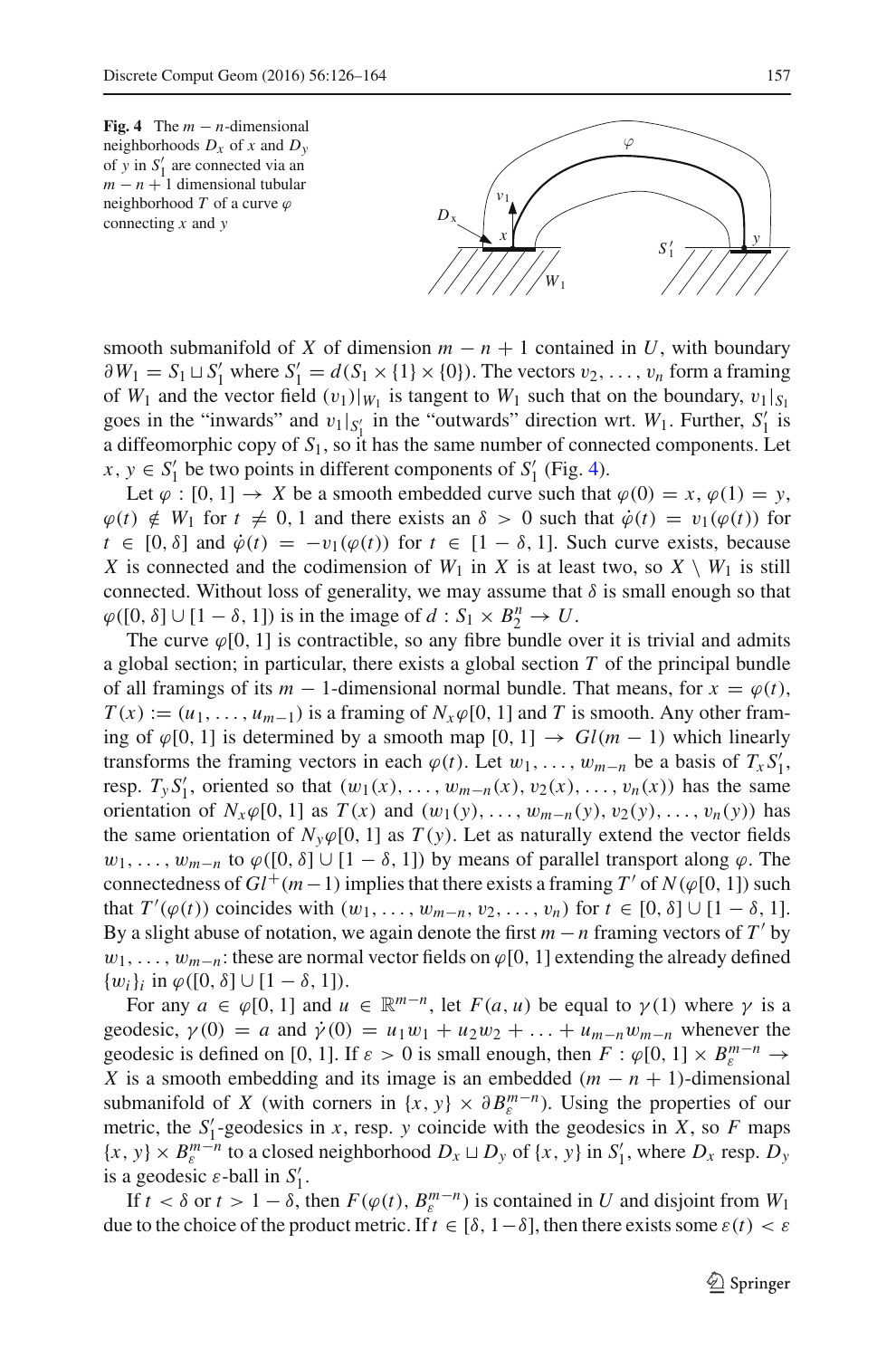and a neighborhood  $U(t)$  of *t* such that  $F(\varphi(U(t)), B^{m-n}_{\varepsilon(t)})$  is disjoint from  $W_1$ . By compactness of [0, 1], we can make  $\varepsilon$  smaller and assume that  $F(\varphi(0, 1) \times B_n^{m-n})$ is disjoint from *W*<sub>1</sub>. Let  $T := F(\varphi[0, 1] \times B^{m-n}_{\varsigma})$ . This is a smooth contractible  $(m - n + 1)$ -manifold (with corners), so its normal bundle admits a global framing. By an argument completely analogous to the one above, we may extend the framing  $v_2, \ldots, v_n$  defined on  $F(\varphi([0, \delta] \cup [1 - \delta, 1]) \times B_{\varepsilon}^{m-n})$  to a smooth framing of *T*.

By construction,  $T \cap W_1$  consists of two  $(m - n)$ -discs  $D_x = F({x} \times B_n^{m-n})$  and  $D_y$  in  $S'_1$ . At this point,  $W_1 \cup T$  is a framed manifold, but we still need to "smooth the corners"  $\partial D_x$  and  $\partial D_y$ .

Let  $\psi : [0, 1] \to [\frac{1}{2}\varepsilon, \varepsilon]$  be a smooth function such that  $\psi(0) = \psi(1) = \varepsilon, \psi'(0) =$  $-\infty$ ,  $\psi'(1) = \infty$  and further, for some  $\beta > 0$ , the inverse function  $(\psi|_{[0,\beta]})^{-1}$ :  $[\psi(\beta), \varepsilon] \rightarrow [0, \beta]$  can be extended to a *smooth* function  $[\psi(\beta), \infty) \rightarrow [0, \beta]$  by sending each *x* >  $\varepsilon$  to 0, and similarly  $(\psi|_{[1-\beta,1]})^{-1} : [\psi(1-\beta), \varepsilon] \to [1-\beta, 1]$  can be extended to a *smooth* function defined on  $[\psi(1 - \beta), \infty)$  by mapping each  $x > \varepsilon$ to 1.<sup>[28](#page-32-0)</sup> Finally, define  $T' \subseteq T$  by

$$
T' := \{ F(\varphi(t), u) : |u| \le \psi(t) \}.
$$

We claim that  $W := W_1 \cup T'$  is a smooth manifold with boundary. By construction, *W*<sub>1</sub> and *T'* \ *W*<sub>1</sub> are smooth manifolds with *W*<sub>1</sub>  $\cap$  *T'* = *D<sub>x</sub>*  $\cup$  *D<sub>y</sub>*, so we just need to analyze their intersection (Fig. [5\)](#page-33-0).

Let *u* be in the interior of  $D_x$ , resp.  $D_y$ . Let *V* be an open neighborhood of *v* with positive distance from  $\partial D_x$  (resp.  $\partial D_y$ ) and define an *S*<sup>1</sup><sub>1</sub>-chart  $\phi_u : V \to \mathbb{R}^{m-n}$  that maps a neighborhood  $V \subseteq D_x$  (resp.  $D_y$ ) of *u* to  $\mathbb{R}^{m-n}$ . Let  $N \subseteq X$  be a neighborhood of v in *X* that is disjoint from the topological boundary of *W* in *X* and  $N \cap S'_1 \subseteq V$ . Then the diffeomorphism ( $\phi_u$ , id)  $\circ d^{-1}$  takes *N* to an open subset of  $\mathbb{R}^m$  such that *N*∩*W* is the preimage of  $\mathbb{R}^{m-n+1}$  × {0} (the projection to the  $(m-n+1)$ 'th component of the image of *N* is a neighborhood of  $1 \in \mathbb{R}$ ).

It remains to show that any  $v \in \partial D_x$  resp.  $\partial D_y$  is in the boundary of  $W = T' \cup W_1$ , that is, some neighborhood of v in *W* is mapped by an *X*-chart to  $\mathbb{R}^{m-n} \times (-\infty, 1] \times \{0\}$ . Let  $\phi_v$  be an *S*<sup>1</sup><sub>1</sub>-chart mapping a neighborhood *V* of *x* in *S*<sup>1</sup><sub>1</sub> to  $\mathbb{R}^{m-n}$  such that  $u_v(v) = 0$  and let  $N := d^{-1}(V \times (0, 1 + \delta)) \subseteq X$  be a neighborhood of v in *X*. Let  $(φ<sub>v</sub>, id) ◦ d<sup>−1</sup> : N → ℝ<sup>m</sup> be an X-chart: it maps$ 

$$
- S'_1 \cap N \text{ to } \mathbb{R}^{m-n} \times \{1\} \times \{0\},
$$

- $-$  *W*<sub>1</sub> ∩ *N* to  $\mathbb{R}^{m-n} \times (0, 1] \times \{0\},$
- $-T' ∩ N$  to {(*z*<sub>1</sub>, ..., *z*<sub>*m*−*n*</sub>, *y*, 0, ..., 0) : 1 ≤ *y* ≤ ω(*z*)}, and
- *W* ∩ *N* to {(*z*1,...,*zm*−*n*, *y*, 0,..., 0) : 0 ≤ *y* ≤ ω(*z*)}

where  $\omega(x) = 1$  whenever  $x \notin D_x$  and  $\omega(z) = \sup \{t + 1 : d(z, t, 0) \in T'\}.$ 

If  $e(u)$  is the geodesic distance of *u* from *x*, then  $\omega(z) = \sup\{t + 1 : e(z)$  $\psi(t)$ }. The function  $\psi$  maps a neighborhood of 0 to some ( $\varepsilon - \alpha$ ,  $\varepsilon$ ) and the inverse function  $\psi^{-1}$  to this restriction has derivative 0 in  $\varepsilon$ . If we extend  $\psi^{-1}(a)$  to be 0 for  $a > \varepsilon$ , we get a smooth function from a neighborhood of  $\varepsilon$  in  $\mathbb R$  to nonnegative numbers with  $\psi^{-1}(\varepsilon) = (\psi^{-1})'(\varepsilon) = 0$ . We can rewrite  $\omega(z)$  to  $\psi^{-1}(e(z)) + 1$ 

<span id="page-32-0"></span>Equivalently, the graph of  $\psi$  united with  $\{0, 1\} \times [1, \infty)$  is a smooth submanifold of  $\mathbb{R}^2$ .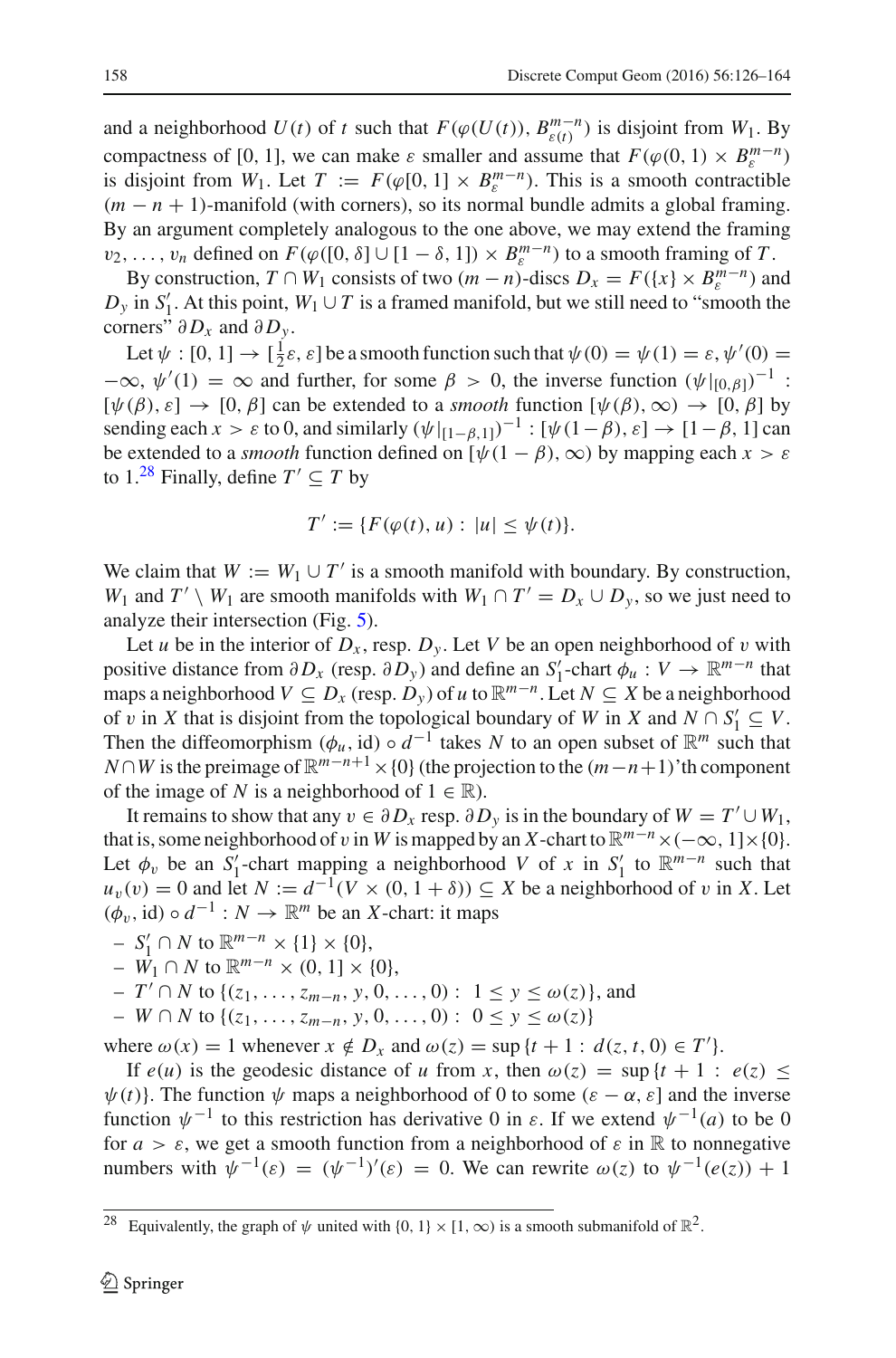<span id="page-33-0"></span>**Fig. 5** Illustration of corner smoothing.  $T' \subseteq T$  is chosen so that, in a neighborhood of  $v \in \partial D_x$ , *T'* consists of points in  $W$ <sup>1</sup> ∪ *T* whose distance from  $W_1$  is bounded by a function  $\omega(z)$  that has zero gradient in v



to see that it is a smooth function defined on a neighborhood of  $v$  in  $S_1'$  with zero gradient in v (note that  $e(v) = \varepsilon$ ). It follows that  $W \cap N$  is diffeomorphic to some neighborhood of  $(0, \ldots, 0, 1, 0, \ldots, 0)$  in  $\{(z_1, \ldots, z_{m-n}, y, 0, \ldots, 0) : y \leq \omega(z)\}\$ which is diffeomorphic to  $\mathbb{R}^{m-n} \times (-\infty, 0] \times \{0\}.$ 

Hence *W* is a smooth framed submanifold of *X* of dimension *m*−*n*+1, the framing of the normal bundle being a restriction of the framing of  $W_1$  and  $T$ . If  $m - n \geq 2$ , then dim  $\partial D_x \simeq S^{m-n-1}$  is a sphere of dimension at least one and hence is connected: by construction, ∂ *Dx* and ∂ *Dy* are in the same component of the boundary ∂*W*. If  $m - n = 1$ , then *S*<sup> $\prime$ </sup> is a finite disjoint union of circles and yields ∂*W* to be a connected sum of two circles containing *x* and *y* united with  $S_1$  and other components of  $S'_1$ . In both cases, the number of connected components of  $\partial W \setminus S_1$  is smaller then the number of connected components of  $S'_1$ . The compactness of *X* and  $S_1$  implies that  $S_1$ has only a finite number of components. In the same way as above, we may continue attaching tubular neighborhoods of curves connecting different components of *S* <sup>1</sup> to obtain a framed manifold *W* such that  $\partial W \setminus S_1 =: S_2$  is already connected.  $\Box$ 

## **Appendix 3: Proof of Theorem [5](#page-7-2)**

<span id="page-33-1"></span>We need the following observation, cf. [\[5](#page-37-20), p. 9].

**Lemma 6** *Let* (*X*, *A*) *be an m-dimensional pair of simplicial complexes such that A contains the* (*i* − 1)*-skeleton of X. Then there is an* (*m* − *i*)*-subcomplex Y of a subdivision*  $X'$  *of*  $X$  *such that*  $Y$  *is disjoint with*  $A$  *and*  $X' \subseteq A * Y$ .

*Moreover, for each*  $(m - i)$ *-simplex*  $\tau$  *in*  $Y$  *there is an i-simplex*  $\sigma$  *of*  $X \setminus A$  *such that the following holds:*  $\sigma' * \tau$  *is a simplex of X' if and only if*  $\sigma'$  *is a face of*  $\sigma$ *.* 

The subcomplex *Y* from the previous lemma is called the *dual complex to A in X*. Also the simplex  $\sigma$  is called the *dual simplex to*  $\tau$ .

*Proof* We proceed by induction on the dimension of *X*. When  $m = i - 1$ , the statement holds for the empty subcomplex *Y* of *X*.

When  $m \geq i$  we can use the induction hypothesis on  $X^{(m-1)}$  to obtain the dual complex  $Y^{(m-i-1)} \subseteq X^{(m-1)}$  where  $X^{(m-1)}$  is a subdivision of  $X^{(m-1)}$ . For each *m*-simplex  $\sigma$  of  $X \setminus A$  we have that  $\sigma \cong \partial \sigma * b_{\sigma}$  where  $b_{\sigma}$  is the barycenter of  $\sigma$ . Since  $\partial \sigma$  can be considered as a subcomplex of  $X^{(m-i-1)}$ , we have that  $X^{(m-1)} \cup \sigma$  is a subspace of  $X^{(m-1)} * b_{\sigma}$ . Similarly whole X is a subspace of  $X^{(m-i)} * \{b_{\sigma} : \sigma \text{ is an } m\text{-simplex of } X\}$ . Therefore the desired *Y* can be set to  $Y^{(m-i-1)} * \{b_{\sigma} : \sigma \text{ is an } m\text{-simplex of } X\}.$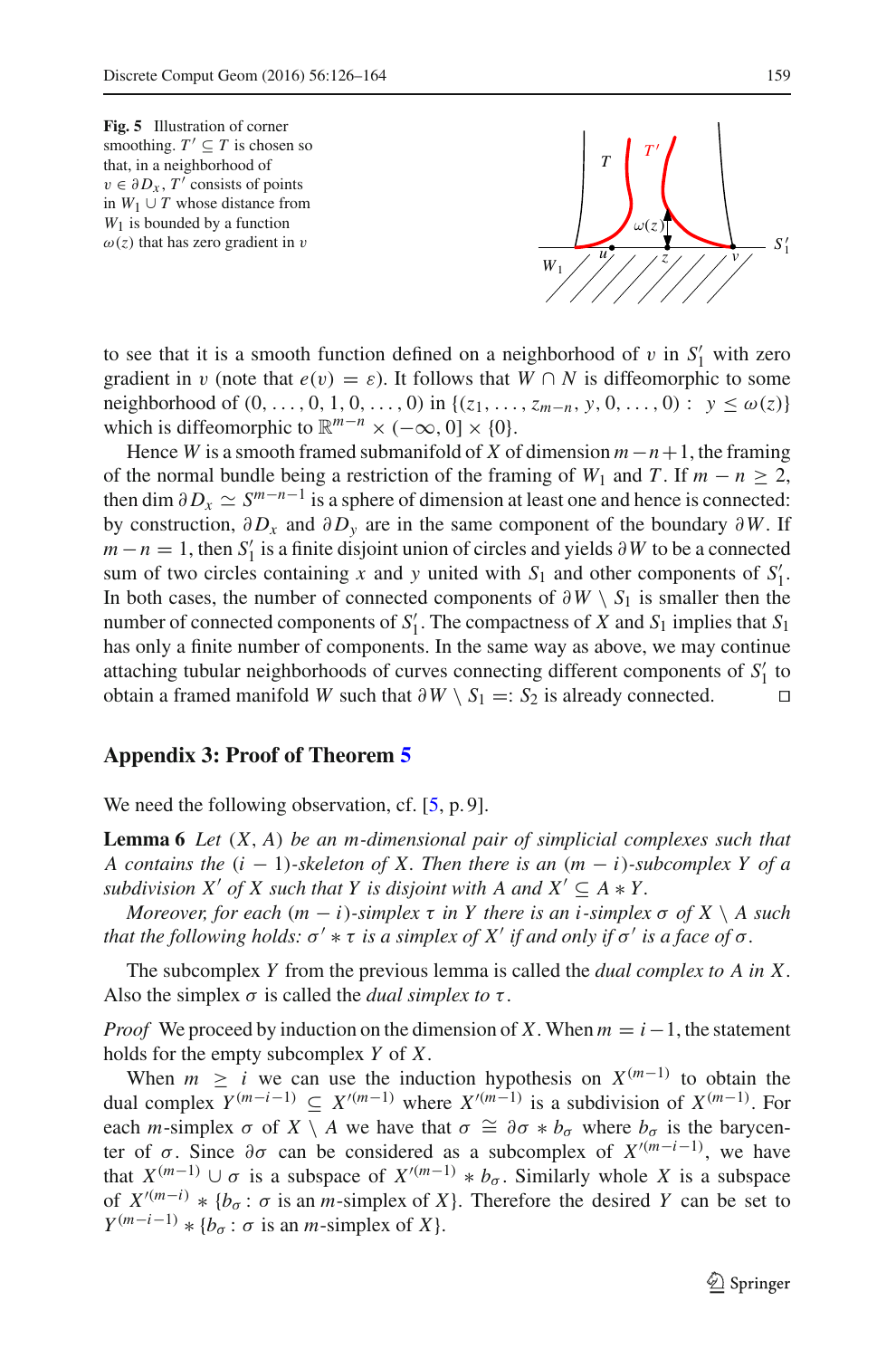To prove the second statement, we need to distinguish two cases. First, when  $m = i$ , then the dual simplex to each  $[b_{\sigma}]$  is  $\sigma$ . Second, when  $m > i$ , each  $(m - i)$ -simplex  $\tau$  has the form  $b * \tau'$  for some  $(m - i - 1)$ -simplex  $\tau'$  of  $Y^{(m-i-1)}$ . The dual simplex *σ* to *τ* is equal to the dual simplex of *τ'* from the induction since *σ'* ∗ *τ* ∈ *X'* if and only if  $σ' * τ' ∈ X'$ <sup> $(m-1)$ only if  $\sigma' * \tau' \in X'^{(m-1)}$ . . In the contract of the contract of the contract of the contract of the contract of the contract of the contra<br>The contract of the contract of the contract of the contract of the contract of the contract of the contract o

<span id="page-34-0"></span>Observation [1](#page-4-3) directly follows from the following lemma:

**Lemma 7** *Let*  $f: K \to \mathbb{R}^n$  *be a map such that*  $(X, A) := |f|^{-1}([0, r], \{r\})$  *is pair of simplicial complexes. If the map f* |*A can be extended to a map f*  $(i-1)$  :  $X^{(i-1)} \cup A \rightarrow$ *<sup>S</sup>n*−1*, then there is an r -perturbation g of f such that g*−1(0)*is an* (*m*−*i*)*-dimensional subcomplex of some subdivision of X.*

*Proof* To prove the lemma we need to find an extension  $g: X \to \mathbb{R}^n$  of a given map  $f^{(i-1)}$ :  $X^{(i-1)} \cup A \rightarrow S^{n-1}$  such that  $g^{-1}(0)$  is a simplicial complex of dimension at most  $m - i$ . Let *Y* be the dual complex to  $X^{(i-1)} \cup A$  in *X*. We define the extension  $g: X \to \mathbb{R}^n$  by  $g := f * 0$ *y*, that is, for each point  $(x, t, y)$  of each simplex  $\sigma * \tau$ in *X* ⊆ (*X*<sup>(*i*−1)</sup> ∪ *A*)  $*$  *Y* we define *g*(*x*, *t*, *y*) := *tf*(*x*) + (1 − *t*)0. Clearly, *g*<sup>-1</sup>(0) = *Y*.  $= Y$  .  $\Box$ 

*Proof of Theorem [5](#page-7-2)* We are given an *m*-dimensional simplicial pair (*X*, *A*), natural numbers *i* and *n* such that  $n < i \leq (m+n)/2 - 1$  and a map  $h: X^{(i-1)} \cup A \rightarrow S^{n-1}$ . To prove the theorem, we will find an extension *g* :  $X \to \mathbb{R}^n$  of *h* such that  $g^{-1}(0)$ is a cell complex obtained from an  $(m - i - 1)$ -dimensional simplicial complex by attaching cells of dimension  $m - n$ .

We will use the dual complex *Y* to  $X^{(i-1)} \cup A$  in *X* as in Lemma [6.](#page-33-1) Part of the map *g* is easy to define, namely, for every  $(x, t, y) \in (X^{(i-1)} \cup A) * Y^{(m-i-1)}$  we set *g*(*x*, *t*, *y*) := (1 − *t*)*h*(*x*). (Note that for *t* = 1, we have (*x*, *t*, *y*) ∈ *Y*<sup>(*m*−*i*−1)</sub>.) For</sup> the rest, we need to define *g* on each  $\Delta := (\partial \sigma) * \tau$  where  $\tau$  is an arbitrary  $(m - i)$ simplex of *Y* and  $\sigma$  is its dual *i*-simplex in *X* \ *A*. We have that  $\Delta = \partial \sigma * (b_\tau * \partial \tau)$  =  $(\partial \sigma * b_{\tau}) * \partial \tau$  where  $b_{\tau}$  is the barycenter of  $\tau$ . Therefore we can write each point *p* of the join  $(\partial \sigma * b_\tau) * \partial \tau$  as  $p = (x, s, t, y)$  where  $x \in \partial \sigma$ ,  $y \in \partial \tau$  and  $s, t \in [0, 1]$ . (We have  $p \in \partial \sigma$  for  $s = 0$  and  $p \in \tau$  for  $t = 1$ .)

1. In the case where  $h|_{\partial \sigma}$  is homotopically nontrivial, we define

$$
g(x, s, t, y) := (1 - t) ((1 - s)h(x) - tsu(y)),
$$

where  $\iota$ :  $\partial \tau \cong S^{m-i-1} \to S^{n-1}$  is an embedding of  $\partial \tau$  to the equatorial  $(m-i-1)$ subsphere. Here we need that  $m - i \leq n$ .

2. Otherwise, we choose an arbitrary extension  $h'$ :  $(\partial \sigma) * b_{\tau} \to S^{n-1} \subseteq \mathbb{R}^n$  of  $h|_{\partial \sigma}$ and define

$$
g(x, s, t, y) := (1 - t)h'(x, s).
$$

We can see that  $(g|_A)^{-1}(0)$  is equal to  $\partial \tau$  in this case.

To finish the proof, it suffices to show that in the case 1 above,  $(g|_A)^{-1}(0) \cong \text{Cone}(\eta)$ for some  $\eta: S^{m-n-1} \to \partial \tau \cong S^{m-i-1}$ . Roughly speaking, we need to solve the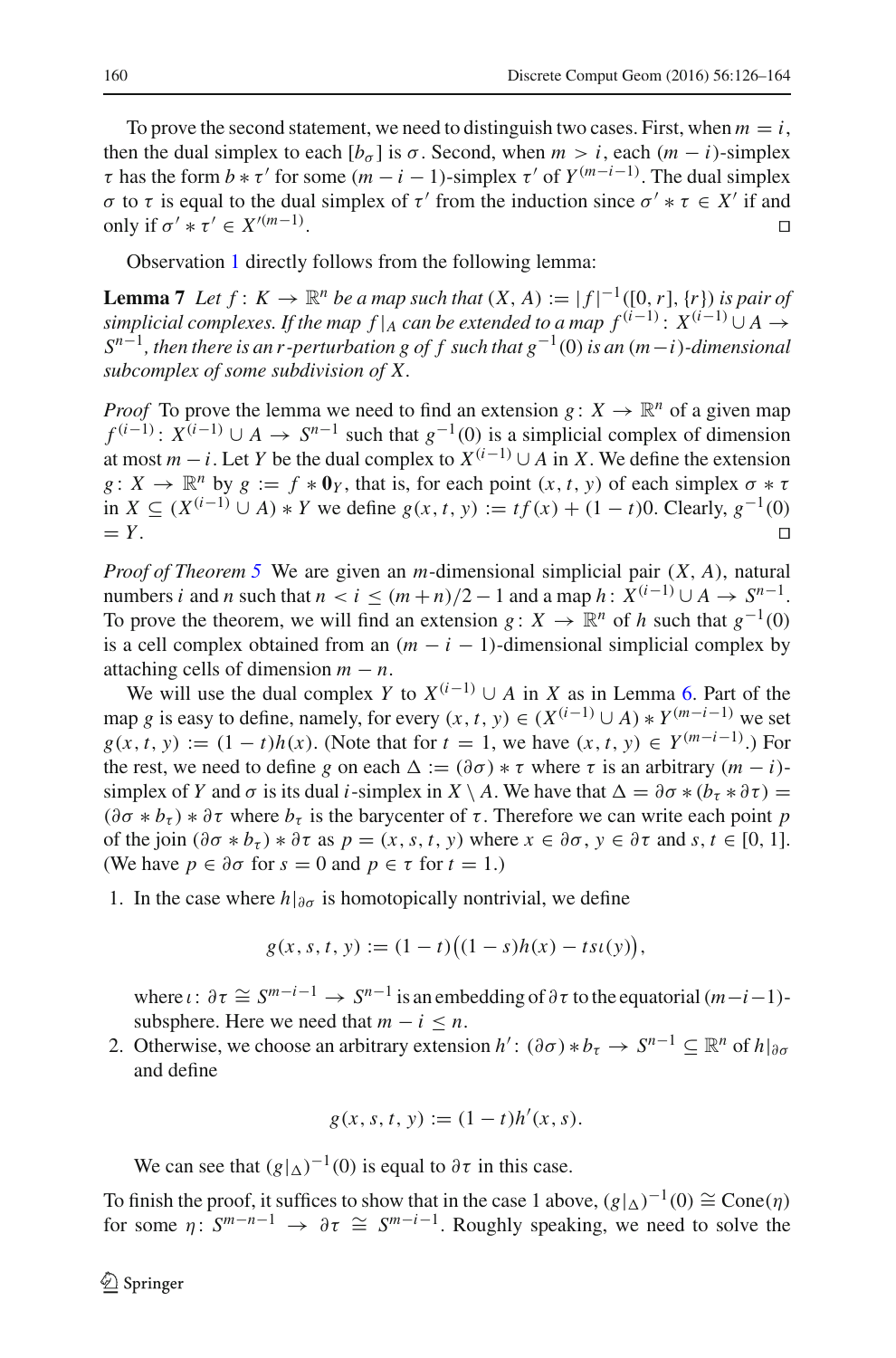equation  $h|_{\partial \sigma}(x) = \iota(y)$ , that is, to identify the  $(h|_{\partial \sigma})$ -preimage of equatorial  $(m - i - 1)$ -subsphere of  $S^{n-1}$ . Informally, our strategy is to employ the fact that the elements  $[h]_{\partial\sigma}$  of the stable homotopy group  $\pi_{i-1}(S^{n-1})$  are iterated suspensions and thus, without loss of generality, the  $(h|_{\partial\sigma})$ -preimage of the equatorial  $(m-i-1)$ subsphere is the equatorial subsphere of the same codimension (and the map  $\eta$  above is the restriction of *h* onto this subsphere).

- Formally, by the Freudenthal suspension theorem we know that  $[h|_{\partial\sigma}]$  equals a *j*-fold suspension  $\Sigma^{j}[\eta]$  for some  $\eta: S^{i-1-j} \to S^{n-1-j}$  assuming the condition  $i - 1 - j \le 2(n - 1 - j) - 1$ . Given the requirement  $n - 1 - j = m - i - 1$ , the condition is equivalent to  $i \leq (m+n)/2 - 1$ —the assumption of the theorem.
- Without loss of generality, we can assume that *h*|∂σ =  $\Sigma^{j}$ η. Indeed, in general, there is a homotopy *H* :  $h|_{\partial \sigma} \sim \Sigma^{j} \eta$ . We can parameterize a regular neighborhood *N* of  $\partial \sigma$  in  $(\partial \sigma * b_{\tau})$  by  $N \cong \partial \sigma \times [0, 1)$ . Since  $\Delta \setminus (N * \partial \tau) \cong \Delta$ , the map *g* can be defined on the domain  $\Delta \setminus (N * \partial \tau)$  via the same formula as above. For each point  $(x, s, t, y)$  of  $N * \partial \tau$  we define  $g(x, s, t, y) := \alpha H(s, t)$ .
- Now it is easy to see that

$$
(g|_{\Delta}) - 1(0) = \left\{ \left( x, s, \frac{1-s}{s}, \eta(x) \right) \in \Delta : x \in S^{m-n-1} \text{ and } s \in [0.5, 1] \right\},\
$$

where  $S^{m-n-1}$  denotes the equatorial subsphere of  $\partial \sigma \cong S^{i-1}$ . Because of the identifications  $(x, s, 1, y)$  ∼  $(x', s', 1, y)$  and  $(x, 1, 0, y)$  ∼  $(x', 1, 0, y')$  in the join  $\Delta = (\partial \sigma * b_\tau) * \partial \tau$ , we get that the zero set is homeomorphic to  $\{(x, s) \in$  $S^{m-n-1}$  × [0.5, 1]}/ $\sim$  where the equivalence  $\sim$  is defined by

$$
(x, 1) \sim (x', 1)
$$
 for each x, x' and  $(x, 0.5) \sim (x', 0.5)$  when  $\eta(x) = \eta(x').$ 

But this space is homeomorphic to  $Cone(\eta)$  by definition.

 $\Box$ 

## **Appendix 4: Cap Product in Cech (Co)homology ˇ**

Let  $(X, A)$  be a pair of topological spaces and denote  $H_*(X, A)$   $(H^*(X, A))$  the Čech (co)homology of (*X*, *A*); we assume a fixed coefficient group *G* for the homology and the constant sheaf *G* for the cohomology. If  $U$  is a covering of *X* and  $V$  a refinement, then  $U_A := \{ U \cap A : U \in \mathcal{U} \}$  is a covering of *A* and  $V_A$  is its refinement. We associate to U the nerv  $N(U)$  of the covering and further define the nerv  $N(U_A)$  to be a simplicial complex whose *q*-simplices are all sets  $\{U_0, \ldots, U_q\} \subseteq \mathcal{U}$  containing *q* + 1 elements such that  $(\bigcap_{j=0}^{q} U_j) \cap A \neq \emptyset$ : this is a subcomplex of *N*(U). A map  $p: V \to U$  that maps each set in V to a superset in U, induces a map  $p_A: V_A \to U_A$ and maps on the nerves  $N(V) \to N(U)$ ,  $N(V_A) \to N(U_A)$ , which are simplicial maps between simplicial complexes. Any other choice  $p' : V \to U$  yields a homotopic map  $N(V) \rightarrow N(U)$ , so a subcovering induces well-defined maps  $p_*$  resp.  $p^*$  between simplicial (co)homologies of the nerves  $p_* : \mathcal{H}_*(X, A, V) \to \mathcal{H}_*(X, A, U)$  and  $p^*$ :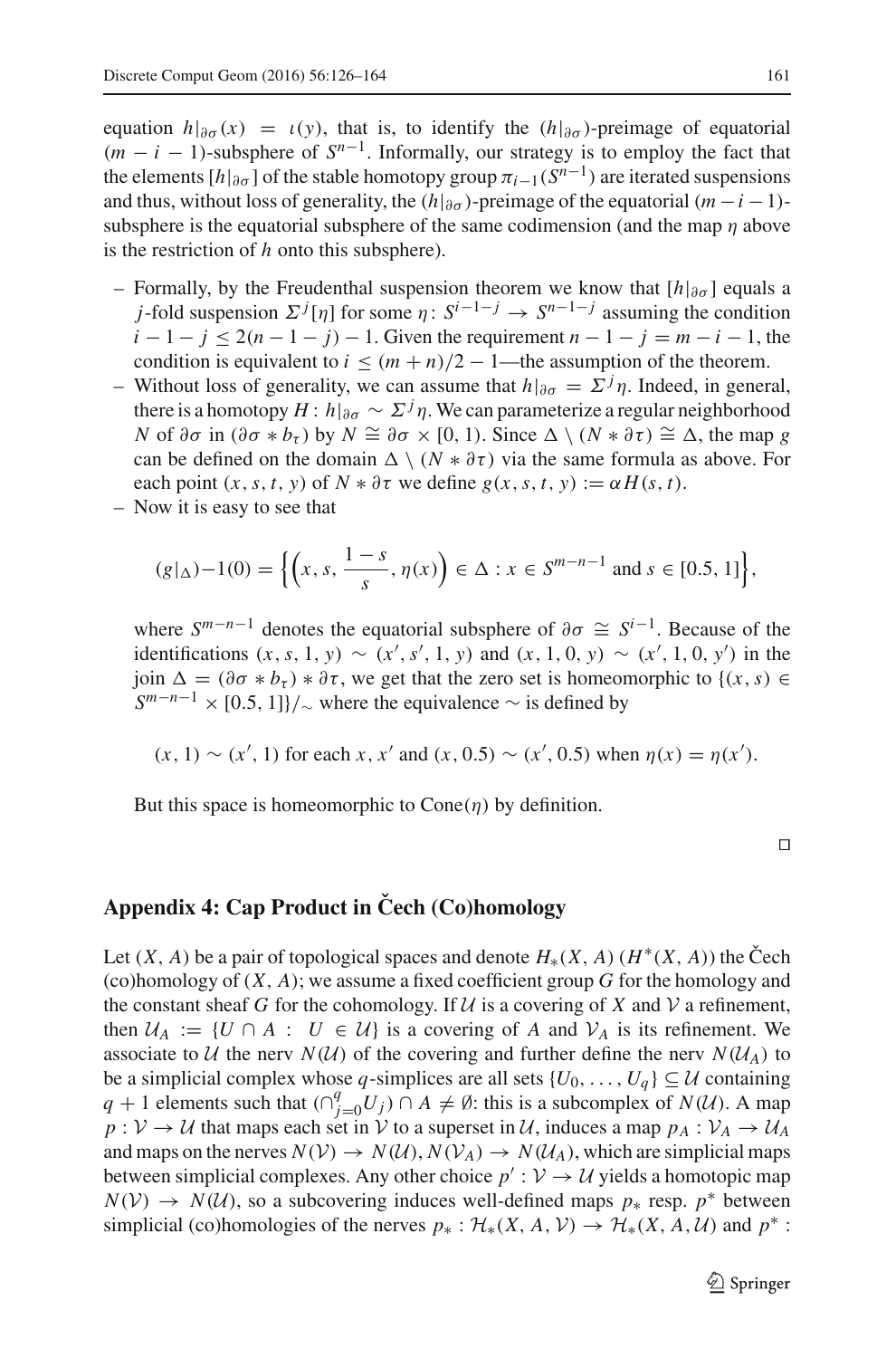$\mathcal{H}^*(X, A, \mathcal{U}) \to \mathcal{H}^*(X, A, \mathcal{V})$ . The Čech (co)homology is defined by  $H_*(X, A) :=$ lim<sub>U</sub> H<sub>∗</sub>(*X*, *A*, *U*) and  $H^*(X, A) := \lim_{M \to \infty} H^*(X, A, U)$ .<br>  $H \nightharpoonup H^*(X, A)$  and  $B \nightharpoonup H^*(X, A)$  is a H  $(B)$  for some A

Let  $\phi \in H^*(X, A)$  and  $\beta \in H_*(X, A \cup B)$  for some  $A, B \subseteq X$ . The direct limit can be defined as a disjoint union of all  $\mathcal{H}^*(X, A, \mathcal{U})$  factored by the relation  $\lambda - p^*(\lambda)$ and the inverse limit can be defined as  $\{\mu \in \prod \mathcal{H}_*(X, A \cup B, \mathcal{U}) : p_*(\mu_{\mathcal{V}}) =$ *μU*}. Therefore, *β* can be represented as a net  $(βU)U$  so that  $βU = p_*β_V$  for any refinement V of any covering U, and  $\phi$  can be represented by an element  $\phi_{\tilde{U}}$  contained in  $\mathcal{H}^*(X, A, \mathcal{U})$  for some fine enough  $\mathcal{U}$ .

For each such  $\tilde{U}$ , we define  $\alpha_{\tilde{U}} := \phi_{\tilde{U}} \cap \beta_{\tilde{U}} \in \mathcal{H}_*(X, B, \tilde{U})$  by means of simplicial cap product. If  $\tilde{V}$  is a refinement of  $\tilde{U}$ , then the naturality of simplicial cap product namely, the relation  $\phi_{\tilde{U}} \frown p_*(\beta_{\tilde{V}}) = p_*(p^*(\phi_{\tilde{U}}) \frown \beta_{\tilde{V}})$ —implies that  $\alpha_{\tilde{U}} = p_* \alpha_{\tilde{V}}$ . Therefore, we may consistently define  $\alpha_U$  for any U to be equal to  $p_*\alpha_V$  where V is a fine enough refinement of  $U$  such that  $\alpha_V$  is already defined. This construction yields an element  $\alpha \in H_*(X, B)$  and we define the Cech cap product  $\phi \cap \beta$  to be equal to α.

Let  $f: X \to X'$ ,  $A, B \subseteq X$ ,  $A', B' \subseteq X'$ ,  $f(A) \subseteq A'$  and  $f(B) \subseteq B'$ . We will show the naturality of  $\frown$ , that is, the relation  $\phi' \frown f_*(\beta) = f_*(f^*(\phi') \frown \beta)$  for  $\phi' \in H^*(X', A')$  and  $\beta \in H_*(X, A \cup B)$ .

Let U be a covering of X and U' a covering of X' so that for any  $U \in U$  there exists  $U' \in \mathcal{U}'$  such that  $f(U) \subseteq U'$ . Given  $\mathcal{U}'$  and  $f$ , then any covering of  $X$  admits a refinement  $U$  with this property. Such map  $f$  and a choice of the set  $U'$  for any  $U$ induces a simplicial map  $f_{\sharp}: N(\mathcal{U}) \to N(\mathcal{U}')$ ; other assignment of the supersets *U*' of  $f(U)$  yields a homotopic map. If V resp. V' is a refinement of U resp. U' such that *f* maps each  $V \in V$  into some  $V' \in V'$ , then we have a square of simplicial maps between simplicial complexes

<span id="page-36-0"></span>
$$
N(\mathcal{U}) \stackrel{f_{\sharp}}{\longrightarrow} N(\mathcal{U}')
$$
\n
$$
p \downarrow \qquad p' \downarrow
$$
\n
$$
N(\mathcal{V}) \stackrel{f_{\sharp}}{\longrightarrow} N(\mathcal{V}')
$$
\n(9)

that commute up to homotopy and induce commuting maps on the level of their simplicial (co)homology. Thus, if  $\beta \in H_*(X, B)$  is represented by  $(\beta \mathcal{U})_{\mathcal{U}}$ , then  $f_*v$  can be defined to by the net that assigns to each  $U'$  the  $f_*$ -image of  $\beta_U \in H(X, A \cup B, U)$ where U is fine enough so that  $f$  maps elements of U to U'. This is well defined, because if  $V$  is a refinement of  $U$ , then the commutativity of the induced maps in the upper left triangle of [\(9\)](#page-36-0) implies  $f_* \beta_V = f_* p_* \beta_V = f_* \beta_U$ ; further, any U such that f maps its element to elements of  $\mathcal{U}'$  has a common refinement with  $\mathcal{U}$ . The commutativity of the induced maps in the lower right triangle of [\(9\)](#page-36-0) implies that  $p_*(f_*\beta)\gamma = (f_*\beta)\gamma$ , hence  $f_*\beta$  is a well defined element of  $H_*(X, B)$ .

Let  $\phi' \in H^*(X', A')$  be represented by some  $\phi'_{\tilde{U'}} \in H^*(X', A', \mathcal{U}')$ . By construction,  $\phi' \frown f_*\beta$  is represented by the net that assigns to any refinement  $\tilde{V}'$  of  $\tilde{U}'$  the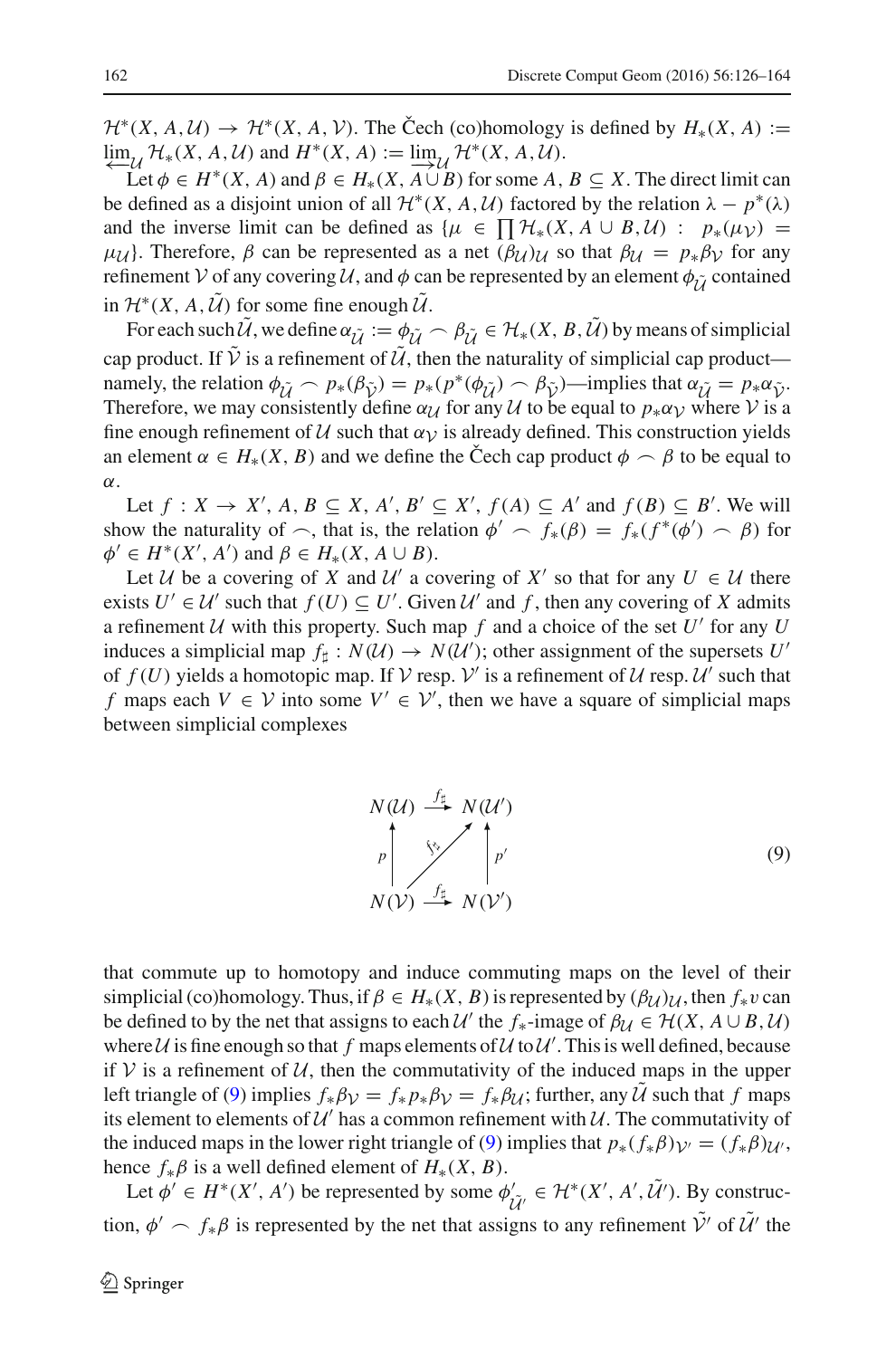<span id="page-37-21"></span>cap product of

$$
\phi_{\tilde{\mathcal{V}}'}' \frown f_*(\beta_{\mathcal{U}}) \in \mathcal{H}_*(X', B', \mathcal{V}'),\tag{10}
$$

where U is fine enough so that *f* maps each  $U \in U$  to some  $V' \in V'$ . It remains to show that  $f_*(f^*\phi' \frown \beta)$  is represented by the same object. Let  $\tilde{V}'$  be a refinement of U', U be as in [\(10\)](#page-37-21) and let V be a refinement of U fine enough so that f maps each of its sets to some element of  $V'$ . The term  $f_*(\beta_{\mathcal{U}})$  in [\(10\)](#page-37-21) equals  $f_*(\beta_{\mathcal{V}})$  and *f* \*( $\phi'$ ) can be represented by  $f^*(\phi_{\tilde{\mathcal{V}}'}') \in \mathcal{H}^*(X, A, V)$ . It follows that  $f_*(f^*\phi' \frown \beta)$  $\mathcal{V}'$ can be represented by a net that assigns to  $V'$  the element  $f_*(f^*(\phi_{\tilde{\mathcal{V}}'}') \frown \beta_{\mathcal{V}}) \in$ *V*˜  $\mathcal{H}_*(X', B', V')$  which equals [\(10\)](#page-37-21) by the naturality of simplicial cap product.

## <span id="page-37-18"></span>**References**

- 1. Abraham, R., Robbin, J.: Transversal Mappings and Flows. W.A. Benjamin, New York (1967)
- <span id="page-37-11"></span>2. Alefeld, G.E., Potra, F.A., Shen, Z.: On the existence theorems of Kantorovich, Moore and Miranda. Tech. Rep. 01/04, Institut für Wissenschaftliches Rechnen und Mathematische Modellbildung (2001)
- <span id="page-37-1"></span>3. Ben-Tal, A., Ghaoui, L., Nemirovski, A.: Robust Optimization. Princeton Series in Applied Mathematics. Princeton University Press, Princeton (2009)
- <span id="page-37-5"></span>4. Bendich, P., Edelsbrunner, H., Morozov, D., Patel, A.: Homology and robustness of level and interlevel sets. Homology Homotopy Appl. **15**(1), 51–72 (2013)
- <span id="page-37-20"></span>5. Bryant, J.: Piecewise Linear Topology. In: Daverman, R.J., et al. (eds.) Handbook of Geometric Topology, pp. 219–259. Elsevier, Amsterdam (2002)
- <span id="page-37-10"></span>6. Čadek, M., Krčál, M., Matoušek, J., Sergeraert, F., Vokřínek, L., Wagner, U.: Computing all maps into a sphere. J. ACM **61**(3), 17:1–17:44 (2014)
- <span id="page-37-0"></span>7. Carlsson, G.: Topology and data. Bull. Am. Math. Soc. (New Ser.) **46**(2), 255–308 (2009)
- <span id="page-37-8"></span>8. Chazal, F., Patel, A., Škraba, P.: Computing the robustness of roots. Appl. Math. Lett. **25**(11), 1725– 1728 (2012)
- 9. Collins, P.: Computability and representations of the zero set. Electron. Notes Theor. Comput. Sci. **221**, 37–43 (2008)
- <span id="page-37-17"></span><span id="page-37-13"></span>10. Edelsbrunner, H., Harer, J.L.: Computational Topology. American Mathematical Society, Providence, RI (2010)
- <span id="page-37-4"></span>11. Edelsbrunner, H., Morozov, D., Patel, A.: Quantifying transversality by measuring the robustness of intersections. Found. Comput. Math. **11**(3), 345–361 (2011)
- <span id="page-37-16"></span>12. Eilenberg, S., Steenrod, N.E.: Axiomatic approach to homology theory. Proc. Natl. Acad. Sci. USA **31**(4), 117–120 (1945)
- <span id="page-37-9"></span>13. Franek, P., Krčál, M.: Persistence of Zero Sets. (2015) Preprint <http://arxiv.org/abs/1507.04310>
- <span id="page-37-7"></span>14. Franek, P., Krčál, M.: Robust satisfiability of systems of equations. In: Proceedings of the Annual ACM-SIAM Symposium on Discrete Algorithms (SODA) (2014). Extended version accepted to J. ACM. Preprint in <http://arxiv.org/abs/1402.0858>
- <span id="page-37-14"></span>15. Franek, P., Ratschan, S., Zgliczynski, P.: Quasi-decidability of a fragment of the analytic first-order theory of real numbers (2012). Preprint in <http://arxiv.org/abs/1309.6280>
- <span id="page-37-12"></span>16. Frommer, A., Lang, B.: Existence tests for solutions of nonlinear equations using Borsuk's theorem. SIAM J. Numer. Anal. **43**(3), 1348–1361 (2005)
- <span id="page-37-2"></span>17. Goudail, F., Réfrégier, P.: Statistical Image Processing Techniques for Noisy Images: An Application-Oriented Approach. Kluwer Academic/Plenum Publishers, New York (2004)
- <span id="page-37-6"></span>18. Hatcher, A.: Algebraic Topology. Cambridge University Press, Cambridge (2001)
- <span id="page-37-3"></span>19. Higham, N.: Accuracy and Stability of Numerical Algorithms, 2nd edn. Society for Industrial and Applied Mathematics, Philadelphia (2002)
- <span id="page-37-19"></span>20. Hirsch, M.: Differential Topology. Graduate Texts in Mathematics. Springer, New York (2012)
- <span id="page-37-15"></span>21. Kearfott, R.B.: On existence and uniqueness verification for non-smooth functions. Reliab. Comput. **8**(4), 267–282 (2002)